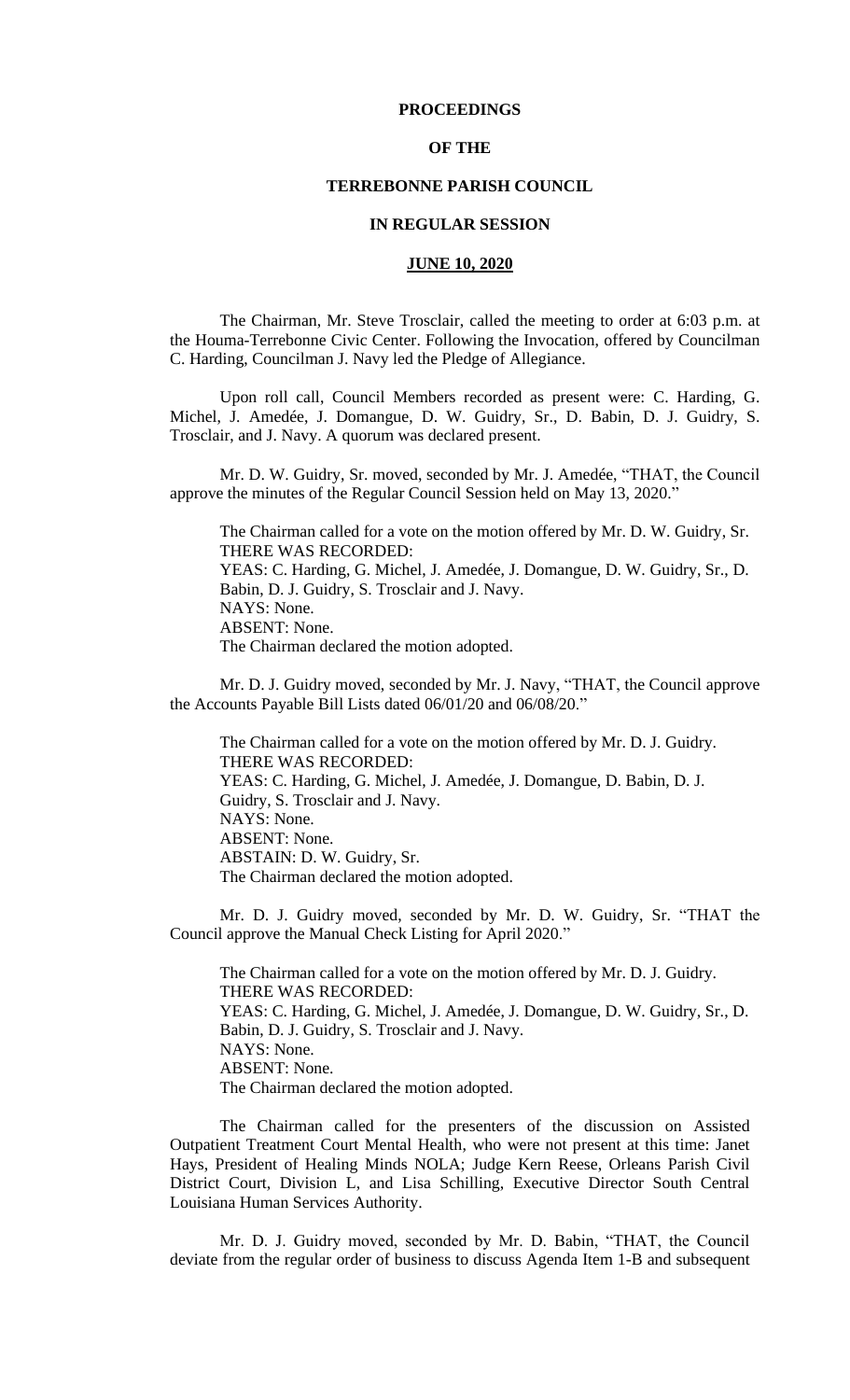agenda items, while waiting for the presenters of Assisted Outpatient Court Mental Health Program."

The Chairman called for a vote on the motion offered by Mr. D. J. Guidry. THERE WAS RECORDED: YEAS: C. Harding, G. Michel, J. Amedée, J. Domangue, D. W. Guidry, Sr., D. Babin, D. J. Guidry, S. Trosclair and J. Navy. NAYS: None. ABSENT: None. The Chairman declared the motion adopted.

The Chairman announced that Agenda Item 1-B (Consider the introduction of an ordinance creating a Parks Department within Administration, making the Terrebonne Parish Council the Governing Body for Recreation District Nos. 11 and 2- 3; creating Recreation District Nos. 11 and 2-3 Community Boards to serve as Committees of the Council.) has been withdrawn from the agenda.

Councilman G. Michel asked that Agenda Item No. 1C (Discussion and possible action regarding Planning procedures for the soccer field being planned behind Southland Mall) be placed on the agenda due to concerns regarding the Houma-Terrebonne Soccer Association performing construction work on the Southland soccer fields without having appropriate paperwork filed with the Planning & Zoning Department.

The following individuals were recognized and expressed their concerns regarding decreased property value, drainage, and privacy issues: Mr. Gerald Adkins of 109 Brandon Drive, Mr. Brandon Grezaffi of 300 Southland Circle, Mr. Jaime Rhodes of 15 Cambridge Circle, and Mr. Jodie Bland of 110 Brandon Drive.

Discussion ensued between Mr. G. Michel and Mr. C. Pulaski, Director of Planning & Zoning regarding drainage and the lack of information received from the Houma-Terrebonne Soccer Association.

Upon Mr. G. Michel's comments in regards to crossing Bayou Gardens Blvd., Mr. C. Pulaski suggested the possibility of adding a pedestrian crosswalk; noted that the Safe Routes Program may have funding for a pedestrian crosswalk of which it is 100% parish funded.

Several Council members suggested requiring potential buffering that would address drainage issues; inquired about zoning and the use of landscaping to help with drainage; and questioned how the fields will be used.

Mr. G. Michel stated that this issue should have been caught two months ago.

Mr. D. Rome, Public Works Director, spoke briefly on how wet soil will affect culverts

Mr. D. W. Guidry, Sr. suggested that Houma-Terrebonne Soccer Association be invited to attend the next council meeting in two weeks to address concerns. (NO ACTION TAKEN)

OFFERED BY: MR. D. W. GUIDRY, SR. SECONDED B Y: MR. J. AMEDĖE

## **RESOLUTION NO. 20-162**

A RESOLUTION AUTHORIZING THE PARISH PRESIDENT TO EXECUTE A COOPERATIVE ENDEAVOR AGREEMENT BETWEEN THE TERREBONNE PARISH CONSOLIDATED GOVERNMENT ("TPCG") AND LAFOURCHE PARISH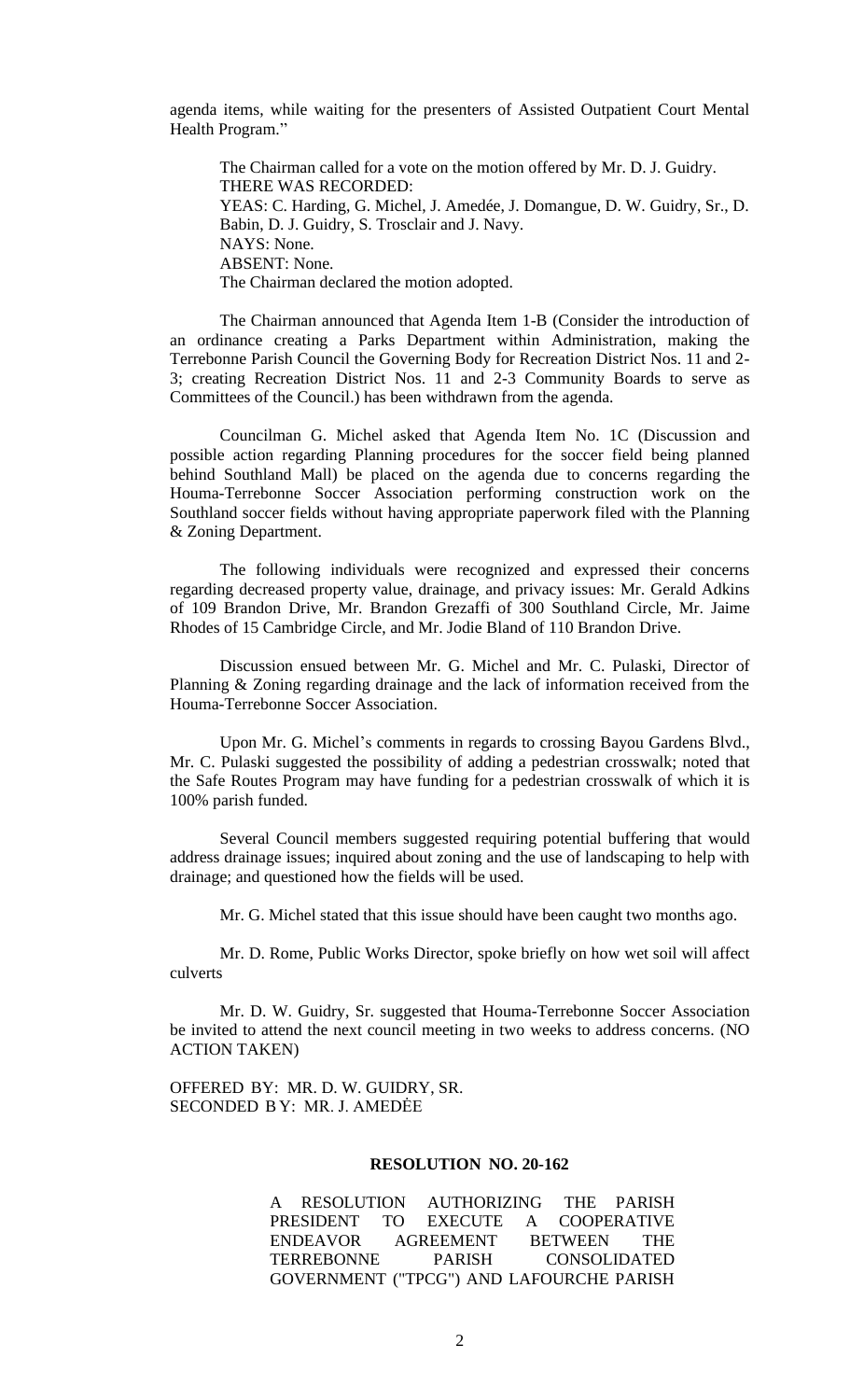## GOVERNMENT TO PROVIDE FOR THE MAINTENANCE OF A PORTION OF A ROAD, SUPREME DRIVE, AND OTHER MATTERS RELATED THERETO.

**WHEREAS,** Article VII, Section 14 of the Louisiana Constitution further provides that "For a public purpose, the state and its political subdivisions or political corporations may engage in cooperative endeavors with each other, with the United States or its agencies, or with any public or private association , corporation or individual" ; and,

**WHEREAS,** Section 1-07 of the Terrebonne Parish Charter provides "the parish government is authorized, as provided by state law, to enter into joint service agreements or cooperative efforts with other governmental agencies and political subdivisions"; and,

**WHEREAS,** Section 1-05. of the Terrebonne Parish Charter in its pertinent part provides that "The parish government shall have and exercise such other powers, rights, privileges, immunities , authority and functions not inconsistent with this charter as may be conferred on or granted to a local governmental subdivision by the constitution and general laws of the state, and more specifically, the parish government shall have and is hereby granted the right and authority to exercise any power and perform any function necessary , requisite or proper for the management of its affairs, not denied by this charter, or by general law, or inconsistent with the constitution" and furthermore, Section 1-07 of the Terrebonne Parish Charter provides "the parish government is authorized , as provided by state law, to enter into joint service agreements or cooperative efforts with other governmental agencies and political subdivisions" ; and

**WHEREAS,** Imperial Landing Subdivision is a residential development located in Terrebonne Parish, Louisiana, as per the Final Plat entitled "IMPERIAL LANDING SUBDIVISION-PHASE A LOCATED IN SECTIONS 77 & 78, T15S-R16 E TERREBONNE PARISH, LOUISIANA " prepared by David A. Waitz Engineering and Surveying, Inc. under date of January 3, 2020, a copy of which is attached hereto and made a part hereof ("IL Survey"); and

**WHEREAS,** the road leading into Imperial Landing Subdivision, Supreme Drive, is partially located in Lafourche Parish for approximately 50', more or less, and ties into Talbot Avenue, all as shown on the IL Survey; and

**WHEREAS,** Supreme Drive only serves Imperial Landing Subdivision, a subdivision located in Terrebonne Parish, Louisiana, and the residents or citizens of Terrebonne Parish, and furthermore it gives residents or citizens of Terrebonne Parish ingress and egress to and from Imperial Landing Subdivision through a Lafourche Parish roadway, Talbot Avenue; and

**WHEREAS,** that the portion of Supreme Drive referred to herein and located in Lafourche Parish was designed, built and inspected according to Terrebonne Parish Subdivision Registration Standards, and approved by the Houma-Terrebonne Regional Planning Commission; and

**WHEREAS,** the maintenance of the road and associated infrastructure was accepted by the Terrebonne Parish Council by virtue of Ordinance No. 9136, and it is in the best interest of TPCG to maintain the above referenced small portion of Supreme Drive located in Lafourche Parish in accordance with Terrebonne Parish standards; and

**NOW THEREFORE, BE IT RESOLVED** that the Terrebonne Parish Council on behalf of the Terrebonne Parish Consolidated Government, hereby authorizes its Parish President to execute a Cooperative Endeavor Agreement with Lafourche Parish Government containing substantially the same terms as those contained within the proposed Cooperative Endeavor Agreement attached hereto to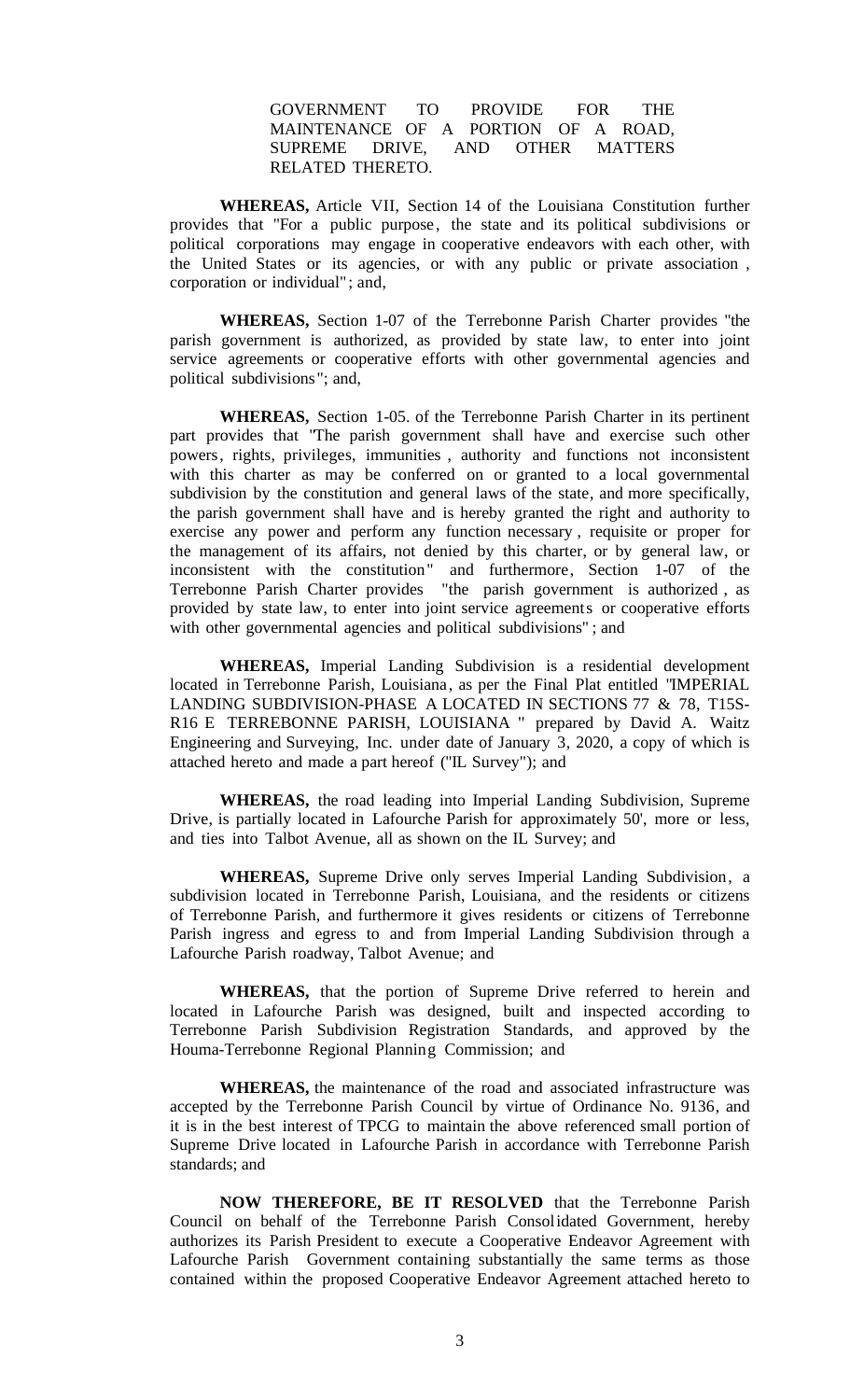provide for the maintenance of a portion of a road, Supreme Drive, 50', more or less, lying in Lafourche Parish leading into Imperial Landing Subdivision, a Terrebonne Parish subdivision and other matters thereto, and

### **THERE WAS RECORDED:**

YEAS: C. Harding, G. Michel, J. Amedée, J. Domangue, D. W. Guidry, Sr., D. Babin, D. J. Guidry, S. Trosclair and J. Navy.

NAYS: None.

NOT VOTING: None.

ABSENT: None.

The Chairman declared this resolution adopted this 10th day of June 2020.

Mr. D. Babin moved, seconded by Mr. D. Guidry, "THAT the Council return to the regular order of business."

The Chairman called for a vote on the motion offered by Mr. D. Babin. THERE WAS RECORDED: YEAS: C. Harding, G. Michel, J. Amedée, J. Domangue, D. W. Guidry, Sr., D. Babin, D. J. Guidry, S. Trosclair and J. Navy. NAYS: None. ABSENT: None. The Chairman declared the motion adopted.

The Chairman recognized Dr. Victor Tedesco, Terrebonne Parish Coroner who gave a brief summary of the Assisted Outpatient Treatment (AOT) Program that is aimed towards "delivering outpatient treatment under court order to adults with severe mental illness who meet specific criteria, such as prior history of repeated hospitalizations or arrest."

Mr. D. Babin moved, seconded by Mr. D. W. Guidry, Sr. "THAT the Council hold over Agenda Item 1-A until the presenters are present."

The Chairman called for a vote on the motion offered by Mr. D. Babin. THERE WAS RECORDED: YEAS: C. Harding, G. Michel, J. Amedée, J. Domangue, D. W. Guidry, Sr., D. Babin, D. J. Guidry, S. Trosclair and J. Navy. NAYS: None. ABSENT: None. The Chairman declared the motion adopted.

The Chairman recognized Mr. Mike Toups, Parish Manager, who presented an update on drainage pump stations across Terrebonne Parish. Mr. Mike Toups reported that the following pump stations were under construction or in the design phase: Upper Bayou Dularge, Lashbrook, Bayou Cane, Petit Caillou (under construction), Hanson/Bayou Black, St. Louis Canal Rd, and the 1-1A Equity pump station at Hwy. 311. He continued that by presenting the pump and drainage report and a brief update on several completed capital projects including the Splash Park at Airbase, Six Foot Ditch Levee, Government Tower Generator, and the Ward 7, Phase 4 projects.

Parish President G. Dove explained the progress on and setbacks regarding the 1-1A Equity pump station.

Mr. D. W. Guidry, Sr. expressed his disappointment regarding the pump station not being operational in time for hurricane season. He also briefly gave an explanation on how the float activated pumps works.

Mr. D. Babin moved, seconded by Mr. G. Michel, "THAT it now being 6:30p.m., the Council open public hearings at this time."

The Chairman called for a vote on the motion offered by Mr. D. Babin. THERE WAS RECORDED: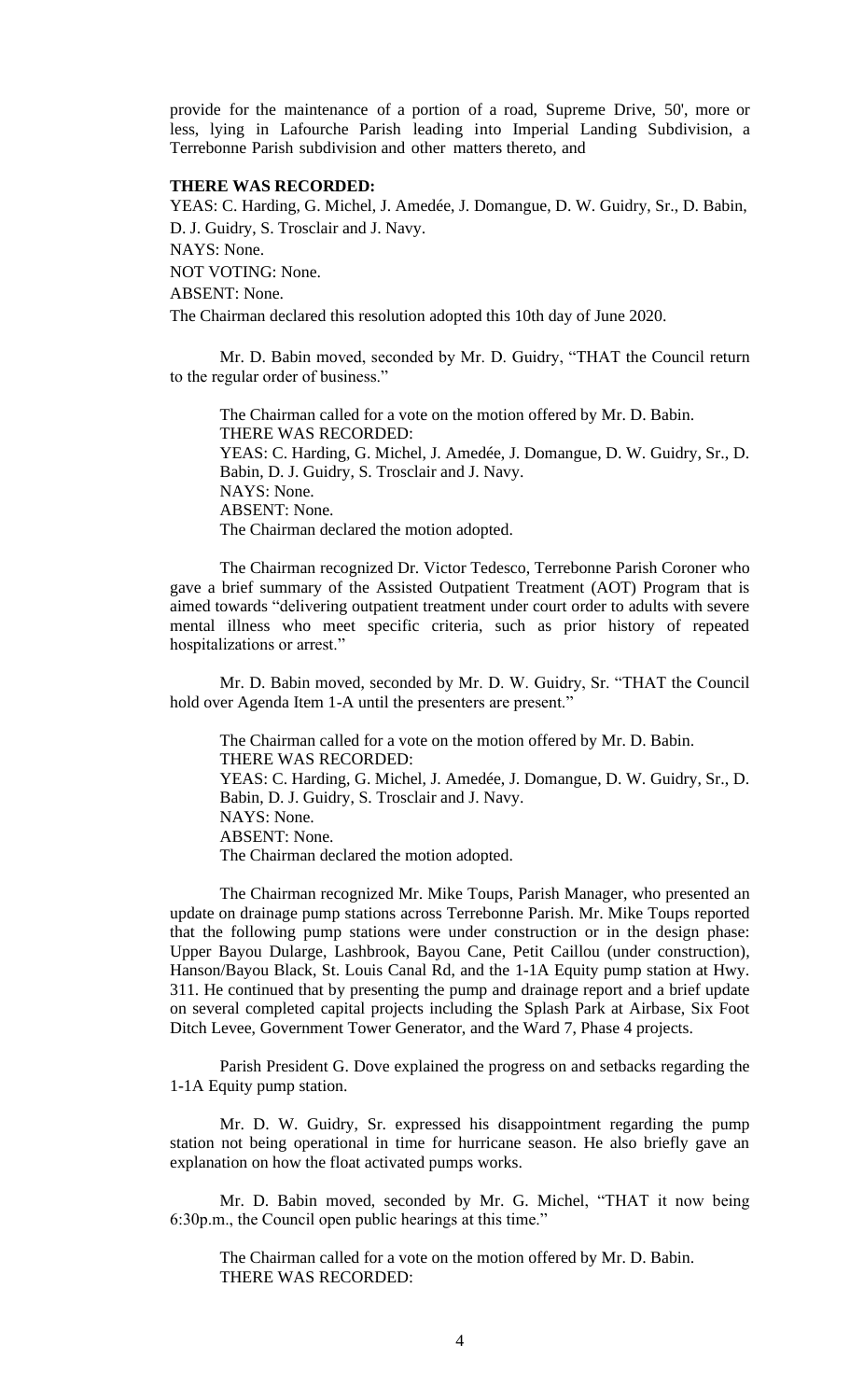YEAS: C. Harding, G. Michel, J. Amedée, J. Domangue, D. W. Guidry, Sr., D. Babin, D. J. Guidry, S. Trosclair and J. Navy. NAYS: None. ABSENT: None. The Chairman declared the motion adopted.

The Chairman recognized the public for comments on the following:

- A. [Consider the introduction of an ordinance to amend the 2020 Adopted Operating](https://terrebonneparish.novusagenda.com/AgendaWeb/CoverSheet.aspx?ItemID=26202&MeetingID=2027)  [Budget and 5-Year Capital Outlay Budget of the Terrebonne Parish Consolidated](https://terrebonneparish.novusagenda.com/AgendaWeb/CoverSheet.aspx?ItemID=26202&MeetingID=2027)  [Government for the following items and to provide for related matters:](https://terrebonneparish.novusagenda.com/AgendaWeb/CoverSheet.aspx?ItemID=26202&MeetingID=2027)
	- I. [Section 8 Voucher, \\$49,508](https://terrebonneparish.novusagenda.com/AgendaWeb/CoverSheet.aspx?ItemID=26202&MeetingID=2027)
	- II. [Lake Boudreaux Living Mitigation, \\$3,600,000](https://terrebonneparish.novusagenda.com/AgendaWeb/CoverSheet.aspx?ItemID=26202&MeetingID=2027)
	- III. [Houma Downtown Marina, \\$5,339](https://terrebonneparish.novusagenda.com/AgendaWeb/CoverSheet.aspx?ItemID=26202&MeetingID=2027)
	- IV. [Animal Shelter, \\$3,000](https://terrebonneparish.novusagenda.com/AgendaWeb/CoverSheet.aspx?ItemID=26202&MeetingID=2027)
	- V. [General Fund-Beautification Program, \\$6,240](https://terrebonneparish.novusagenda.com/AgendaWeb/CoverSheet.aspx?ItemID=26202&MeetingID=2027)
	- VI. [Montegut Fire District #6-generator, \\$80,850](https://terrebonneparish.novusagenda.com/AgendaWeb/CoverSheet.aspx?ItemID=26202&MeetingID=2027)
	- VII. [Sewerage -generators, \\$1,109,953](https://terrebonneparish.novusagenda.com/AgendaWeb/CoverSheet.aspx?ItemID=26202&MeetingID=2027)
	- VIII. [Bayou Black Pump Station, \\$366,000](https://terrebonneparish.novusagenda.com/AgendaWeb/CoverSheet.aspx?ItemID=26202&MeetingID=2027)
	- IX. [1-1A Drainage, \\$205,000](https://terrebonneparish.novusagenda.com/AgendaWeb/CoverSheet.aspx?ItemID=26202&MeetingID=2027)
	- 1. Consider adoption of the ordinance.

There were no comments from the public on the proposed ordinance.

Mr. D. W. Guidry, Sr. moved, seconded by Mr. G. Michel, "THAT the Council close the aforementioned public hearing."

THERE WAS RECORDED:

YEAS: C. Harding, G. Michel, J. Amedée, J. Domangue, D. W. Guidry, Sr., D. Babin, D. J. Guidry, S. Trosclair and J. Navy. NAYS: None. ABSENT: None. The Chairman declared the motion adopted.

OFFERED BY: MR. D. W. GUIDRY, SR. SECONDED BY: MR. G. MICHEL

#### **ORDINANCE NO. 9149**

AN ORDINANCE TO AMEND THE 2020 ADOPTED OPERATING BUDGET AND 5-YEAR CAPITAL OUTLAY BUDGET OF THE TERREBONNE PARISH CONSOLIDATED GOVERNMENT FOR THE FOLLOWING ITEMS AND TO PROVIDE FOR RELATED MATTERS.

- I. Section 8 Voucher, \$49,508
- II. Lake Boudreaux Living Mitigation, \$3,600,000
- III. Houma Downtown Marina, \$5,339
- IV. Animal Shelter, \$3,000
- V. General Fund-Beautification Program, \$6,240
- VI. Montegut Fire District #6-generator, \$80,850
- VII. Sewerage -generators, \$1,109,953
- VIII. Bayou Black Pump Station, \$366,000
- IX. 1-1A Drainage, \$205,000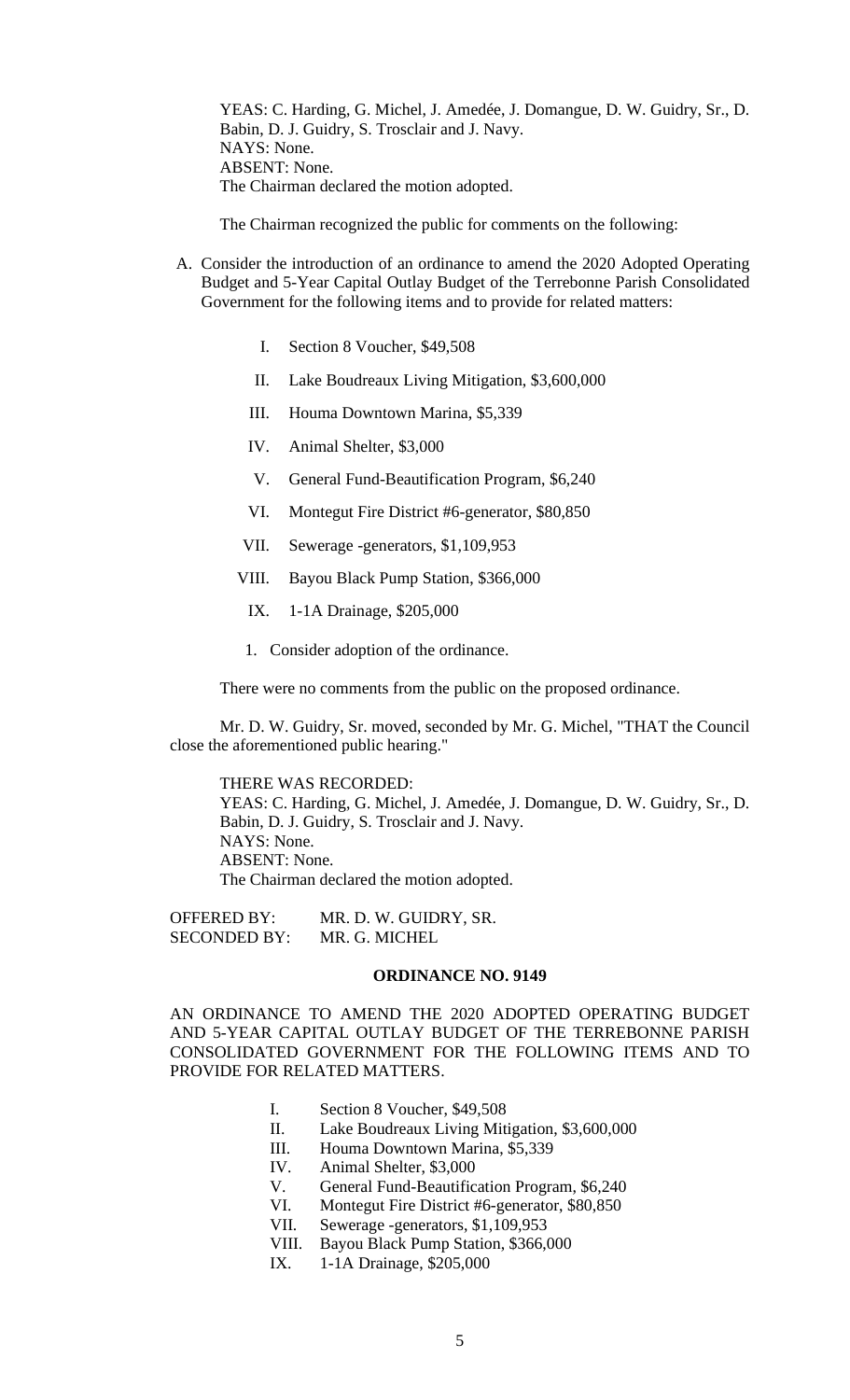### **SECTION I**

**WHEREAS**, the U.S. Department of Housing and Urban Development (HUD) is providing additional funding through the CARES Act for \$49,508, and

**WHEREAS**, the CARES Act provides funding to prevent, prepare for, and respond to the coronavirus, including for public housing agencies to maintain normal operations and take other necessary actions during the period the program is impacted by coronavirus.

**NOW, THEREFORE BE IT ORDAINED**, by the Terrebonne Parish Council, on behalf of the Terrebonne Parish Consolidated Government, that the 2020 Adopted Operating Budget be amended for the Section 8 Voucher. (Attachment A)

#### **SECTION II**

**WHEREAS,** Terrebonne Parish Consolidated Government (TPCG) has been awarded \$3,600,000 from the State of Louisiana Community Development Block Grant Disaster Recovery Louisiana's Strategic Adaptations for Future Environments Program (CDBG-DR LA SAFE) administered by the Office of Community Development-Disaster Recovery Unit, and

**WHEREAS**, the grant will be responsible for implementing the Lake Boudreaux Living Mitigation project, a resilient infrastructure and community nonstructural mitigating/flood risk reduction project that will be a model for how certain populations consider a future with increasing flood risk, and

**WHEREAS**, the Lake Boudreaux Living Mitigation project will operate as one of multiple lines of defense that will work together to protect the people and property of Terrebonne Parish.

**NOW, THEREFORE BE IT FURTHER ORDAINED**, by the Terrebonne Parish Council, on behalf of the Terrebonne Parish Consolidated Government, that the 2020 Adopted Operating Budget of the Terrebonne Parish Consolidated Government be amended to recognize the funding for the Lake Boudreaux Living Mitigation project. (Attachment B)

### **SECTION III**

**WHEREAS**, the Houma Downtown Development Corporation receives auto rental tax revenues, and

**WHEREAS**, the revenues of \$5,339 will be used for playground mulch at the Marina.

**NOW, THEREFORE BE IT FURTHER ORDAINED**, by the Terrebonne Parish Council, on behalf of the Terrebonne Parish Consolidated Government, that the 2020 Adopted Operating Budget be amended for the playground mulch at the Marina. (Attachment C)

#### **SECTION IV**

**WHEREAS**, the Animal Shelter received a donation of \$3,000 to begin the "Milk Man" program for neonatal kittens, and

**WHEREAS**, the funds will be placed in the Operating account.

**NOW, THEREFORE BE IT FURTHER ORDAINED**, by the Terrebonne Parish Council, on behalf of the Terrebonne Parish Consolidated Government, that the 2020 Adopted Operating Budget of the Terrebonne Parish Consolidated Government be amended to recognize the funding for the "Milk Man" program at the Animal Shelter. (Attachment D)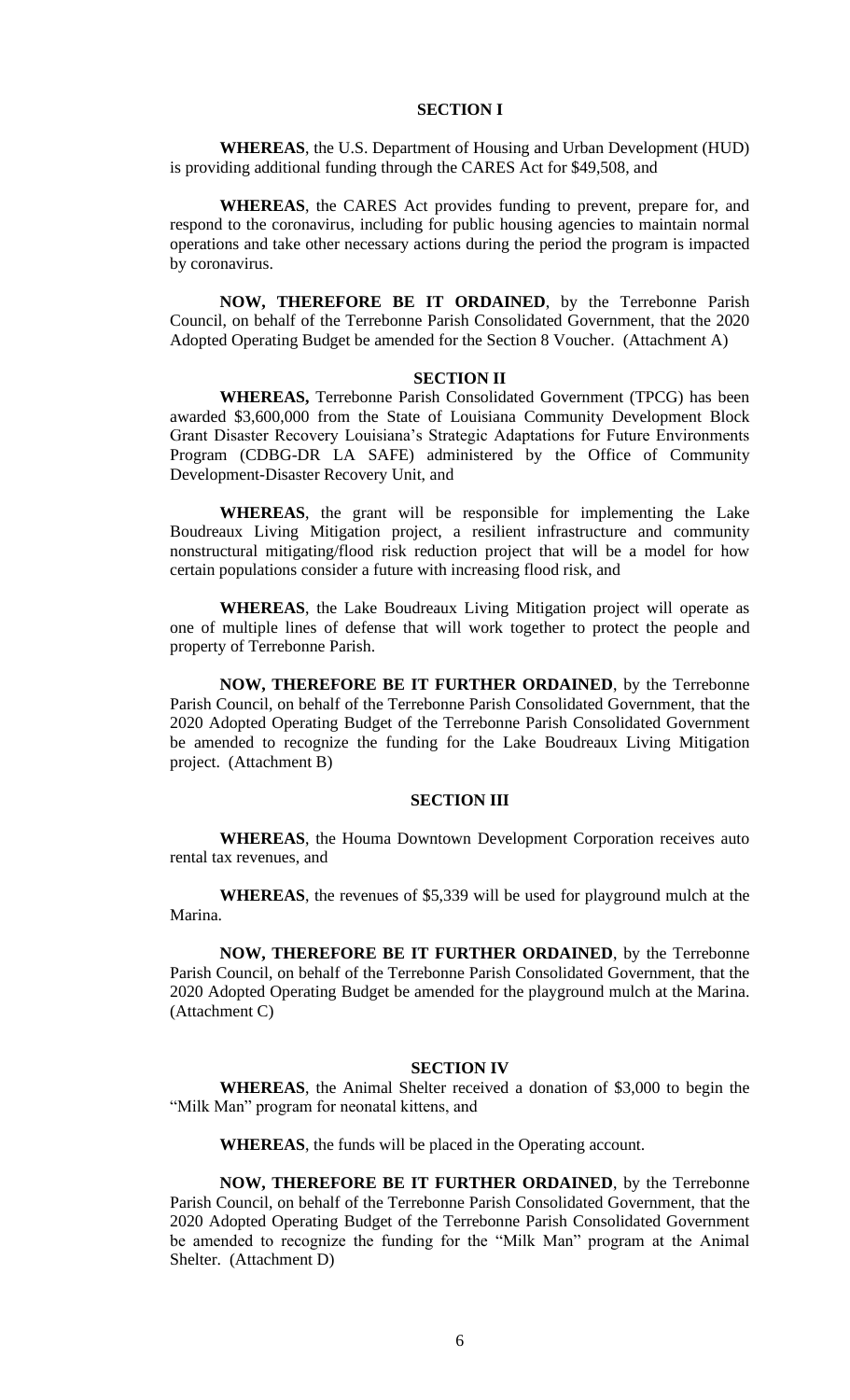## **SECTION V**

**WHEREAS**, Administration is requesting funding for the fabrication and installation of a gateway sign at the north entrance areas to Terrebonne Parish along La. Highway 24 of \$6,240, and

**WHEREAS**, the funding will come from the Planning Department consultant fees account.

**NOW, THEREFORE BE IT FURTHER ORDAINED**, by the Terrebonne Parish Council, on behalf of the Terrebonne Parish Consolidated Government, that the 2020 Adopted Operating Budget be amended for the gateway sign. (Attachment E)

## **SECTION VI**

**WHEREAS**, the Terrebonne Parish Consolidated Government wishes to provide redundant power for the Montegut Fire District #6 as a critical facility, and

**WHEREAS**, the Parish has been advised via letter dated July 16, 2019 from the Governor's Office of Homeland Security and Emergency Preparedness (GOHSEP) that the generator has been funded under the GOHSEP Statewide Generator 5% Initiative program under the Hazard Mitigation Grant Program 1786-DR-LA, Project #128 funded by the Federal Emergency Management Agency (FEMA) was approved by FEMA June 10, 2019, and

**WHEREAS**, the grant makes available \$60,638 in federal funds as follows:

| Federal Share (75%)         | Montegut Fire District #6 \$60,638 |  |
|-----------------------------|------------------------------------|--|
| Nonfederal Share (25%)      | Montegut Fire District #6 \$20,212 |  |
| <b>Total Project Award:</b> | Montegut Fire District #6 \$80,850 |  |

**WHEREAS**, the Montegut Fire District #6 has committed to provide the nonfederal share for \$20,212, and

**NOW, THEREFORE BE IT FURTHER ORDAINED**, by the Terrebonne Parish Council, on behalf of the Terrebonne Parish Consolidated Government, that the 2020 Adopted Operating Budget and 5-Year Capital Outlay Budget of the Terrebonne Parish Consolidated Government be amended for the Montegut Fire District #6 generator projects. (Attachment F)

#### **SECTION VII**

**WHEREAS**, the Terrebonne Parish Consolidated Government wishes to provide redundant power for various Sewerage Department locations as critical facilities, and

**WHEREAS**, the Parish has been advised via letter dated July 16, 2019 from the Governor's Office of Homeland Security and Emergency Preparedness (GOHSEP) that the generator has been funded under the GOHSEP Statewide Generator 5% Initiative program under the Hazard Mitigation Grant Program 1786-DR-LA, Project #128 funded by the Federal Emergency Management Agency (FEMA) was approved by FEMA June 10, 2019, and

**WHEREAS**, the grant makes available \$832,464 in federal funds as follows:

Federal Share (75%) Sewerage Facilities \$832,464 Nonfederal Share (25%) Sewerage Facilities \$277,489 Total Project Award: Sewerage Facilities \$1,109,953

**WHEREAS**, the nonfederal share for the various Sewerage Department facilities funding will be acquired from the Sewerage Capital Additions Fund and the Parishwide Sewerage Construction Fund for \$277,489, and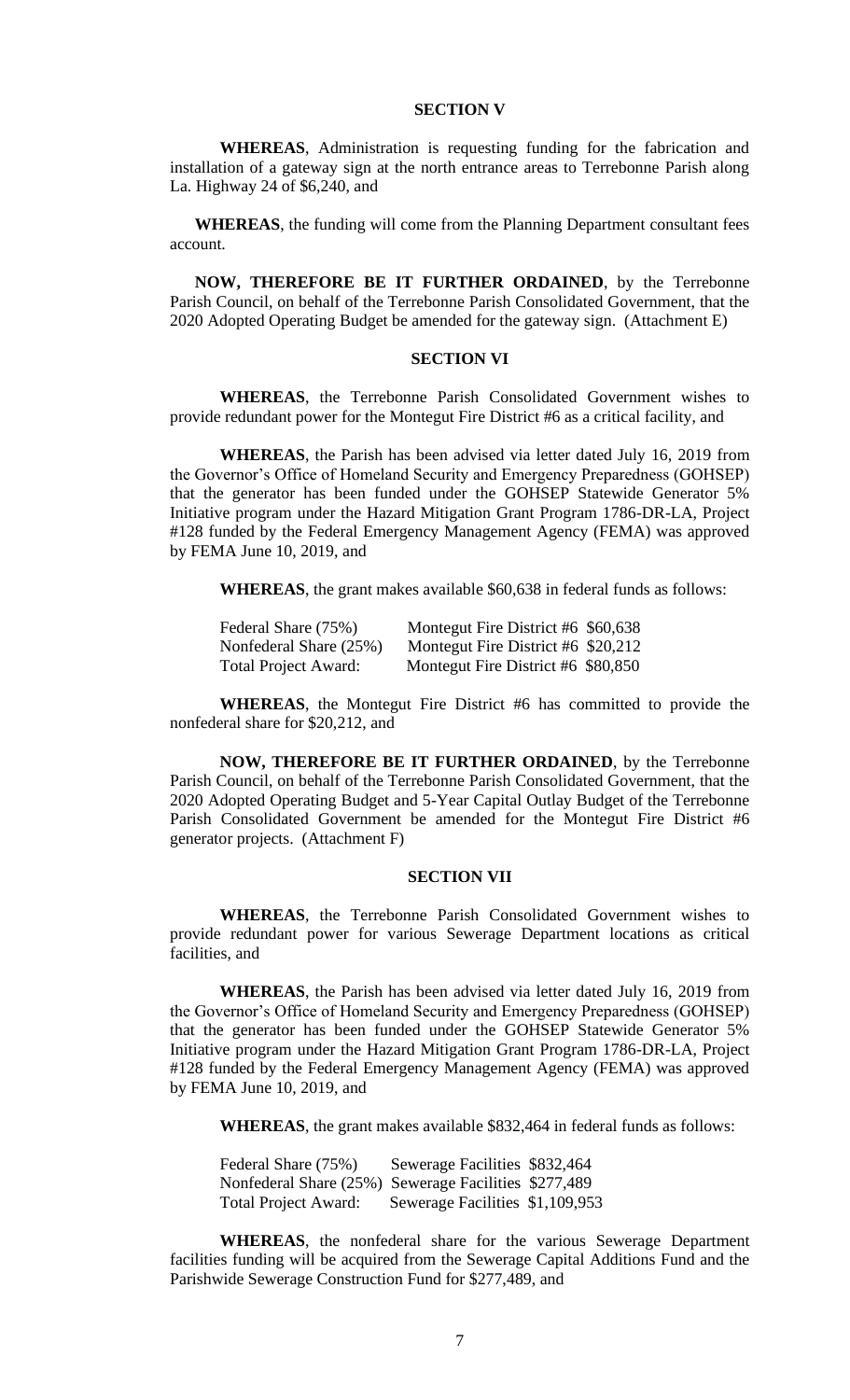**NOW, THEREFORE BE IT FURTHER ORDAINED**, by the Terrebonne Parish Council, on behalf of the Terrebonne Parish Consolidated Government, that the 2020 Adopted Operating Budget and 5-Year Capital Outlay Budget of the Terrebonne Parish Consolidated Government be amended for the various Sewerage Department facilities generator projects. (Attachment G)

### **SECTION VIII**

**WHEREAS**, Administration is requesting additional funding for the Bayou Black Pump Station Project, and

**WHEREAS**, the funding source of \$366,000 is as follows:

| <b>Road Construction Fund</b>    | \$208,458 |
|----------------------------------|-----------|
| Parishwide Drainage Construction | \$94,916  |
| Parishwide Sewerage Construction | \$27,893  |
| Capital Projects Control         | \$34,733  |

**NOW, THEREFORE BE IT FURTHER ORDAINED**, by the Terrebonne Parish Council, on behalf of the Terrebonne Parish Consolidated Government, that the 2020 Adopted Operating Budget and 5-Year Capital Outlay Budget of the Terrebonne Parish Consolidated Government be amended to recognize the funding for the Bayou Black Pump Station Project. (Attachment H)

#### **SECTION IX**

**WHEREAS**, Administration is requesting additional funding for the 1-1A Drainage Project, and

**WHEREAS**, the funding source is from the Parishwide Drainage Construction Fund for \$205,000.

**NOW, THEREFORE BE IT FURTHER ORDAINED**, by the Terrebonne Parish Council, on behalf of the Terrebonne Parish Consolidated Government, that the 2020 Adopted Operating Budget and 5-Year Capital Outlay Budget of the Terrebonne Parish Consolidated Government be amended to recognize the funding for the Valhi Drainage Improvements Project. (Attachment I)

## **SECTION X**

If any word, clause, phrase, section or other portion of this ordinance shall be declared null, void, invalid, illegal, or unconstitutional, the remaining words, clauses, phrases, sections and other portions of this ordinance shall remain in full force and effect, the provisions of this ordinance hereby being declared to be severable.

### **SECTION XI**

This ordinance shall become effective upon approval by the Parish President or as otherwise provided in Section 2-13(b) of the Home Rule Charter for a Consolidated Government for Terrebonne Parish, whichever occurs sooner.

This ordinance, having been introduced and laid on the table for at least two weeks, was voted upon as follows:

## **THERE WAS RECORDED**:

YEAS: C. Harding, G. Michel, J. Amedee, J. Domangue, D. W. Guidry, Sr., D. Babin, D. J. Guidry, S, Trosclair, and J. Navy. NAYS: None. NOT VOTING: None. ABSTAINING: None. ABSENT: None.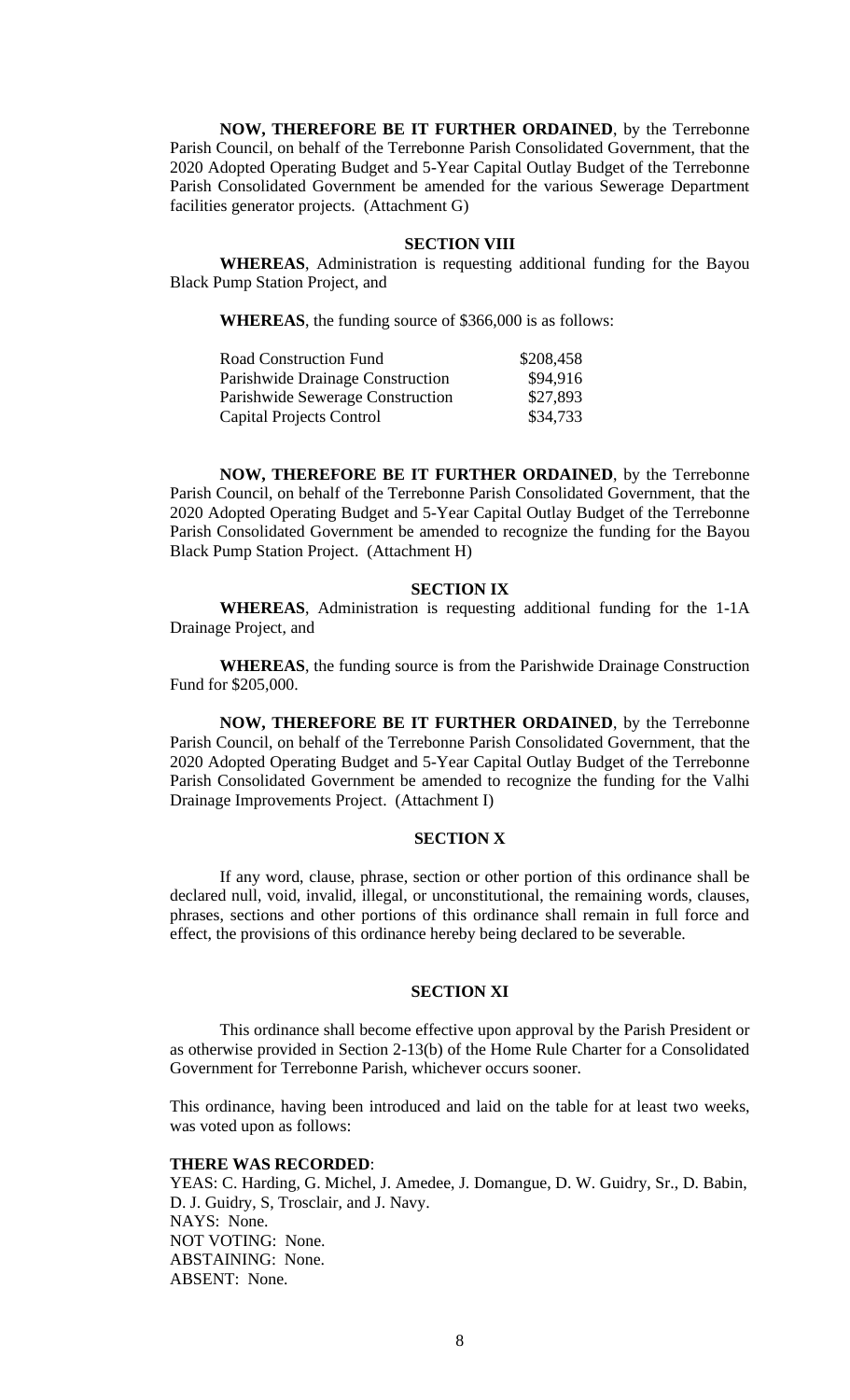The Chairman declared the ordinance adopted on this, the 10th day of June 2020.

The Chairman recognized the public for comments on the following:

- B. [Consider the introduction of an ordinance to amend the Terrebonne Parish Code](https://terrebonneparish.novusagenda.com/AgendaWeb/CoverSheet.aspx?ItemID=26236&MeetingID=1967)  [of Ordinances by enacting Article IX of Chapter 2, "Administration" to provide](https://terrebonneparish.novusagenda.com/AgendaWeb/CoverSheet.aspx?ItemID=26236&MeetingID=1967)  [for the recovery of costs incurred on adjudicated property; to provide for related](https://terrebonneparish.novusagenda.com/AgendaWeb/CoverSheet.aspx?ItemID=26236&MeetingID=1967)  [matters; to amend Appendix C of the Terrebonne Parish Code of Ordinances by](https://terrebonneparish.novusagenda.com/AgendaWeb/CoverSheet.aspx?ItemID=26236&MeetingID=1967)  adding Form 3 - "Notice of Lien"; Form 4 - ["Statement of Costs"; and Form 5 -](https://terrebonneparish.novusagenda.com/AgendaWeb/CoverSheet.aspx?ItemID=26236&MeetingID=1967) ["Affidavit of Cancellation".](https://terrebonneparish.novusagenda.com/AgendaWeb/CoverSheet.aspx?ItemID=26236&MeetingID=1967)
	- 1. Consider adoption of the ordinance.

There were no comments from the public on the proposed ordinance.

Mr. G. Michel moved, seconded by Mr. D. W. Guidry, Sr., "THAT, the Council close the aforementioned public hearing."

The Chairman called for a vote on the motion offered by Mr. G. Michel. THERE WAS RECORDED: YEAS: C. Harding, G. Michel, J. Amedée, J. Domangue, D. W. Guidry, Sr., D. Babin, D. J. Guidry, S. Trosclair and J. Navy. NAYS: None. ABSENT: None. The Chairman declared the motion adopted.

OFFERED BY: MR. J. NAVY SECONDED BY: MR. J. AMEDEE

### **ORDINANCE NO. 9150**

AN ORDINANCE AMENDING THE TERREBONNE PARISH CODE OF ORDINANCES BY ENACTING ARTICLE IX OF CHAPTER 2, "ADMINISTRATION" TO PROVIDE FOR THE RECOVERY OF COSTS INCURRED ON ADJUDICATED PROPERTY; AND TO PROVIDE RELATED MATTERS. APPENDIX C OF THE TERREBONNE PARISH CODE OF ORDINANCES WILL BE AMENDED BY ADDING FORM 3- "NOTICE OF LIEN"; FORM 4- "STATEMENT OF COSTS"; AND FORM 5- "AFFIDAVIT OF CANCELATION."

**WHEREAS**, Section 1–06 of the Home Rule Charter for the Parish of Terrebonne provides that the parish government shall have the right, power and authority to pass all ordinances requisite or necessary to promote, protect and preserve the general welfare, safety, health, peace and good order of the parish, including, but not by way of limitation, the right, power and authority to pass ordinances on all subject matter necessary, requisite or proper for the management of the parish affairs, and all other subject matter without exception, subject only to the limitations that the same shall not be inconsistent with the Constitution or expressly denied by the general law applicable to the parish; and

**WHEREAS,** Article VII, Section 25(B) of the Louisiana State Constitution states that property sold for the recovery of delinquent taxes "shall be redeemable for three years after the date of recordation of the tax sale, by paying the price given, *including costs*, five percent penalty thereon, and interest at the rate of one percent per month until redemption;" and

**WHEREAS,** Article VI, Section 26(A) of the Louisiana State Constitution states that "the governing authority of a parish may levy annually an ad valorem tax for general purposes not to exceed four mills on the dollar of assessed valuation."

**WHEREAS,** Article VI, Section 30(A) of the Louisiana State Constitution states that "a political subdivision may exercise the power of taxation, subject to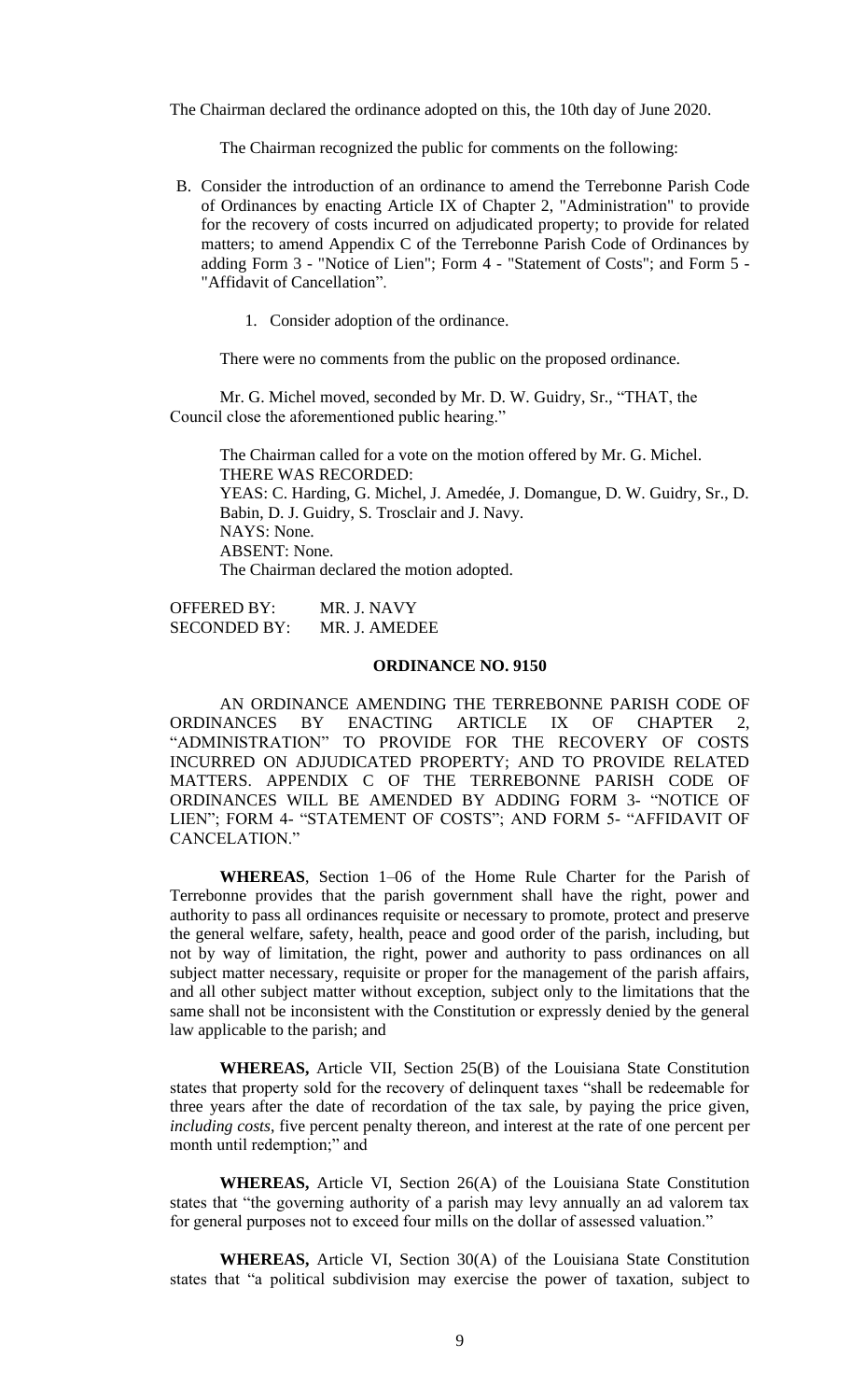limitations elsewhere provided by this constitution, under authority granted by the legislature for parish, municipal, and other local purposes, strictly public in their nature."

**WHEREAS,** in accordance with Louisiana Revised Statute 47:2196(A), properties seized for non-payment of ad valorem taxes in Terrebonne Parish which do not sell at tax sale are adjudicated to the Terrebonne Parish Consolidated Government; and

**WHERES,** Louisiana Revised Statutes 47:2196(C) and 2201, *et seq.* provide that property adjudicated to the Terrebonne Parish Consolidated Government shall remain adjudicated unless disposed of or redeemed; and

**WHEREAS**, in order to dispose of adjudicated property, Terrebonne Parish Consolidated Government incurs costs for appraisal services, publication and advertisement, and other expenses; and

**WHEREAS,** Louisiana Revised Statute 47:2247 provides that "the person redeeming property adjudicated to a political subdivision shall pay also the actual costs incurred by the political subdivision and any acquiring person for the costs of all certified mail, notice, publication of notice, or personal services of notices in complying with the applicable provisions of law, including, without limitation, determination of tax sale parties and the notification of such persons of the sale or donation as allowed by law;" and

**WHEREAS,** Louisiana Revised Statute 47:2244 provides that "payment also shall include the actual costs incurred by the political subdivision for preparation and filing of redemption certificates, the cost of mail, notice, publication of notice, personal service of notice, appraisal, and costs associated with the determination of tax sale parties and their notification. However, the actual cost of preparation and filing of redemption certificates shall not exceed two hundred dollars. The political subdivision may also require the payment of all amounts accrued under other governmental liens as of the date of payment;" and

**WHEREAS**, TPCG relies on the Terrebonne Parish Tax Collector to collect costs incurred under Louisiana Revised Statutes 47:2244 and 2247 by TPCG; and

**WHEREAS**, on occasion, the Terrebonne Parish Tax Collector inadvertently fails to collect such expenses; and

**WHEREAS,** the Terrebonne Parish Consolidated Government desires to enact a procedural ordinance at Article IX of Chapter 2 of the Terrebonne Parish Code of Ordinances, which is currently "Reserved", to recover such costs incurred by Terrebonne Parish Consolidated Government; and

**WHEREAS,** the Terrebonne Parish Consolidated Government intends to recover any costs allowable under the Louisiana Constitution, the Louisiana Revised Statutes, the Terrebonne Parish Home Rule Charter, and any other applicable laws related to adjudicated properties;

**NOW, THEREFORE, BE IT ORDAINED** by the Council of the Terrebonne Parish Consolidated Government that:

## **SECTION I**

Sections 2-206 through 2-213 of the Terrebonne Parish Code of Ordinances shall no longer be designated as reserved, and Article IX of Chapter 2 of the Code of Ordinance shall be and is hereby named as follows:

## **ARTICLE IX. – ADJUDICATED PROPERTY EXPENSES AND RIGHT TO LIEN**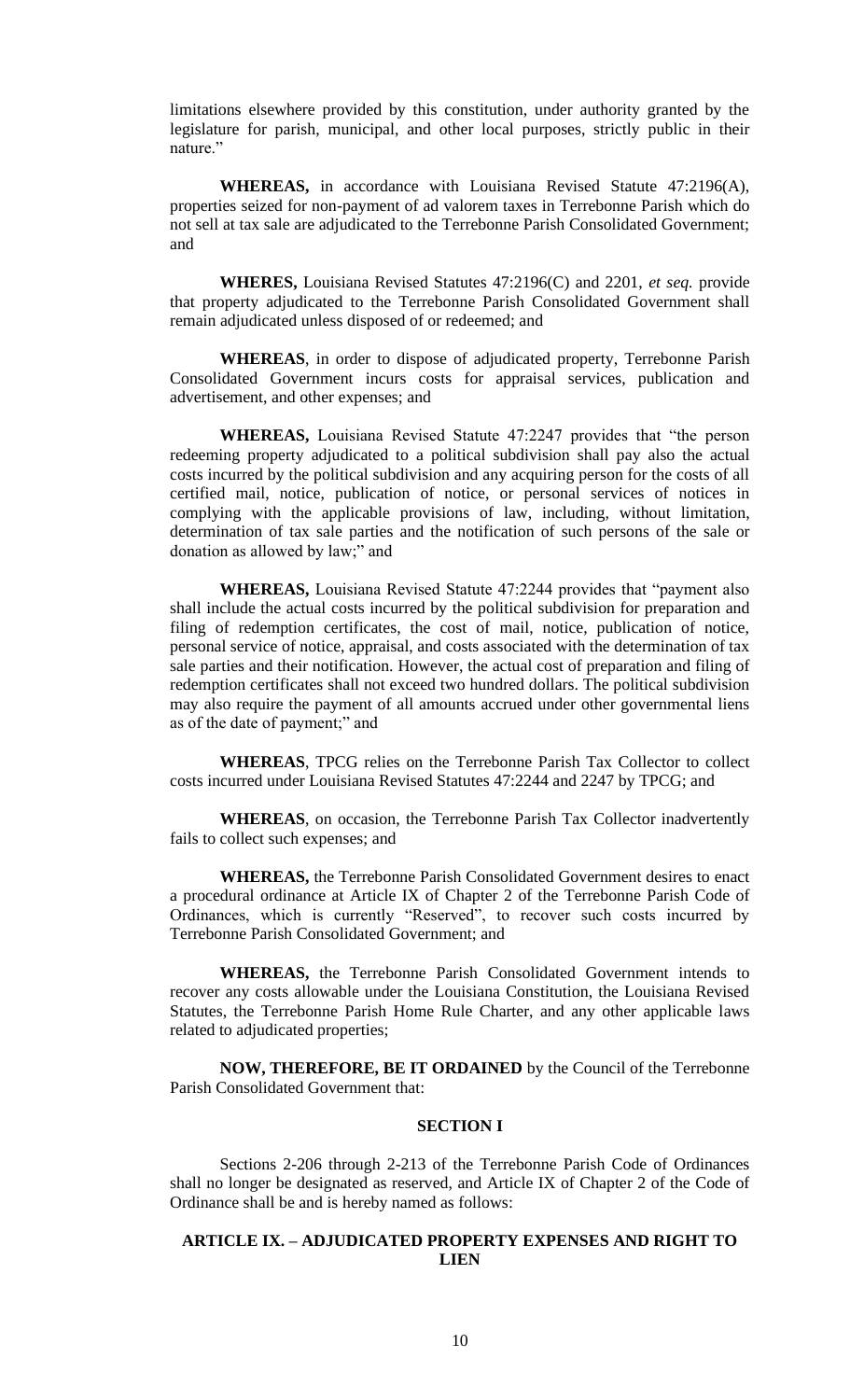## **SECTION II**

Sections 2-206 through 2-213 of the Terrebonne Parish Code of Ordinances shall be and are hereby enacted as follows:

# **ARTICLE IX. – ADJUDICATED PROPERTY EXPENSES AND RIGHT TO LIEN**

Section 2-206 - Purpose.

This Article is remedial and procedural in nature. TPCG is legally entitled to the reimbursement of costs for such property under Louisiana law, including, but not limited to, Revised Statutes 47:2244 and 2247, as may be amended. The purpose of this Article is to facilitate, procedurally, the collection of such expenses.

Section 2-207 – Notice of Lien.

(a) Upon incurring any costs, or upon having a reasonable expectation of incurring costs, reimbursable under 2-206, the Terrebonne Parish President or its designee may file a Notice of Lien in the Mortgage Records of Terrebonne Parish in the form of an affidavit declaring that the Parish has incurred, or intends to incur, costs for adjudicated property which are recoverable under Louisiana Revised Statute 47:2242, 2247, or other similar law.

(b) The Notice shall include the Tax Parcel Identification Number and municipal address of the property, a legal description of the property as copied from the tax sale certificate or a reference to the book and page number of the tax sale certificate, the last known address of the property owner(s), and a notarized statement that the Parish has, or reasonably expects to incur, costs for the property recoverable at redemption.

(c) The Parish shall provide a copy of the recorded Notice of Lien to the Terrebonne Parish Tax Collector.

(d) The Notice of Lien shall expire one year after the date of its filing unless preserved in the manner provided in Section 2-208.

(e) The Terrebonne Parish Tax Collector shall not deliver or record a redemption certificate for any adjudicated property against which the TPCG has recorded a Notice of Lien, except when (1) the Notice of Lien is expired without preservation or (2) the Notice of Lien is canceled from the mortgage records.

Section 2-208 – Accounting; Preservation of Lien.

(a) The Parish shall maintain an accounting of expenses recoverable under the law for each adjudicated property.

(b) To preserve the Lien created by the Notice of Lien, the Parish shall file within one year of the filing date of the Notice of Lien a Certified Statement of Costs with the Terrebonne Parish Recorder of Mortgages. The Statement of Costs shall reference the recorded Notice of Lien and shall detail the costs under this Article. The Statement of Costs shall relate back to the date of filing of the Notice of Lien.

(c) The Parish shall provide a copy of the recorded Notice of Lien and Statement of Costs to the Terrebonne Parish Sheriff and the last known address of the property owner based upon assessor's address.

Section 2-209 – Adjudicated Property Expense and Right to Lien; Governmental Imposition.

(a) The Notice of Lien and Statement of Costs shall, together, constitute a governmental lien and Lien against the adjudicated property in favor of the Terrebonne Parish Consolidated Government. The lien shall be referred to as the Adjudicated Property Expense Lien.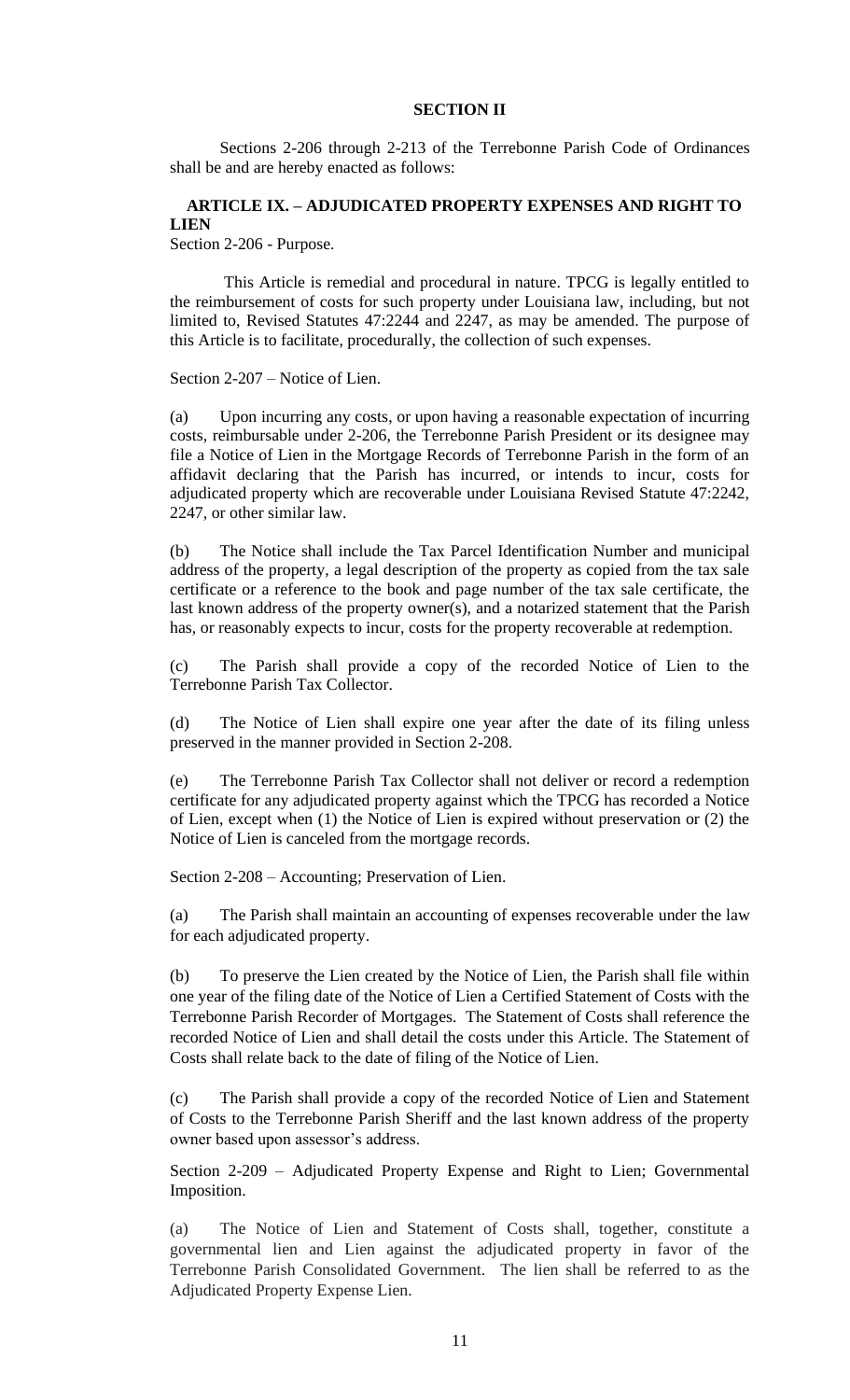(b) The charges certified on the Adjudicated Property Expense Lien shall be added by the Terrebonne Parish Tax Collector to the annual ad valorem tax bill of the property involved.

Section 2-210 – Redemption; no effect on lien

The redemption of adjudicated property shall not cancel any unexpired and unpaid Notice of Lien or Adjudicated Property Expense Lien, and regardless of whether a Statement of Costs is filed before or after redemption. The Lien under these filings shall remain valid against the property involved unless canceled in accordance with Section 2-210 or 2-211.

Section 2-211 – Procedure for Canceling Lien.

(a) Any interested person may apply to cancel the Notice of Lien and/or the Adjudicated Property Expense Lien by written request addressed to the Property Clerk of the TPCG.

(b) Upon request, the Property Clerk shall provide a copy of the recorded Statement of Costs, or an invoice for recoverable costs if no Statement of Costs has been filed, to the requesting party. The invoice shall be valid for 30 days from the date of invoice. After 30 days, a new written request must be made.

(c) Payment in the amount due is payable to the TPCG at its Purchasing Department, Attention Property Clerk. Within 15 days of receipt of payment, the Property Clerk shall issue an affidavit of cancelation to the requesting party.

(d) The requesting party shall be responsible for filing the affidavit of cancelation with the Recorder of Mortgages and paying any filing fees associated therewith. The requesting party shall also provide the Property Clerk with a copy of the recorded cancelation.

Section 2-212 – Adjudicated Property disposed of by TPCG

The payment of the lien or the satisfaction of the TPCG regarding the lien will serve to cancel the lien and any obligation arising out of the lien. Upon request by any person in accordance with this Section, the Recorder of Mortgages of Terrebonne Parish is hereby directed to cancel such liens and impositions. The requesting party shall hold harmless the Recorder of Mortgages for canceling the encumbrances.

Section 2-213 – Lien form

The form for compliance with this part, Notice of Adjudicated Property Expense and Lien, is Form 3 in Appendix C of this Terrebonne Parish Code of Ordinances.

## **SECTION III**

The attached Notice of Adjudicated Property Expense and Lien is and shall be codified in Appendix C of the Terrebonne Parish Code of Ordinances as Form 3.

## **SECTION IV**

Sections 2-214 through 2-225 of the Terrebonne Parish Code of Ordinances shall remain reserved.

# **SECTION V**

Any and all other provisions of the Code not amended herein, shall remain in full force and effect. If any word, clause, phrase, section or other portion of this ordinance shall be declared null, void, invalid, illegal, or unconstitutional, the remaining words, clauses, phrases, sections and other portions of this ordinance shall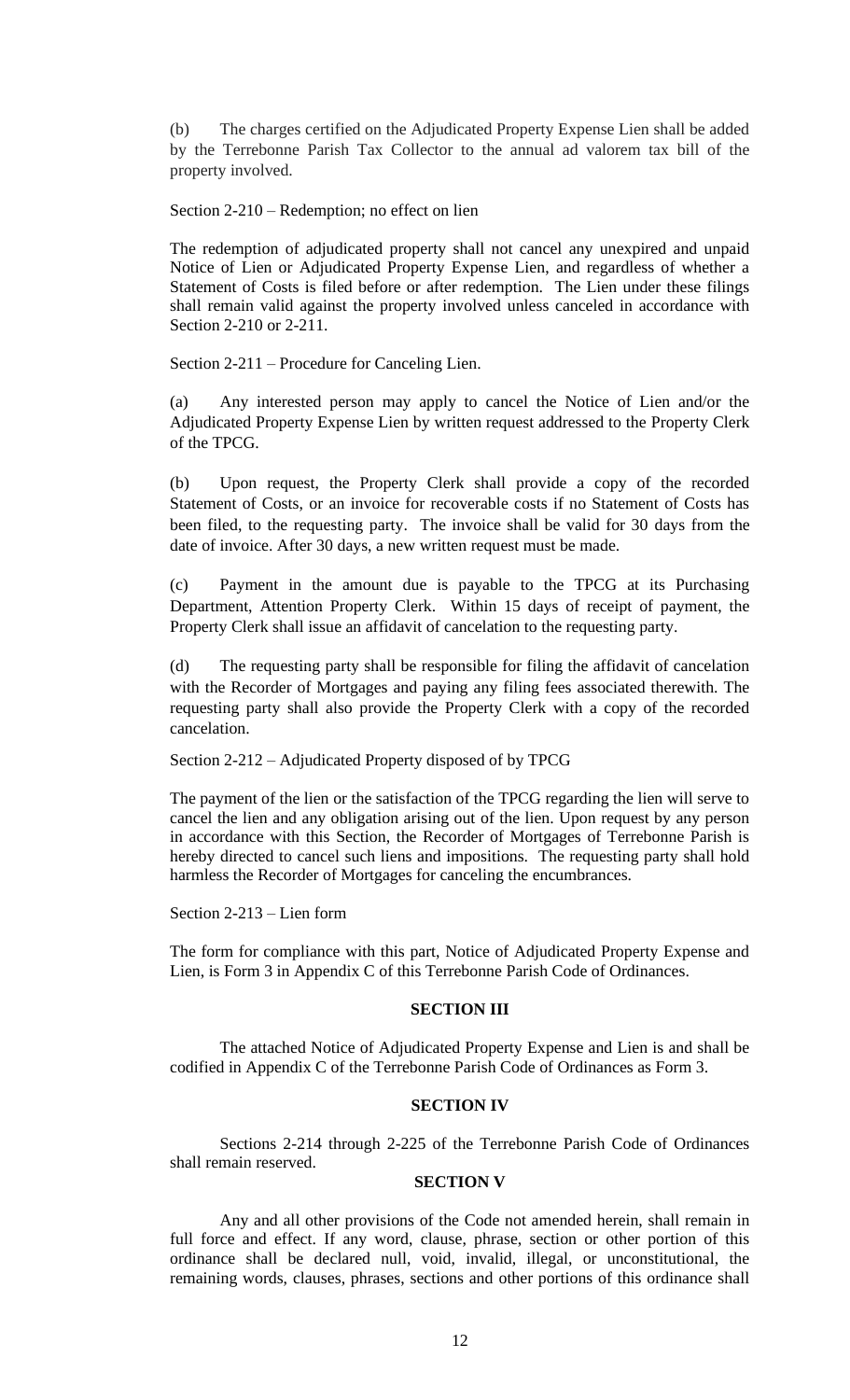remain in full force and effect, the provisions of this ordinance hereby being declared to be severable.

### **SECTION VI**

This ordinance shall become effective upon approval by the Parish President or as otherwise provided in Section 2-12 or 2-13(b) of the Home Rule Charter or as otherwise required by the Home Rule Charter for a Consolidated Government for Terrebonne Parish, whichever occurs sooner.

This ordinance, having been introduced and laid on the table for at least two weeks, was voted upon as follows:

#### **THERE WAS RECORDED**:

YEAS: C. Harding, G. Michel, J. Amedee, J. Domangue, D. W. Guidry, Sr., D. Babin, D. J. Guidry, S. Trosclair and J. Navy. NAYS: None. NOT VOTING: None. ABSTAINING: None. ABSENT: None. The Chairman declared the ordinance adopted on this, the 10th day of June 2020.

Mr. J. Navy moved, seconded by Mr. D. W. Guidry, Sr., "THAT the Council return to the regular order of business, Agenda Item 1-A."

The Chairman called for a vote on the motion offered by Mr. J. Navy. THERE WAS RECORDED: YEAS: C. Harding, G. Michel, J. Amedée, J. Domangue, D. W. Guidry, Sr., D. Babin, D. J. Guidry, S. Trosclair and J. Navy. NAYS: None. ABSENT: None. The Chairman declared the motion adopted.

Mr. J. Navy moved, seconded by Mr. D. W. Guidry, Sr., "THAT the Council defer Agenda Item 1-A (Mental Health presentation) until the next council meeting."

The Chairman called for a vote on the motion offered by Mr. J. Navy. THERE WAS RECORDED: YEAS: C. Harding, G. Michel, J. Amedée, J. Domangue, D. W. Guidry, Sr., D. Babin, D. J. Guidry, S. Trosclair and J. Navy. NAYS: None. ABSENT: None. The Chairman declared the motion adopted.

Mr. G. Michel moved, seconded by Mr. D. W. Guidry, Sr., "THAT the Council return to the regular order of business."

The Chairman called for a vote on the motion offered by Mr. G. Michel. THERE WAS RECORDED: YEAS: C. Harding, G. Michel, J. Amedée, J. Domangue, D. W. Guidry, Sr., D. Babin, D. J. Guidry, S. Trosclair and J. Navy. NAYS: None. ABSENT: None. The Chairman declared the motion adopted.

Mr. Barry Bonvillain, resident of 1419 Acadian Dr. and Houma Housing Authority Chairman addressed the Council relative to alleged accusations of Councilman G. Michel visiting the Bayou Towers, questioning its residents, and intimidating Executive Director Nikita Gilton.

Mr. D. W. Guidry, Sr., seconded by Mr. J. Navy, "THAT the Council extend Mr. Barry Bonvillain an additional minute and a half."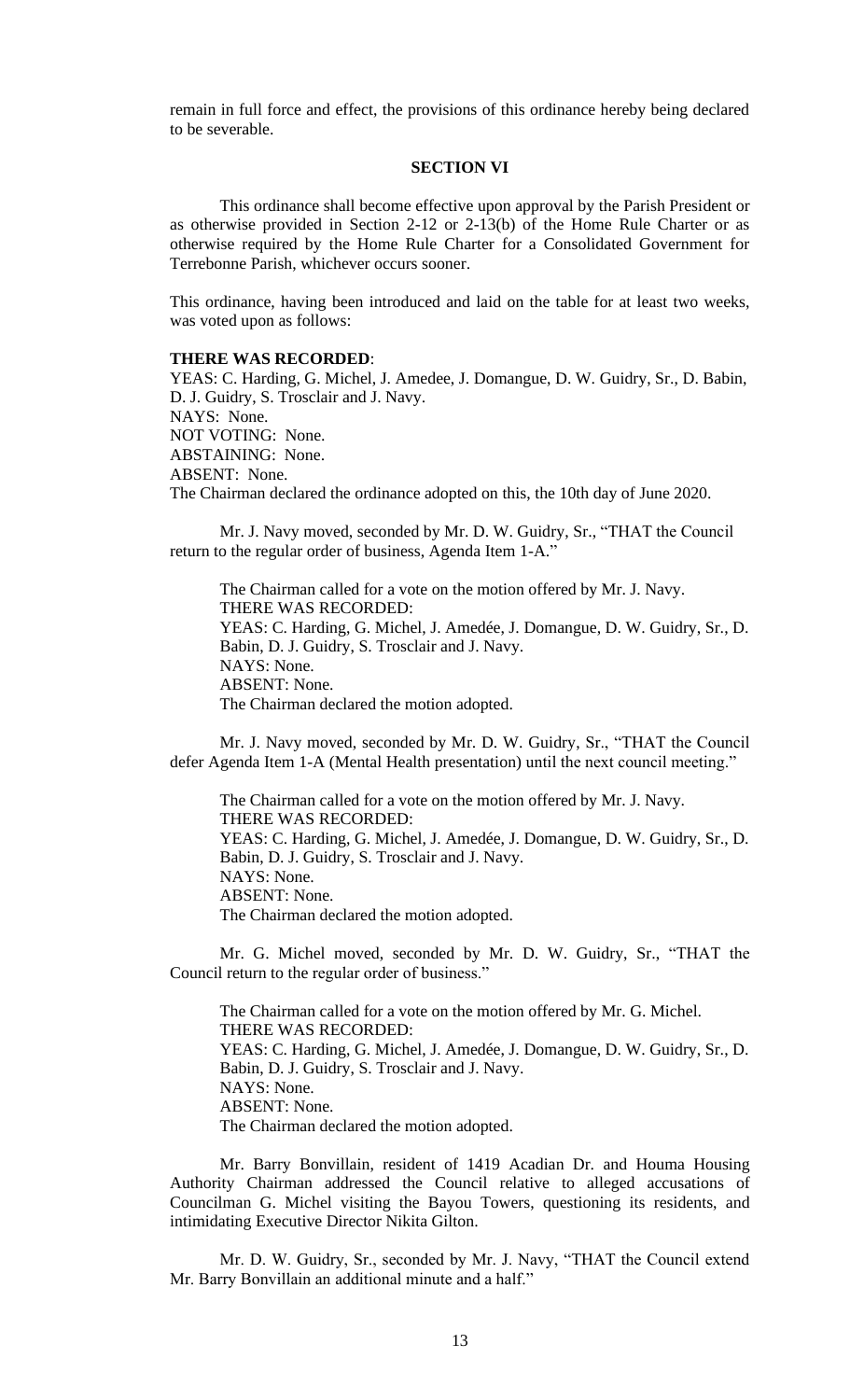The Chairman called for a vote on the motion offered by Mr. D. W. Guidry, Sr. THERE WAS RECORDED: YEAS: C. Harding, G. Michel, J. Amedée, J. Domangue, D. W. Guidry, Sr., D. Babin, D. J. Guidry, S. Trosclair and J. Navy. NAYS: None. ABSENT: None. The Chairman declared the motion adopted.

Mr. Bonvillain continued to elaborate on the issue regarding Mr. G. Michel's unwarranted visit to the Bayou Towers.

A general discussion ensued between Councilman C. Harding and Councilman G. Michel regarding Councilman G. Michel's visit to Bayou Towers.

Mr. J. Navy moved, seconded by Mr. D. W. Guidry Sr., "THAT the Council reconsider the vote on Agenda Item 1-A to allow the presenters to speak at this time.

The Chairman called for a vote on the motion offered by Mr. J. Navy. THERE WAS RECORDED: YEAS: C. Harding, G. Michel, J. Amedée, J. Domangue, D. W. Guidry, Sr., D. Babin, D. J. Guidry, S. Trosclair and J. Navy. NAYS: None. ABSENT: None. The Chairman declared the motion adopted.

Upon Council Member J. Navy's request, the Chairman recognized Judge Kern Reese, Orleans Parish Civil District Court, Division L, and Janet Hays, President of Healing Minds NOLA, both who explained the Assisted Outpatient Treatment (AOT) program and steps on how to implement it.

Council Member G. Michel was recorded as exiting the proceedings at 7:41p.m.

OFFERED BY: MR. J. NAVY SECONDED BY: MR. D. W. GUIDRY, SR.

### **RESOLUTION NO. 20-177**

**A RESOLUTION** urging the State of Louisiana to seek and obtain an SMI/SED Medicaid demonstration waiver under section 1115(a) of the Social Security Act to allow Medicaid reimbursement for inpatient treatment of serious mental illness in hospitals and psychiatric facilities.

**WHEREAS,** the decades-long exclusion of Medicaid payments for Institutions for Mental Diseases (IMDs) is a contentious feature of our nation's mental health system, prohibiting the use of federal Medicaid funds for care provided to most patients in mental health and substance use residential treatment facilities with over 16 beds; and

**WHEREAS,** this prohibition dates back to the original Medicaid legislation and was meant to encourage a transition from institutional warehousing of the mentally ill to community-based treatment; and

**WHEREAS**, in actuality the prohibition creates a major barrier for those with severe mental illness, as residential and inpatient treatment are critical components in the continuum of psychiatric care; and

**WHEREAS,** as of November 2017, states may apply for a waiver of the IMD exclusion for individuals with substance use disorder (SUD), and as of November 2018, for individuals with serious mental illness (SMI). Specifically, the waiver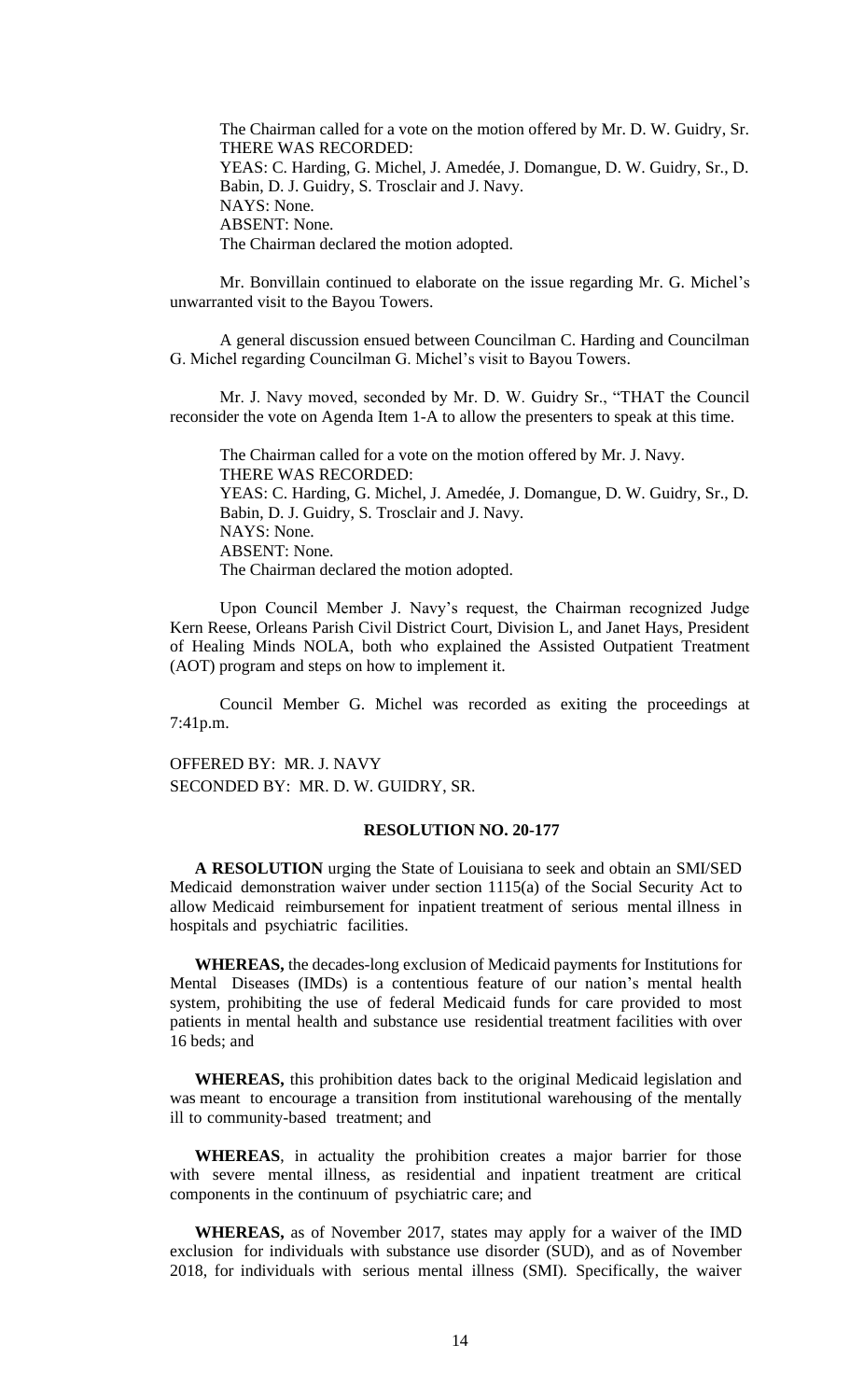allows Medicaid to reimburse IMDs with more than 16 beds for patients with mental illnesses; and

**WHEREAS,** a number of states have since pursued these waivers to help increase bed capacity. Louisiana has obtained an IMD waiver for SUD, but has not yet requested an amendment to also include SMI; and

**WHEREAS,** persons in crisis or in need of acute stabilization may require the type of structured inpatient treatment that IMDs can provide, and the Medicaid program is a crucial source of mental health funding; and

**WHEREAS,** lifting the IMD exclusion could help lessen the access and funding gaps between outpatient systems and more acute levels of care, reducing the psychiatric bed shortage; and

**WHEREAS,** the argument that reducing funds for inpatient care will reduce rates of institutionalization ignores the forced institutionalization of seriously mentally ill individuals in jails and prisons as well as the inappropriate use of emergency departments and unspecialized hospital beds; and

**WHEREAS,** many people in need of treatment are instead being warehoused in jails precisely because there are often no treatment options available to them in the community; and

**WHEREAS,** appropriate hospital capacity will enhance the provision of outpatient care; and

**WHEREAS,** by seeking an amendment to its existing waiver, the State could apply now for this additional funding to help finally complete our mental health system, end some of the misery perpetuated by antiquated policy, and, over time, curtail the number of people with mental illness in our jails, prisons, and state hospitals;

**NOW THEREFORE BE IT RESOLVED THAT** the Terrebonne Parish Council request the State of Louisiana to seek an amendment to its existing IMD waiver to extend such funding to those with serious mental illness.

## **THERE WAS RECORDED:**

YEAS: C. Harding, G. Michel, J. Amedée, J. Domangue, D. W. Guidry, Sr., D. Babin, D. J. Guidry, S. Trosclair and J. Navy. NAYS: None. NOT VOTING: None. ABSENT: None. The Chairman declared the resolution adopted on this the  $10<sup>th</sup>$  day of June 2020.

The Chairman called for a report on the Budget and Finance Committee meeting held on 06/09/2020, whereupon the Committee Chairman rendered the following:

## **BUDGET AND FINANCE COMMITTEE**

#### **JUNE 9, 2020**

The Chairman, Mr. John Navy, called the Budget and Finance Committee meeting to order at 5:30 p.m. in the Houma-Terrebonne Civic Center with an Invocation offered by Committee Member S. Trosclair and the Pledge of Allegiance led by Committee Member D. W. Guidry, Sr. Upon roll call, Committee Members recorded as present were: C. Harding, G. Michel, J. Amedée, J. Domangue, D. W. Guidry, Sr., D. Babin, D. J. Guidry, S. Trosclair, and J. Navy. A quorum was declared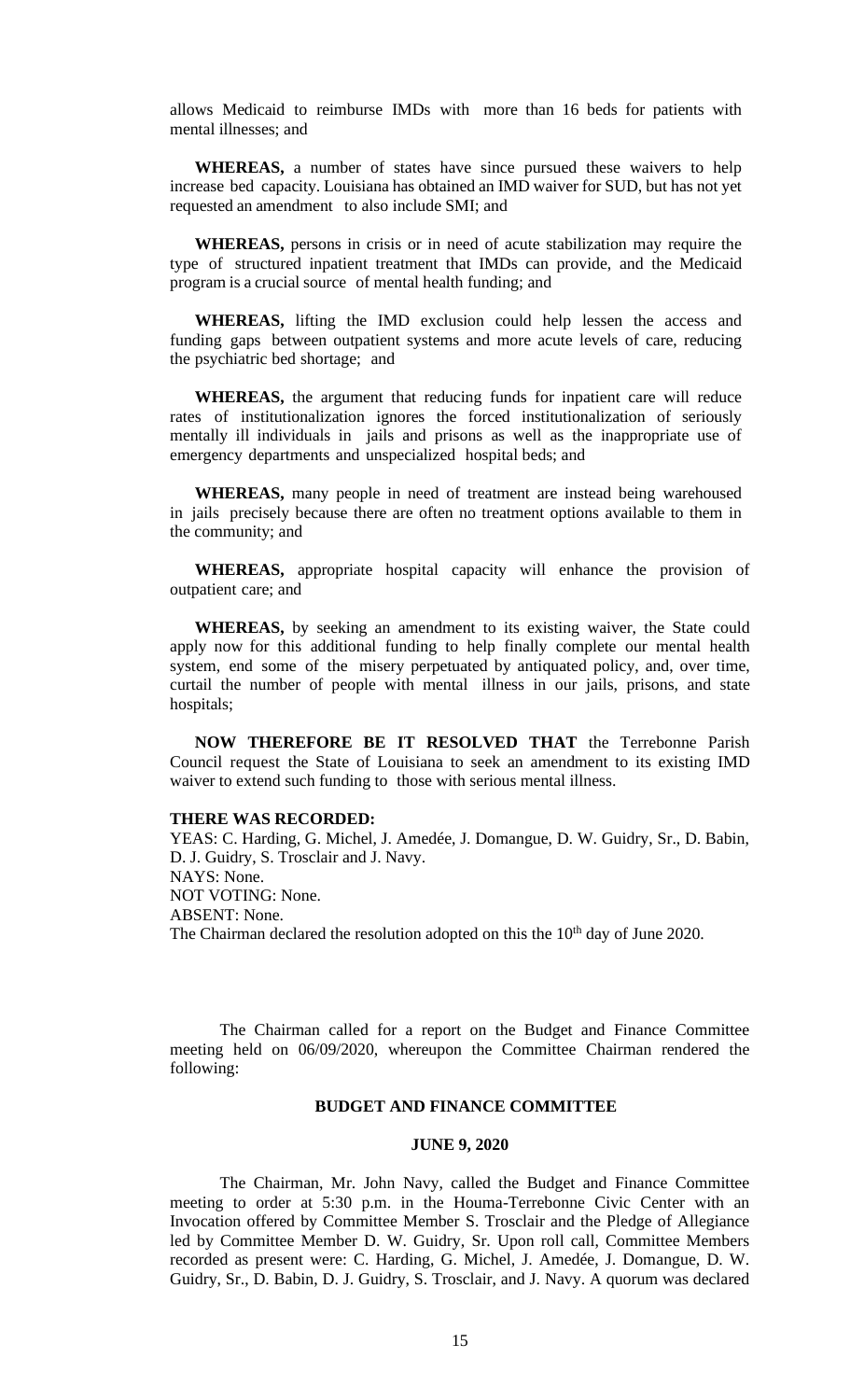present.

The Chairman recognized Mr. Gordon Dove, Parish President, who clarified that the aforementioned action furnishes panels for Telemetry and SCADA systems on three pump stations at Valhi and one at South Ellendale for remote monitoring, operation, and viewing.

OFFERED BY: MR. D. W. GUIDRY, SR. SECONDED BY: MR. S. TROSCLAIR

#### **RESOLUTION NO. 20-163**

AWARDING BID # 20-DRA-21 FURNISHING MATERIALS AND FABRICATION TO BUILD AUTOMATION PANELS AT VALHI AND ELLENDALE PUMPING STATIONS AND VARIOUS OTHER LOCATIONS FOR THE PUBLIC WORKS/FORCED DRAINAGE DIVISION.

**WHEREAS,** bids were received by the Terrebonne Parish Consolidated Government for the #20-DRA-21 Furnishing Materials and Fabrication to Build Automation Panels at Valhi and Ellendale Pumping Stations and Other Various Locations for the Public Works/Forced Drainage Division, and

**WHEREAS,** after careful review by the Purchasing Division and Public Works Department, Forced Drainage Division it has been determined that the lowest responsive/responsible bid of Ninety Eight Thousand, Four Hundred Forty-five Dollars and Zero Cents (\$98,445.00) from Force Industries, LLC for Furnishing Materials and Fabrication to Build Automation Panels at Valhi and Ellendale Pumping Stations and Other Various Locations should be accepted per attached documents, and

**WHEREAS**, after careful review by the Purchasing Division and Public Works Department, Forced Drainage Division the bids of Premier Control Systems and Redmont Engineering & Design Group, LLC cannot be considered because bidders failed to submit the required Signature Authorization with their bid, and

**WHEREAS,** the Parish Administration has recommended the acceptance of the price for the aforementioned at the cost of Ninety Eight Thousand, Four Hundred Forty-five Dollars and Zero Cents (\$98,445.00) as per attached documents, and

**WHEREAS**, the quantities referenced are estimated Terrebonne Parish, Public Works/Drainage Division reserves the right to Increase or decrease quantities at its sole discretion within a 1-year period and purchase additional Automation Panels at the same unit price stated within the bid.

**WHEREAS**, the Parish Administration has recommended the rejection of bids received from Premier Control Systems and Redmont Engineering & Design Group, LLC, and

**NOW, THEREFORE BE IT RESOLVED** by the Terrebonne Parish Council, on behalf of the Terrebonne Parish Consolidated Government, that the recommendation of the Parish Administration be approved and that aforementioned be accepted as per the attached documents.

## **THERE WAS RECORDED:**

YEAS: C. Harding, G. Michel, J. Amedée, J. Domangue, D. W. Guidry, Sr., D. Babin, D. J. Guidry, S. Trosclair and J. Navy. NAYS: None. NOT VOTING: None. ABSENT: None. The Chairman declared this resolution adopted this 10th day of June 2020.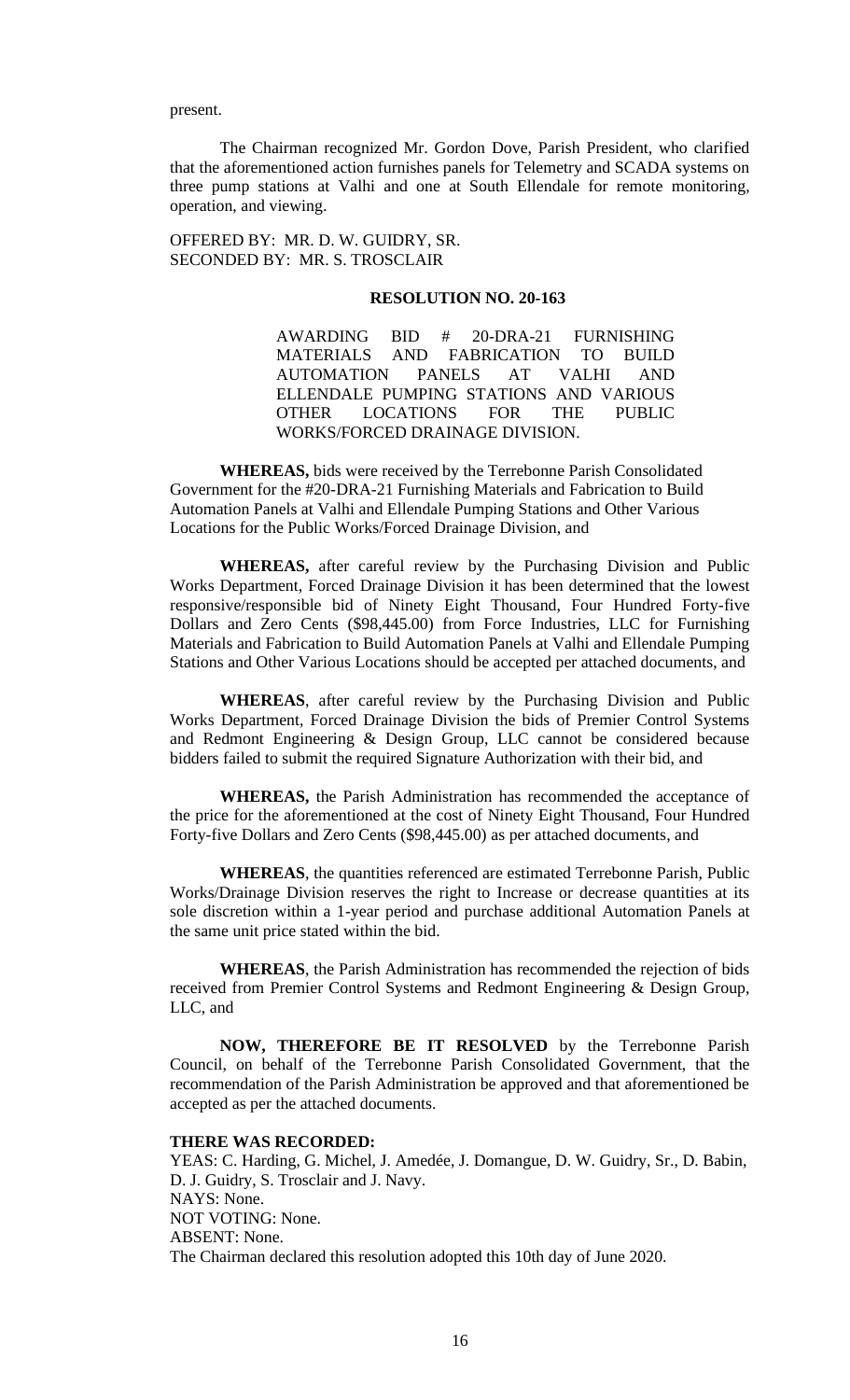## OFFERED BY: MR. S. TROSCLAIR SECONDED BY: MR. J. AMEDĖE

#### **RESOLUTION NO. 20-164**

## A RESOLUTION TO AMEND RESOLUTION 20-090 TO INCLUDE THE PURCHASE OF AN AUTOMATIC TRANSFER SWITCH FOR THE 150 KW GENERATOR

**WHEREAS,** on March 9, 2020 the Budget and Finance Committee adopted resolution 20-090 for the aforementioned state contract purchase, and

**WHEREAS,** prices were obtained through the Louisiana State Commodity Catalog by the Gas Distribution Division of the Utilities Department for the purpose of purchasing One (1) 150 KW Natural Gas Fueled Generator under Louisiana Statewide Contract #4400013661, and

**WHEREAS,** after careful review by Cary Robichaux, Gas distribution Superintendent and Ernest Brown, Utilities Director it was determined that the request for purchase should have included one (1) automatic transfer switch in the amount of Four Thousand, Six Hundred Fifty-Eight Dollars and Sixty-Eight Cents (\$4,658.68), and

**WHEREAS,** Parish Administration has concurred with the recommendation that resolution 20-090 be amended to reflect the addition of the automatic transfer switch as per the attached documents, and

**NOW, THEREFORE BE IT RESOLVED** by the Terrebonne Parish Council (Budget and Finance Committee), on behalf of the Terrebonne Parish Consolidated Government, that the recommendation of the Parish Administration be approved and the purchase of the additional automatic transfer switch for the 150 KW generator be accepted.

## **THERE WAS RECORDED:**

YEAS: C. Harding, G. Michel, J. Amedée, J. Domangue, D. W. Guidry, Sr., D. Babin, D. J. Guidry, S. Trosclair and J. Navy. NAYS: None. NOT VOTING: None.

ABSENT: None.

The Chairman declared this resolution adopted this 10th day of June 2020.

\* \* \* \* \* \* \* \* \* \* \* \*

Mr. D. W. Guidry, Sr. moved, seconded by Mr. D. J. Guidry, "THAT, the Budget and Finance Committee concur with the Parish Administration to withdraw the award of the Vegetation Maintenance Contract to Norris and Boudreaux, LLC." **(\*RESOLUTION ADOPTED AFTER DISCUSSION)**

Upon Committee Member S. Trosclair's request, the Chairman recognized Mr. Mike Toups, Parish Manager, who reported that the bid award was being challenged by a competing contractor and that Administration requests the withdrawal of the bid award at this time until said matter could be resolved.

Committee Member D. J. Guidry shared his concerns relative to the effectiveness of water lily treatments in the Parish and suggested that alternative options be considered.

Upon Committee Member G. Michel's questioning, the Chairman recognized Mr. Julius Hebert, Parish Attorney, who clarified that the aforementioned action is not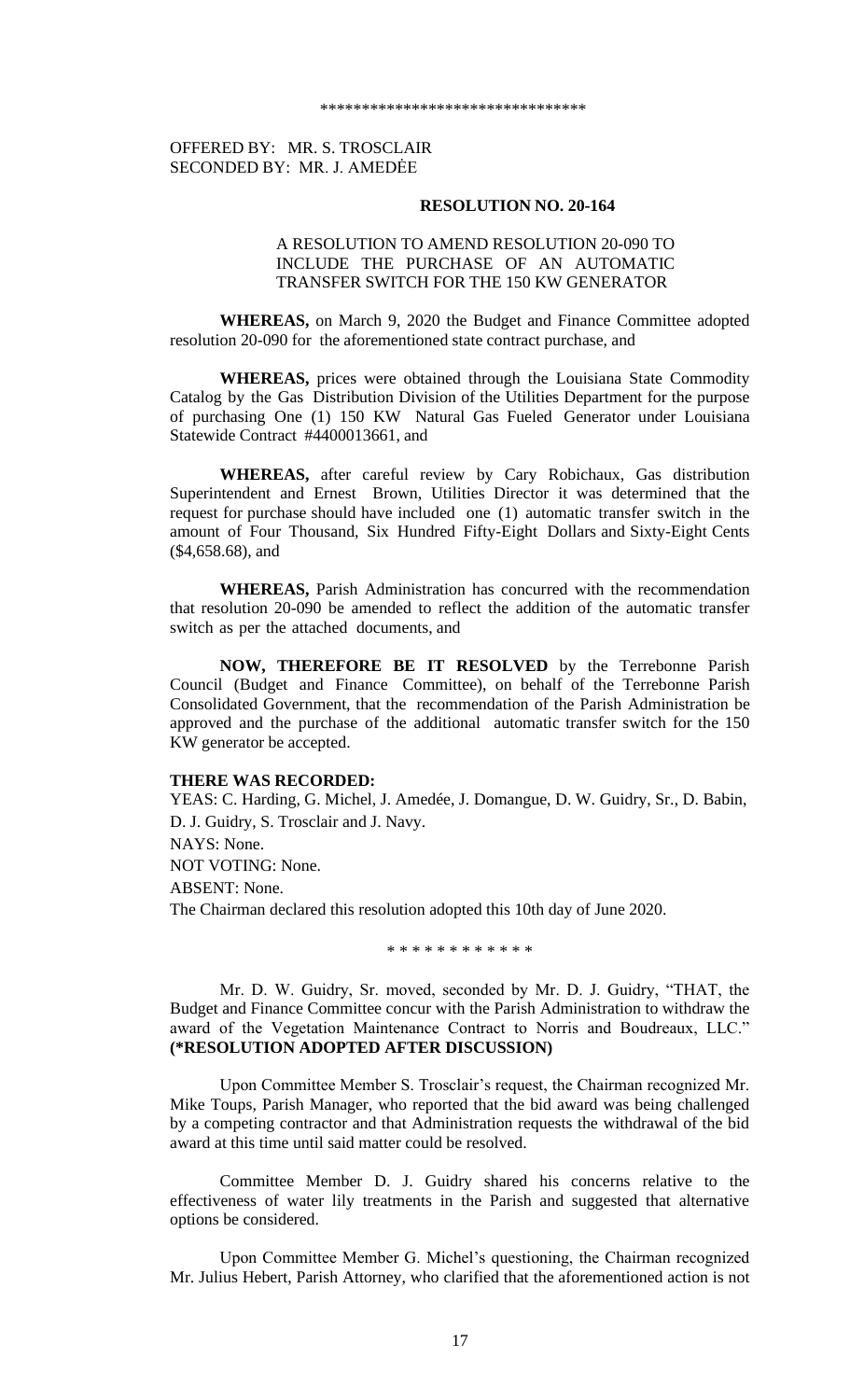a bid, but a request for proposal. He then suggested that no further discussion transpire due to future legal action and that it be deferred in order to call an Executive Session.

Mr. G. Michel moved "THAT the Budget and Finance Committee address the matter relative to awarding the request for proposal for Vegetation Maintenance Contract to Norris and Boudreaux, LLC in Executive Session at the next committee meeting." (\*\*MOTION WITHDRAWN AFTER DISCUSSION)

Mr. Hebert interjected that the recommendation is to adopt the aforementioned resolution to withdraw the approval to award request for proposal for the Vegetation Maintenance Contract at this time.

Discussion ensued regarding the wording of the previously adopted resolution and the confusion in the wording of the action being taken with regards to awarding the proposal to the contractor and the signing of the contract.

Mr. Hebert reiterated that the resolution being discussed would withdraw the approval to award the bid and reverse the previous resolution based on Administration's recommendation. He then clarified that the previously adopted resolution approved Administration to award the bid but did not require Administration to award the bid at that time.

Discussion continued regarding the need for efficient and effective vegetation control services to be in place in preparation of future severe weather events.

Upon Committee Member D. W. Guidry, Sr.'s request, Mr. Hebert clarified that the contract with Norris and Boudreaux had not been signed at this time and confirmed that the wording of a resolution could be changed before being adopted without additional notification.

## OFFERED BY: MR. G. MICHEL SECONDED BY: MR. D. BABIN

### **RESOLUTION NO. 20-165**

WITHDRAWING ADMINISTRATION'S APPROVAL TO AWARD RESOLUTION NO. 20- 158 FOR THE VEGETATION MAINTENANCE CONTRACT.

**WHEREAS**, Resolution No 20-158 awarded Norris & Boudreaux Contractors, LLC., the Vegetation Maintenance Contract, No. 20-VEG-17, and

**WHEREAS**, after review, it has been determined that it is in the best interest of Terrebonne Parish Consolidated Government the award be withdrawn, and

**WHEREAS**, the Parish Administration now wishes to withdraw the approval for Resolution No. 20-158 and allow the Parish Administration to take any appropriate steps in accordance with law to acquire vegetation maintenance services and resolve requests for proposals submitted in the aforementioned matter all in the best interest of Terrebonne Parish Consolidated Government, and

**NOW, THEREFORE BE IT RESOLVED**, by the Terrebonne Parish Council, on behalf of the Terrebonne Parish Consolidated Government, that the recommendation of the Parish Administration to withdraw the approval to award Resolution No. 20-158 be hereby withdrawn.

### **THERE WAS RECORDED:**

YEAS: C. Harding, G. Michel, J. Amedée, J. Domangue, D. W. Guidry, Sr., D. Babin, D. J. Guidry, S. Trosclair and J. Navy.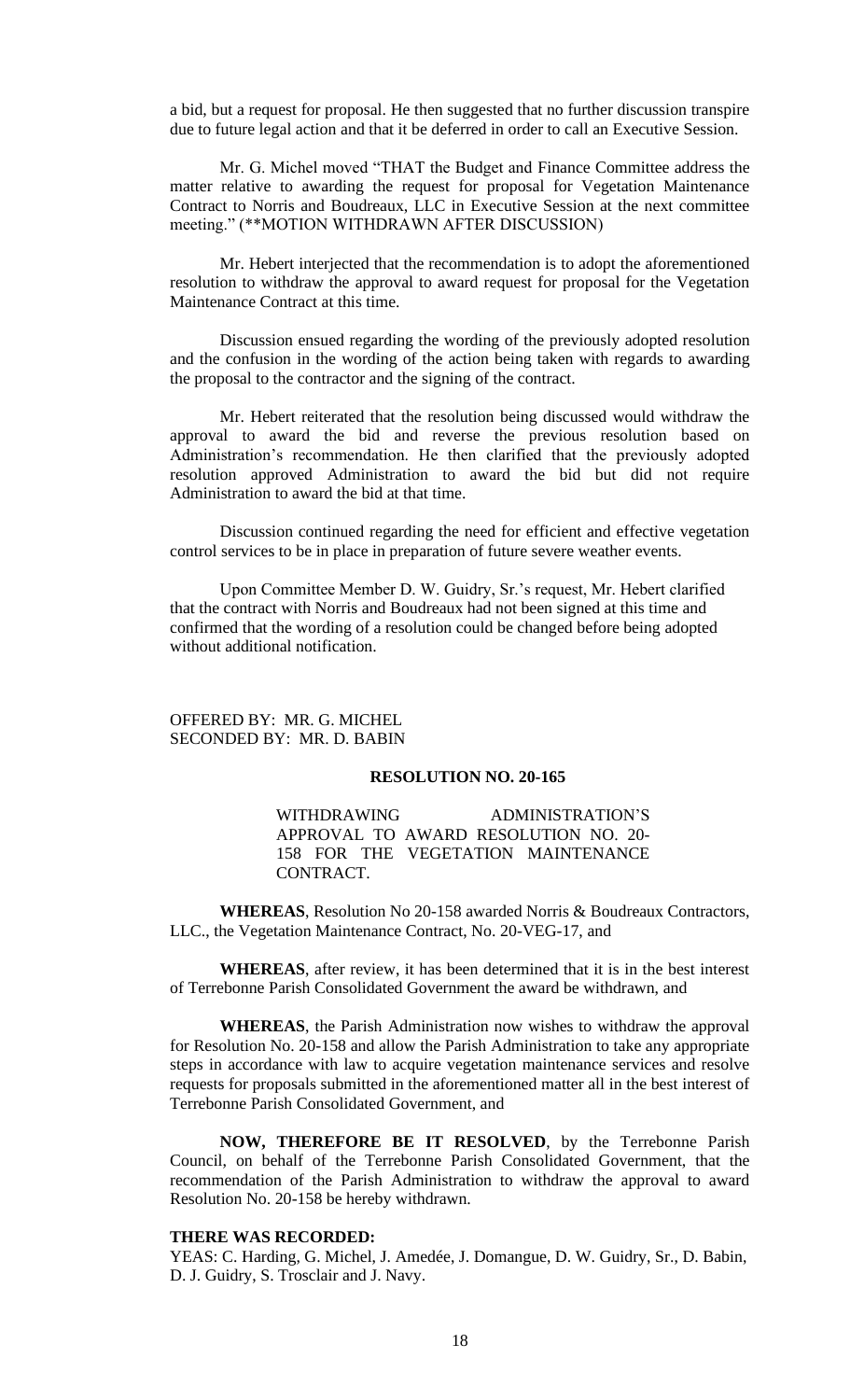NAYS: None. NOT VOTING: None. ABSENT: None. The Chairman declared this resolution adopted this 10th day of June 2020.

### \* \* \* \* \* \* \* \* \* \* \* \*

Mr. S. Trosclair moved, seconded by Mr. D. W. Guidry, Sr., "THAT, there being no further business to come before the Budget and Finance Committee, the meeting be adjourned."

The Chairman called for the vote on the motion offered by Mr. S. Trosclair. THERE WAS RECORDED:

YEAS: C. Harding, G. Michel, J. Amedée, J. Domangue, D. W. Guidry, Sr., D. Babin, D. J. Guidry, S. Trosclair, and J. Navy.

NAYS: None.

ABSENT: None.

The Chairman declared the motion adopted and the meeting was adjourned at 5:46 p.m.

John Navy, Chairman

Keith Hampton, Minute Clerk

Mr. J. Navy moved, seconded by Ms. J. Domangue, "THAT the Council accept and ratify the minutes of the Budget and Finance Committee meeting held on 06/09/2020."

The Chairman called for a vote on the motion offered by J. Navy. THERE WAS RECORDED: YEAS: C. Harding, G. Michel, J. Amedée, J. Domangue, D. W. Guidry, Sr., D. Babin, D. J. Guidry, S. Trosclair and J. Navy. NAYS: None. ABSENT: None. The Chairman declared the motion adopted.

The Chairman called for a report on the Public Services Committee meeting held on 06/09/2020, whereupon the Committee Chairman, noting that ratification of minutes calls public hearings on June 24, 2020 at 6:30 p.m., rendered the following:

## **PUBLIC SERVICES COMMITTEE**

### **JUNE 9, 2020**

The Chairman, Mr. Carl Harding, called the Public Services Committee meeting to order at 5:49 p.m. in the Houma-Terrebonne Civic Center with an Invocation offered by Committee Member J. Domangue and the Pledge of Allegiance led by Committee Member D. J. Guidry. Upon roll call, Committee Members recorded as present were: C. Harding, G. Michel, J. Amedée, J. Domangue, D. W. Guidry, Sr., D. Babin, D. J. Guidry, S. Trosclair, and J. Navy. A quorum was declared present.

OFFERED BY: MR. S. TROSCLAIR SECONDED BY: MR. D. BABIN

### **RESOLUTION NO. 20-166**

AUTHORIZING PROFESSIONAL ENGINEERING SERVICES FOR THE 50 MVA TRANSFORMER TO BE REPLACED AT THE HOUMA GENERATING STATION, PROJECT KNOWN AS 50 MVA TRANSFORMER REPLACEMENT 20- ELT-26.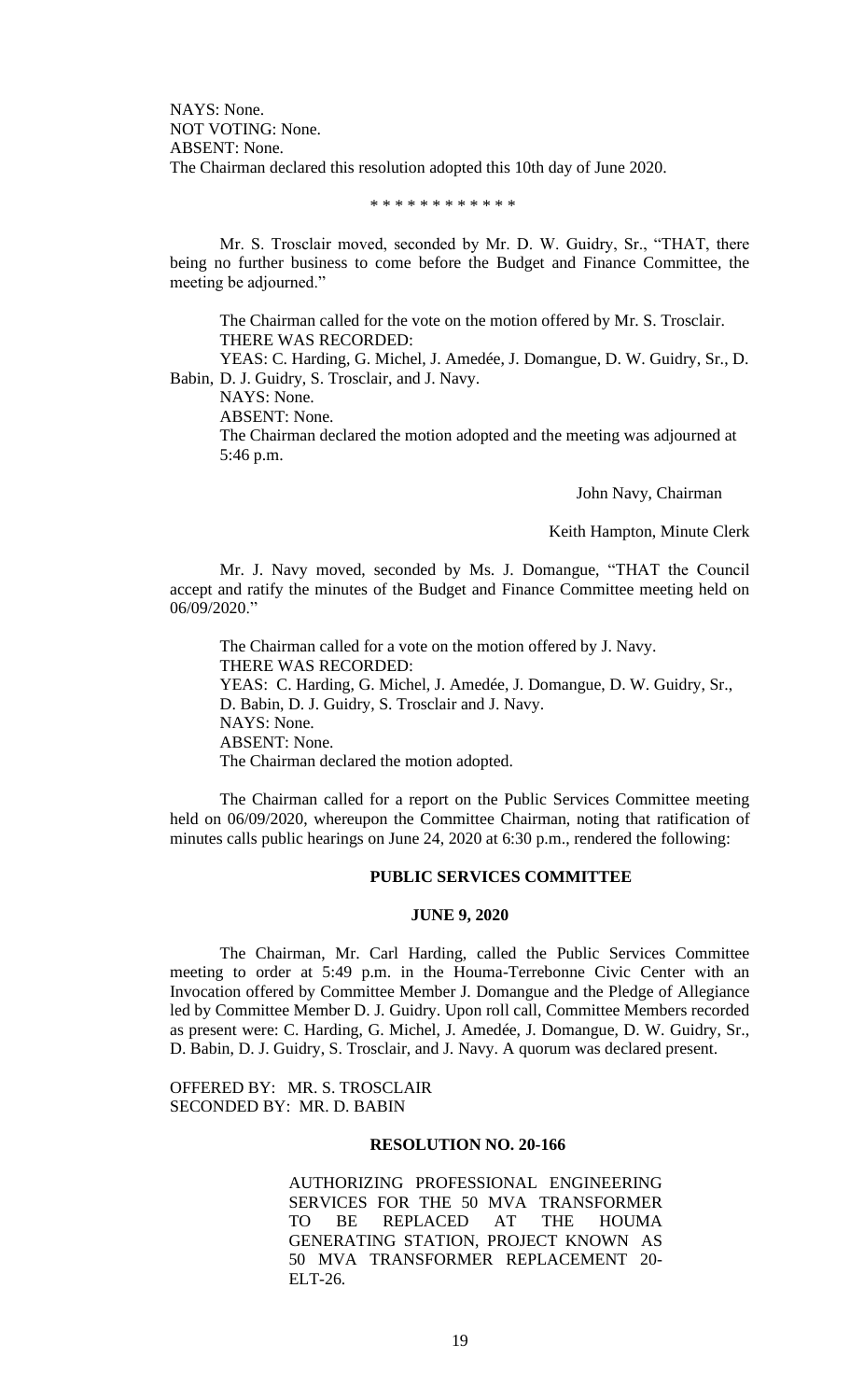**WHEREAS,** ADG Baton Rouge, LLC will provide professional engineering services for the electrical plans and specifications of the 50MVA transformer to the Houma Generation Station, and

**WHEREAS,** ADG Baton Rouge, LLC has offered a fee schedule based on the 2020 Facilities Planning Fee Schedule, and

**NOW THEREFORE BE IT RESOLVED**, by the Terrebonne Parish Council, on behalf of Terrebonne Parish Consolidated Government, that the professional engineering services from ADG Baton Rouge, LLC be, and is hereby, approved, and

**BE IT FURTHER RESOLVED,** that the Parish President and all other appropriate parties be, and they are hereby, authorized to execute any and all contract documents associated therewith.

#### **THERE WAS RECORDED:**

YEAS: C. Harding, G. Michel, J. Amedée, J. Domangue, D. W. Guidry, Sr., D. Babin, D. J. Guidry, S. Trosclair and J. Navy. NAYS: None. NOT VOTING: None. ABSENT: None. The Chairman declared this resolution adopted this 10th day of June 2020.

\* \* \* \* \* \* \* \* \* \* \* \*

OFFERED BY: MR. G. MICHEL SECONDED BY: MR. D. W. GUIDRY, SR.

## **RESOLUTION NO. 20-167**

AUTHORIZING THE EXECUTION OF CHANGE ORDER NO. 3 TO THE CONSTRUCTION AGREEMENT FOR PARISH PROJECT NO. 15- SEW-49, RENOVATIONS TO THE OAKSHIRE AND SOUTHDOWN NO. 2 SEWER HOLDING BASINS PROJECT, PART OF THE CLEAN WATER STATE REVOLVING FUND (CWSRF) PROJECT NO. CS221493-01, CONTRACT NO. 001, TERREBONNE PARISH, LOUISIANA.

**WHEREAS,** the Terrebonne Parish Consolidated Government entered into a Construction Agreement with Wharton-Smith, Inc., dated November 9, 2018 for the Renovations of the Oakshire and Southdown No. 2 Sewer Holding Basins Project, Parish Project No. 15-SEW-49, Terrebonne Parish, Louisiana, and

**WHEREAS,** this change order is necessary to remove additional sludge from both the Oakshire and Southdown No. 2 Holding Basins, at the unit price set forth in the proposal, and will require an increase of 266 calendar days, and

**WHEREAS,** the Engineer, GreenPoint Engineering, has recommended this Change Order No. 3 for an increase in the contract price by \$737,550.00, with an increase the contract time of 266 calendar days, and

**WHEREAS**, this change order is contingent upon the approval from the Louisiana Department of Environmental Quality (LDEQ), and

**NOW, THEREFORE BE IT RESOLVED**, the Terrebonne Parish Council (Public Services Committee), on behalf of the Terrebonne Parish Consolidated Government, does hereby approve and authorize the execution of Change Order No. 3 by Terrebonne Parish President Gordon E. Dove, for Parish Project No. 15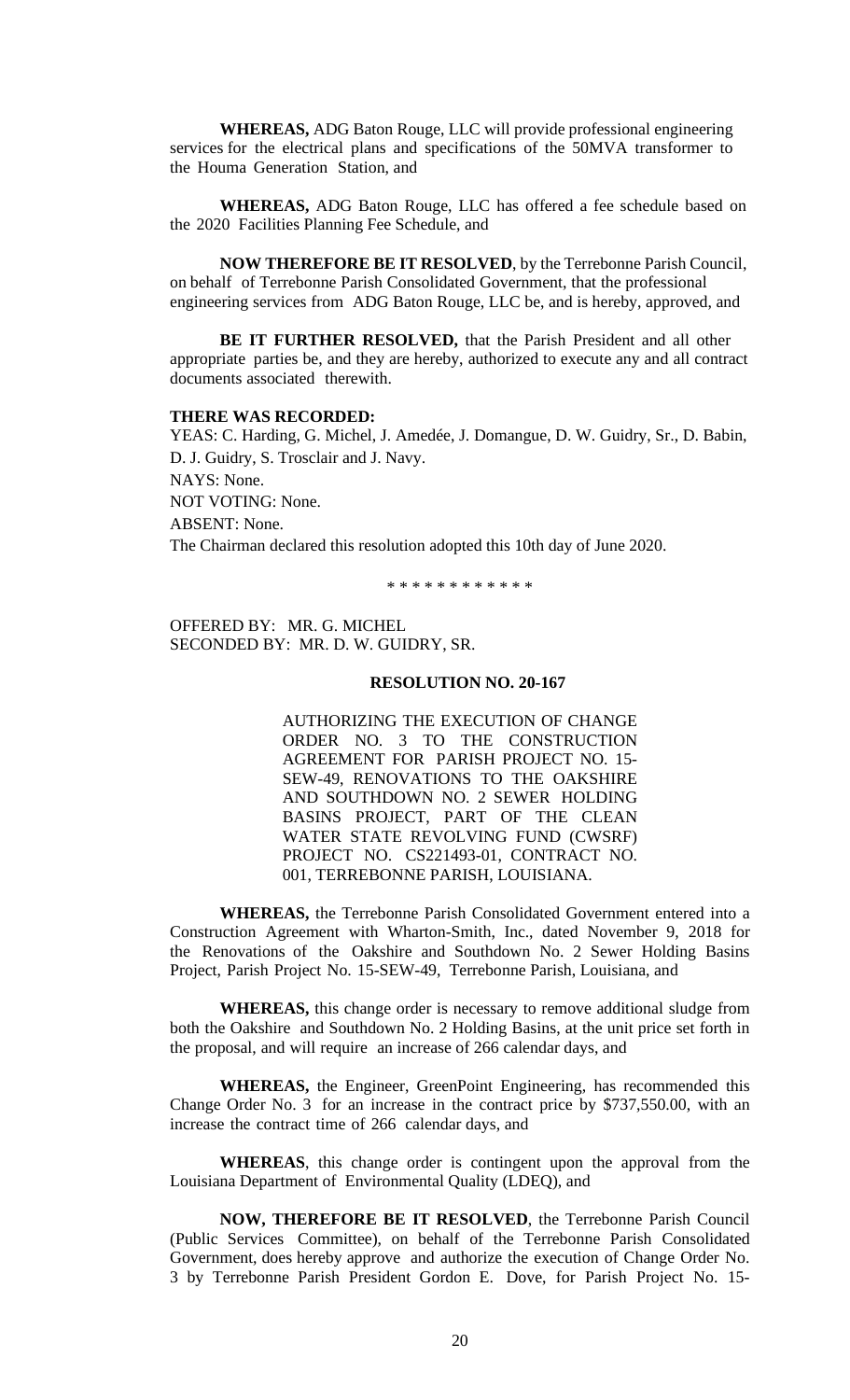SEW-49, Renovations to the Oakshire and Southdown No. 2 Sewer Holding Basins Project, Terrebonne Parish, Louisiana.

## **THERE WAS RECORDED:**

YEAS: C. Harding, G. Michel, J. Amedée, J. Domangue, D. W. Guidry, Sr., D. Babin, D. J. Guidry, S. Trosclair and J. Navy. NAYS: None. NOT VOTING: None. ABSENT: None. The Chairman declared this resolution adopted this 10th day of June 2020.

\* \* \* \* \* \* \* \* \* \* \*

OFFERED BY: MR. D. BABIN SECONDED BY: MR. D. W. GUIDRY, SR.

### **RESOLUTION NO. 20- 168**

AUTHORIZING THE EXECUTION OF CHANGE ORDER NO. 4 FOR THE CONSTRUCTION AGREEMENT FOR PARISH PROJECT NO. 16- DRA-26, CHACAHOULA/GIBSON DRAINAGE PROJECT, TERREBONNE PARISH, LOUISIANA.

**WHEREAS**, the Terrebonne Parish Consolidated Government awarded the construction of Parish Project No. 16-DRA-26, Chacahoula/Gibson Drainage Project to M.R. Pittman Group, LLC, Terrebonne Parish, Louisiana, and

**WHEREAS**, the Parish is desirous of completing the construction of the Chacahoula/Gibson Drainage Project, and

**WHEREAS**, the Owner is desirous of adding piles for support of the Electrical Equipment, for providing additional temporary electrical to hook up for 2 of the pumps via the Generator, and lighting for the pump station deck, and

**WHEREAS**, this change order will add additional costs to the contract so that additional funds are needed, and

**WHEREAS**, this change order will increase the contract by \$404,985.38 to cover this additional work as requested, and

**WHEREAS**, this change order is contingent upon a budget amendment, and

**WHEREAS**, Change Order No. 4 had been recommended by the Engineer, GIS Engineering, LLC, for this project.

**NOW, THEREFORE BE IT RESOLVED** that the Terrebonne Parish Council on behalf of the Terrebonne Parish Consolidated Government, does hereby approve and authorize the execution by Terrebonne Parish President Gordon E. Dove of Change Order No. 4 to the construction agreement with M.R. Pittman Group, LLC for Parish Project No. 16-DRA-26, Chacahoula/Gibson Drainage Project, Terrebonne Parish, Louisiana, for an increase of \$404,985.38, Four Hundred and Four Thousand, Nine Hundred Eighty-Five Dollars and Thirty- Eight Cents to the contract contingent upon a budget amendment, and

**BE IT FURTHER RESOLVED** that a certified copy of the resolution be forwarded to Engineer, GIS Engineering, LLC.

## **THERE WAS RECORDED:**

YEAS: C. Harding, G. Michel, J. Amedée, J. Domangue, D. W. Guidry, Sr., D. Babin, D. J. Guidry, S. Trosclair and J. Navy.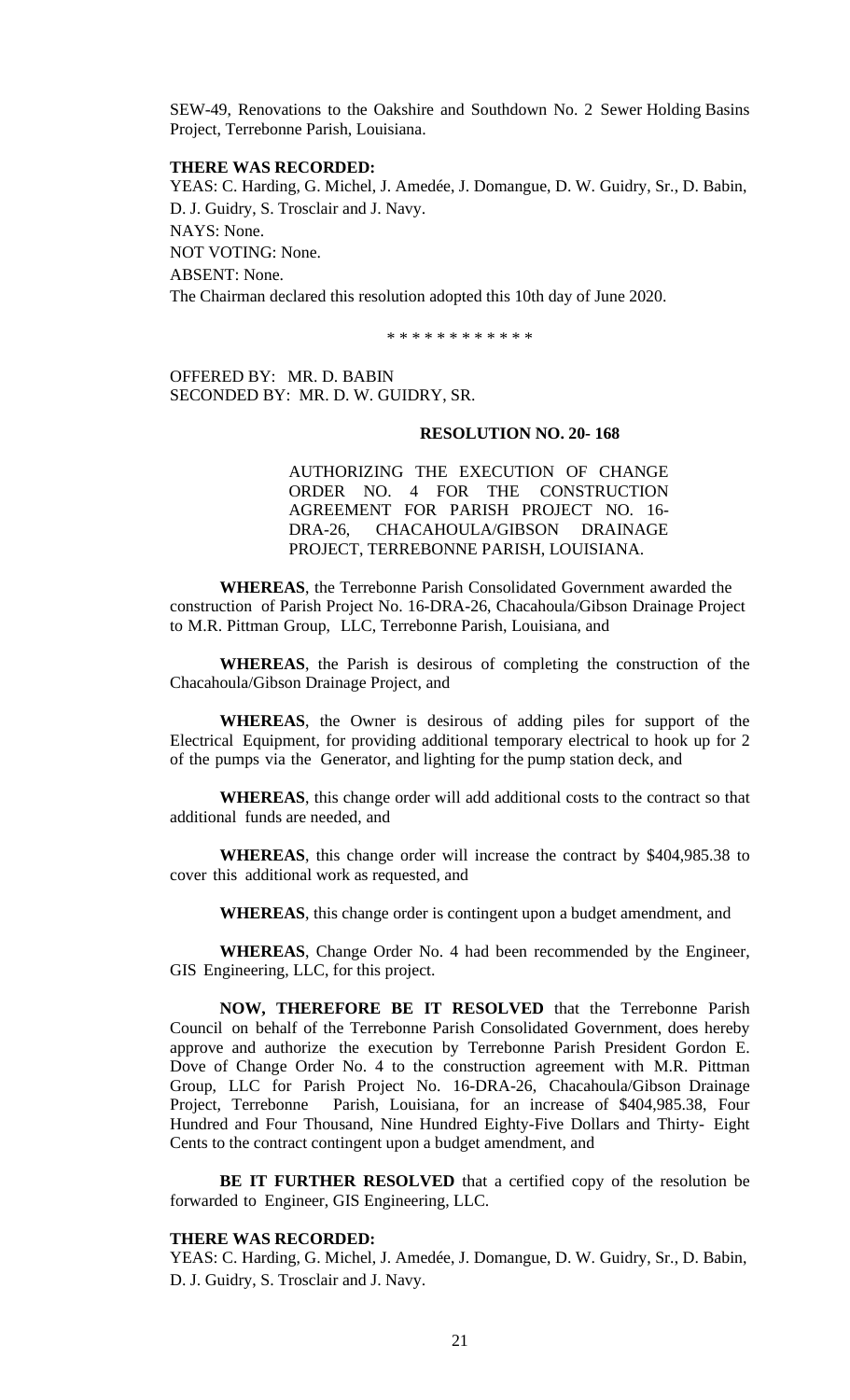NAYS: None. NOT VOTING: None. ABSENT: None. The Chairman declared this resolution adopted this 10th day of June 2020.

\* \* \* \* \* \* \* \* \* \* \* \*

## OFFERED BY: MR. D. J. GUIDRY SECONDED BY: MR. D. BABIN

## **RESOLUTION NO. 20–169**

AUTHORIZING THE EXECUTION OF CHANGE ORDER NO. 1 FOR THE CONSTRUCTION AGREEMENT FOR PARISH PROJECT NO. 19-BLDG-30, AMERICAN LEGION POST 31 BUILDING ROOF REPLACEMENT PHASE #1 RENOVATION PROJECT. TERREBONNE PARISH, LOUISIANA.

**WHEREAS**, the Terrebonne Parish Consolidated Government entered into a contract dated April 23, 2020 with Edward J. Laperouse Metal Works, Inc., for Parish Project No. 19- BLDG-30, American Legion Post 31 Building Roof Replacement Phase #1 Renovation Project, Terrebonne Parish, Louisiana, and

**WHEREAS**, it is necessary to cover costs associated with the unanticipated removal and reconstruction of the courtyard awning, and

**WHEREAS**, additional time of thirty (30) days are needed due to perform the additional work for a total increase of thirty (30) days in contract time, and

**WHEREAS**, this change order will increase the overall contract price by Sixty-Five Thousand, Five Hundred Four Dollars and No Cents (\$65,504.00), and

**WHEREAS**, this Change Order No. 1 has been recommended by the Architect, Craig C. Hebert, AIA, for this project.

**NOW, THEREFORE BE IT RESOLVED,** that the Terrebonne Parish Council on behalf of the Terrebonne Parish Consolidated Government, does hereby approve and authorize the execution by Terrebonne Parish President Gordon E. Dove of Change Order No. 1 to the construction agreement with Edward J. Laperouse Metal Works, Inc. for Parish Project No. 19- BLDG-30, American Legion Post 31 Building Roof Replacement Phase #1 Renovation Project, Terrebonne Parish, Louisiana, for an increase to the contract amount in the amount of Sixty-Five Thousand, Five Hundred Four Dollars and No Cents (\$65,504.00) with an increase in construction time of thirty (30) days, and

**BE IT FURTHER RESOLVED,** that a certified copy of the resolution be forwarded to Architect, Craig C. Hebert, AIA.

## **THERE WAS RECORDED:**

YEAS: C. Harding, G. Michel, J. Amedée, J. Domangue, D. W. Guidry, Sr., D. Babin, D. J. Guidry, S. Trosclair and J. Navy. NAYS: None. NOT VOTING: None. ABSENT: None. The Chairman declared this resolution adopted this 10th day of June 2020.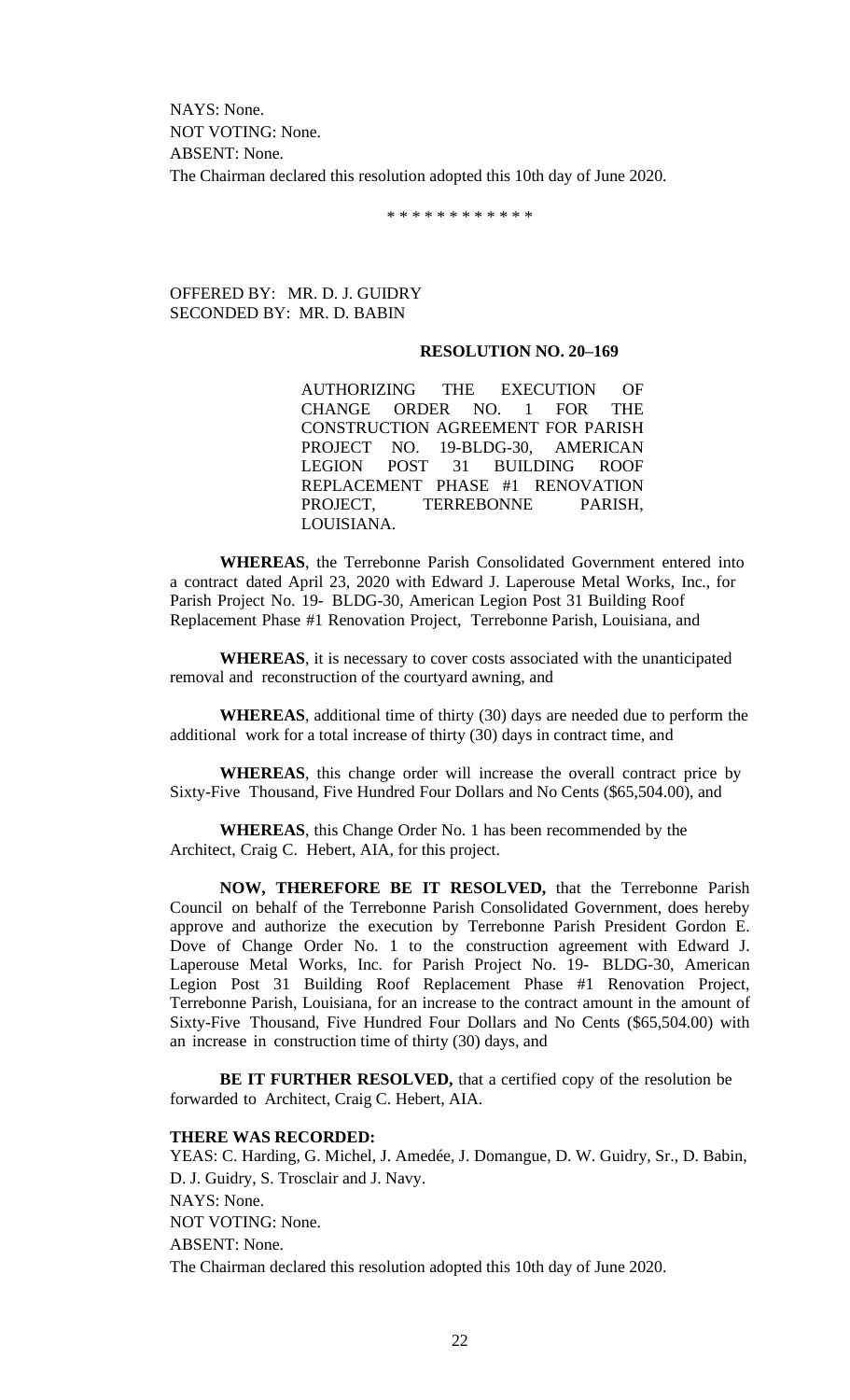## OFFERED BY: MR. D. J. GUIDRY SECONDED BY: MR. S. TROSCLAIR

#### **RESOLUTION NO. 20-170**

PROVIDING APPROVAL OF AMENDMENT NO. 4 TO THE ENGINEERING AGREEMENT FOR PARISH PROJECT NO. **16-DRA-25**, **PETIT CAILLOU DRAINAGE PROJECT**, TERREBONNE PARISH, LOUISIANA.

**WHEREAS**, the Terrebonne Parish Consolidated Government did enter into an original engineering agreement with GIS Engineering, LLC dated May 31, 2016, recordation number 1508193, for the Petit Caillou Drainage Project identified as Parish Project 16-DRA-25, and

**WHEREAS**, the Engineering Agreement between OWNER and ENGINEER provides for certain limitations for Basic Services and specific Additional Services, and

**WHEREAS,** the Parish was desirous of applying for a Grant thorough the US Treasury, and

**WHEREAS,** the Parish needed assistance from the Engineer in order to provide certain required information to the US Treasury Department for the potential grant, and

**WHEREAS,** the Parish was successful in obtaining a US Treasury Grant, and

**WHEREAS,** the US Treasury Grant necessitates the Parish to follow the Davis Bacon requirements which requires additional work to be performed by the Engineer throughout construction, and

**WHEREAS**, once the bidding process started the contract time was extended from 375 days to 460 days which requires additional oversight by the Engineer, and

**WHEREAS**, GIS requested an amendment to their existing contract to provide these services to continue with the construction of the project, and

**WHEREA**S, the TPCG is desirous of having these services continued so that there is a need for additional funds to be added to the contract for an increase in the upset limit for these services, and

**WHEREAS**, this above work will increase the additional services section of the contract by \$243,503.78.

**NOW, THEREFORE BE IT RESOLVED,** that the Terrebonne Parish Council, on behalf of the Terrebonne Parish Consolidated Government, does hereby approve this Amendment No. 4 to the Engineering Agreement for an increase of \$243,503.78, Two Hundred Forty-Three Thousand, Five Hundred Three Dollars and Seventy Eight Cents, in additional services, and authorizes Parish President Gordon E. Dove to execute this Amendment No. 4 to the Engineering Agreement for the Petit Caillou Drainage Project Parish Project No. 16-DRA-25, with GIS Engineering, LLC, and

**BE IT FURTHER RESOLVED,** that a certified copy of the resolution be forwarded to the Engineer, GIS Engineering, LLC.

## **THERE WAS RECORDED:**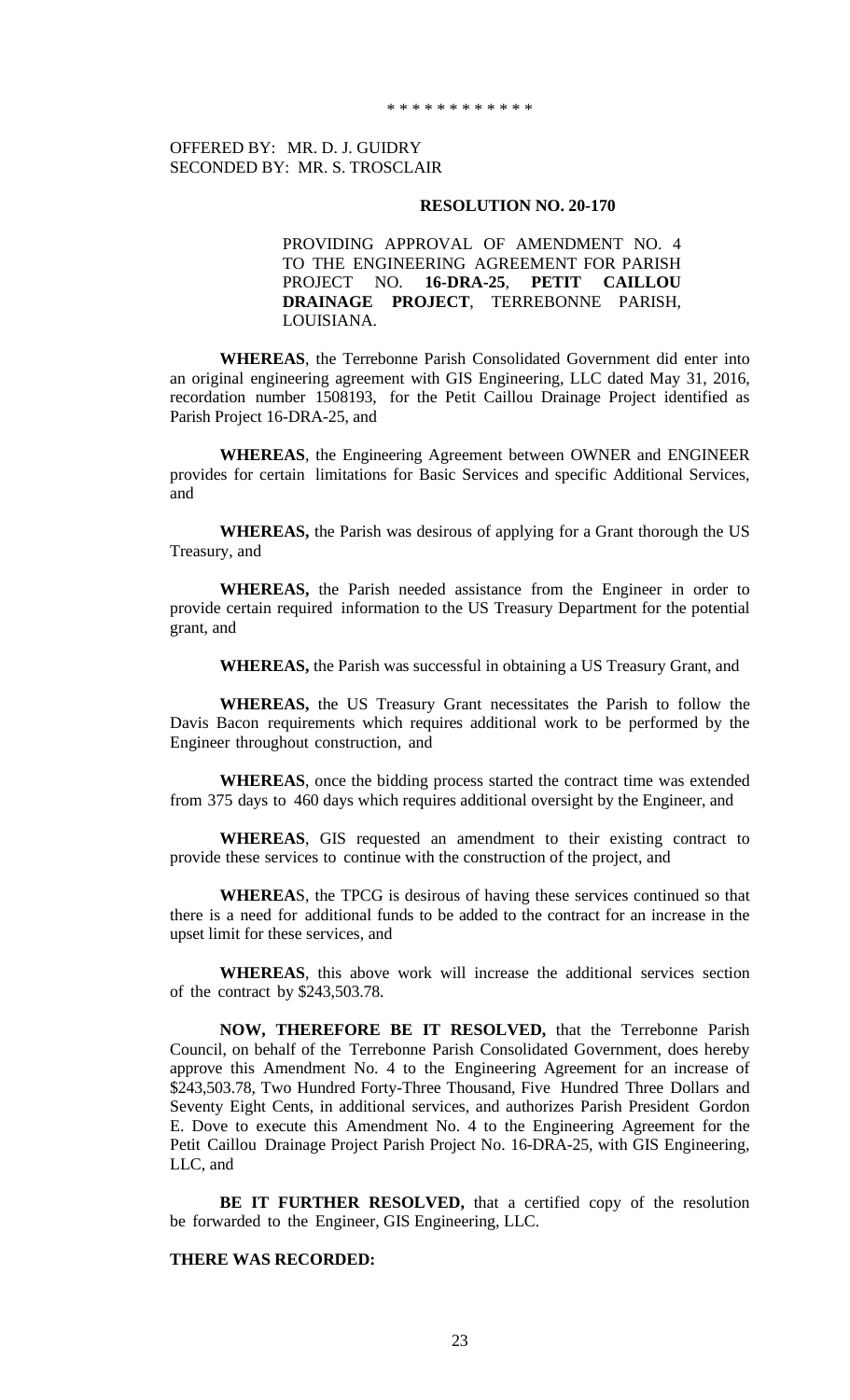YEAS: C. Harding, G. Michel, J. Amedée, J. Domangue, D. W. Guidry, Sr., D. Babin, D. J. Guidry, S. Trosclair and J. Navy. NAYS: None. NOT VOTING: None. ABSENT: None. The Chairman declared this resolution adopted this 10th day of June 2020.

\* \* \* \* \* \* \* \* \* \* \* \*

Mr. J. Navy moved, seconded by Ms. J. Domangue, "THAT the Public Services Committee introduce an to ordinance rename Senator Street as Percy Gabriel Lane and call a public hearing on Wednesday, June 24, 2020 at 6:30 p.m." **(\*MOTION VOTED ON AFTER DISCUSSION)**

Committee Member J. Navy stated that Mr. Percy Gabriel, former Police Juror and Council Member, passed away recently. He then shared his intent to rename Senator Street as a measure to honor Mr. Gabriel and his positive impacts on his community, which included the construction of the Mechanicville Gym. Mr. Navy then asked for the Council's support in the future to adopt a resolution requesting that Recreation District No. 11 rename the Mechanicville Gym as the Percy Gabriel Gym to also honor Mr. Gabriel and his achievements in promoting his community and Terrebonne Parish.

**\***The Chairman called for the vote on the motion offered by Mr. J. Navy. THERE WAS RECORDED:

YEAS: C. Harding, G. Michel, J. Amedée, J. Domangue, D. W. Guidry, Sr., D. Babin, D. J. Guidry, S. Trosclair, and J. Navy.

NAYS: None. ABSENT: None. The Chairman declared the motion adopted.

Committee Member J. Navy led a discussion regarding the installation of speed hump devices in Terrebonne Parish. He requested that, once the appropriate guidelines and qualifications had been determined, a speed hump device be considered for the Patriot Point Subdivision, noting he has received numerous complaints and concerns from residents regarding speeding in the area.

Upon Committee Member J. Navy's request, the Chairman recognized Mr. Christopher Pulaski, Planning and Zoning Director, and Mr. David Rome, Public Works Director, who gave an update on a speed hump application process being developed for the Parish and the number of speed humps that would be available this year with the current funding from the Public Works Department.

Mr. Rome then clarified that neighborhood groups or individuals could provide funding for the installation of speed humps in their area, but those speed humps would still have to qualify for installation as per the application and review processes.

Upon Committee Member J. Domangue's request, Mr. Pulaski stated that he would provide the Council with a copy of the proposed application process to allow them or interested residents an opportunity to comment on the process which requires input from local residents that would be impacted by a speed hump.

Upon Committee Member G. Michel's request, Mr. Pulaski clarified that the application process would also include the Council's approval before a speed hump could be installed and that a finalized ordinance would be provided for the Council to review.

Upon Committee Member J. Domangue's request, Mr. Rome clarified that traffic studies would need to be completed before a speed hump installation could be approved. He then gave a brief update on the pending traffic studies to be completed across the Parish.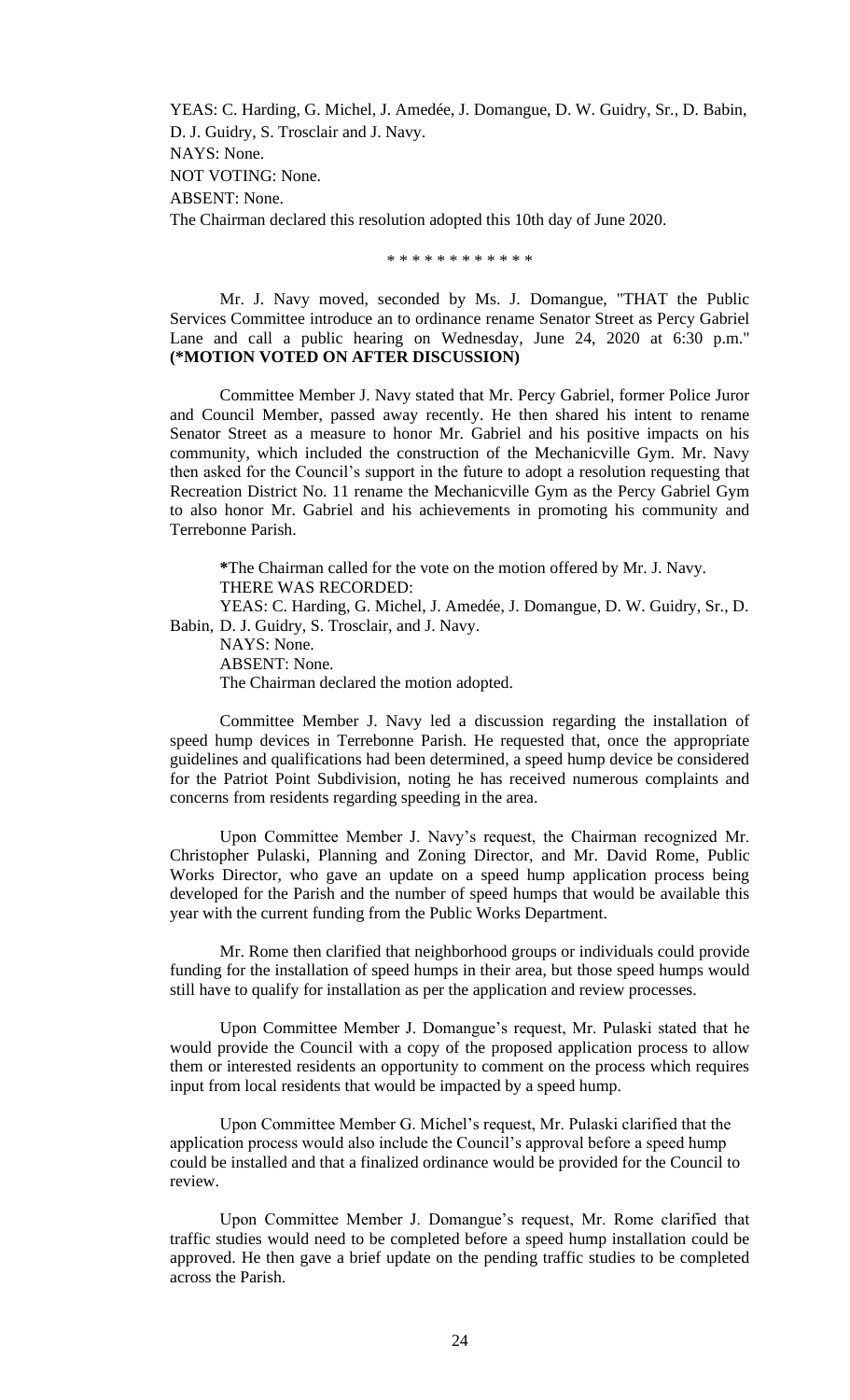Upon the Chairman's request, Mr. Pulaski clarified that most installations would require two speed humps to be installed in order to be effective control devices for a given area.

Upon Committee Member G. Michel's request, the Chairman recognized Committee Member S. Trosclair who gave an update regarding the plans for hosting Council Meetings in the Council Meeting Room. He stated that tempered glass dividers were being investigated for use in the meeting room as well as reorganizing the layout of Parish attendees.

Upon Committee Member D. W. Guidry, Sr.'s request, Committee Member S. Trosclair clarified that the glass dividers could remain in place should the threat of COVID-19 be resolved.

Committee Member J. Navy shared some of his concerns with regards to notification of TPCG Utility power outages then inquired if a notification system could be used by the Utilities Department to provide updates and other information during power outages.

Upon Committee Member J. Navy's request, the Chairman recognized Mr. Ernest Brown, Utilities Director, who reported that he has met with several vendors regarding a total outage management system for TPCG Utilities. He then shared that he also met with Mr. Earl Eues, TOHSEP Director, to discuss the Everbridge system used by TOHSEP for their notifications and its potential for addressing TPCG Utility needs during power outages as well. He added that a proposed total outage management system which included additional AMI smart metering would cost about \$2,000,000 then stated that the department would look to provide for a notification system first before considering any additional features.

Upon Committee Member J. Navy's request, the Chairman recognized Ms. Kandace Mauldin, Chief Financial Officer, who clarified that COVID-19 funding would not be available for a notification system as the requirements for the funding do not allow it.

Committee Member S. Trosclair suggested that the Utilities Department contact Council Members at the onset of an outage so that they could inform their constituents of the situation and its progress more readily.

Committee Member D. Babin suggested that the Utilities Department contact other local utility providers to see if an agreement between the providers would allow each to use a shared notification system for power outages across Terrebonne Parish.

Committee Member J. Navy inquired if it would be feasible to provide public updates on the operation of drainage pumps in the Parish in order to reduce confusion and improve transparency.

Upon Committee Member J. Navy's request, the Chairman recognized Mr. David Rome, Public Works Director, who shared some of the potential options and obstacles for providing updates available with the Telemetry system.

Committee Member D. W. Guidry, Sr. suggested that the Council contact the Terrebonne Levee and Conservation District for more detailed information with regards to levee and drainage systems.

The Chairman shared his support for public notification of pump station activity during times of severe weather and high water levels then shared his agreement that such activity reports should be made available to the public.

Mr. D. Babin moved, seconded by Mr. D. W. Guidry, Sr., "THAT, there being no further business to come before the Public Services Committee, the meeting be adjourned."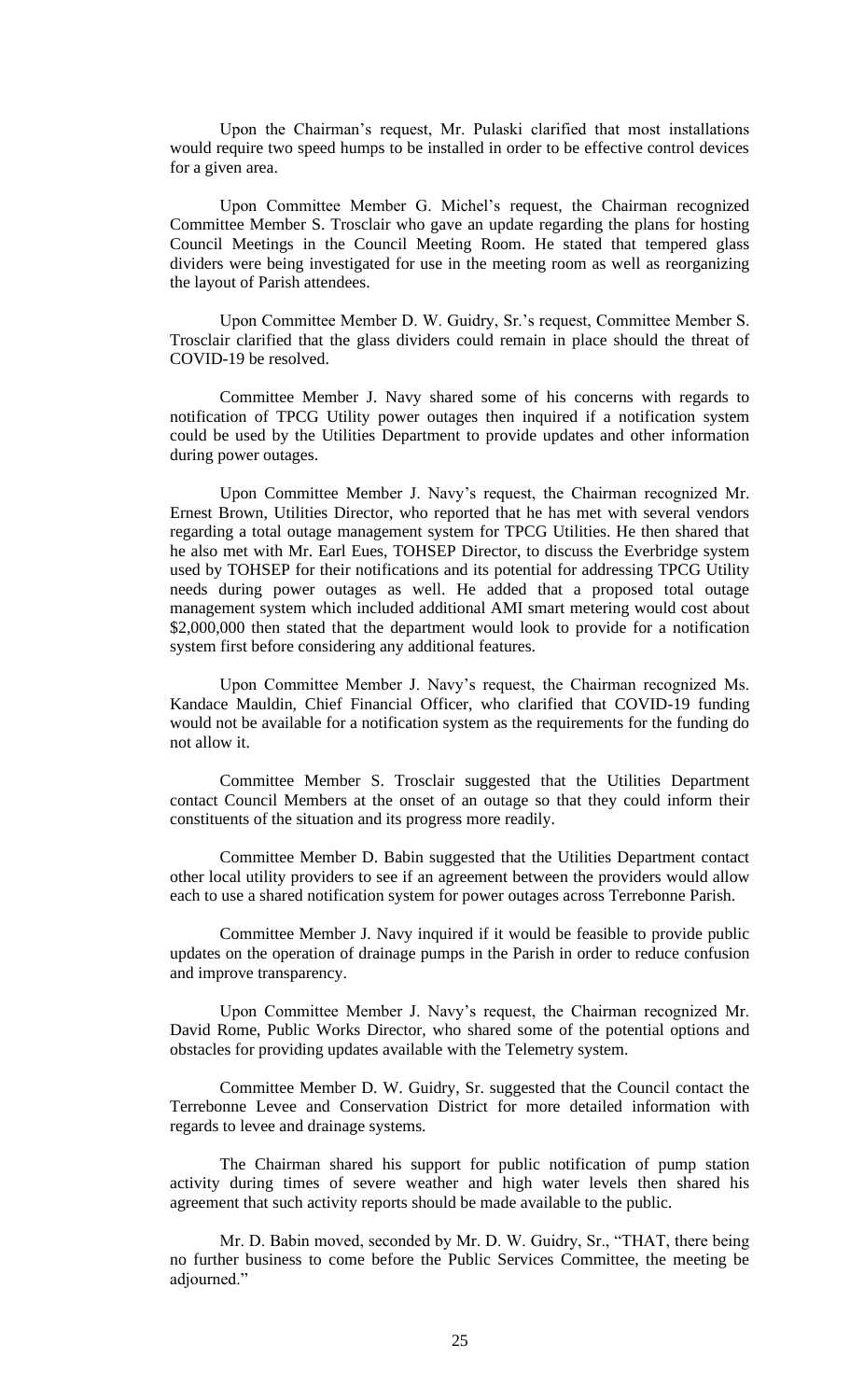The Chairman called for the vote on the motion offered by Mr. D. Babin. THERE WAS RECORDED:

YEAS: C. Harding, G. Michel, J. Amedée, J. Domangue, D. W. Guidry, Sr., D. Babin, D. J. Guidry, S. Trosclair, and J. Navy.

NAYS: None.

ABSENT: None.

The Chairman declared the motion adopted and the meeting was adjourned at 6:34 p.m.

Carl Harding, Chairman

Keith Hampton, Minute Clerk

Mr. C. Harding moved, seconded by Mr. D. J. Guidry, "THAT the Council accept and ratify the minutes of the Public Services Committee meeting held on 06/09/2020."

The Chairman called for a vote on the motion offered by Mr. C. Harding. THERE WAS RECORDED: YEAS: C. Harding, G. Michel, J. Amedée, J. Domangue, D. W. Guidry, Sr., D. Babin, D. J. Guidry, S. Trosclair and J. Navy. NAYS: None. ABSENT: None. The Chairman declared the motion adopted.

The Chairman called for a report on the Community Development and Planning Committee meeting held on 06/09/2020, whereupon the Committee Chairman, noting that ratification of minutes calls public hearings on June 24, 2020 and July 15, 2020 at 6:30 p.m., rendered the following:

### **COMMUNITY DEVELOPMENT AND PLANNING COMMITTEE**

#### **JUNE 9, 2020**

The Chairwoman, Ms. Jessica Domangue, called the Community Development and Planning Committee meeting to order at 6:39 p.m. in the Houma-Terrebonne Civic Center with an Invocation offered by Committee Member D. W. Guidry, Sr. and the Pledge of Allegiance led by Committee Member C. Harding. Upon roll call, Committee Members recorded as present were: C. Harding, G. Michel, J. Amedée, J. Domangue, D. W. Guidry, Sr., D. Babin, D. J. Guidry, S. Trosclair, and J. Navy. A quorum was declared present.

Upon Committee Member S. Trosclair's request, the Chairwoman recognized Mr. Darrel Waire, Housing and Human Services Director, who clarified that the contract allows for additional CSBG funding through the CARES Act and changes who can apply for assistance through CSBG programs to include higher income residents. He then stated that the programs could assist with managing mortgage payments, potential evictions, and other emergencies due to the COVID-19 outbreak. He added that additional applicants would be accepted starting at the end of the month due to an increase in funding to CSBG programs, though many of their applications and assistance programs would have to be completed remotely in order to comply with social distancing and other public health guidelines. **(\*RESOLUTION ADOPTED AFTER DISCUSSION)**

OFFERED BY: MR. J. NAVY SECONDED BY: MR. C. HARDING

### **RESOLUTION NO. 20-171**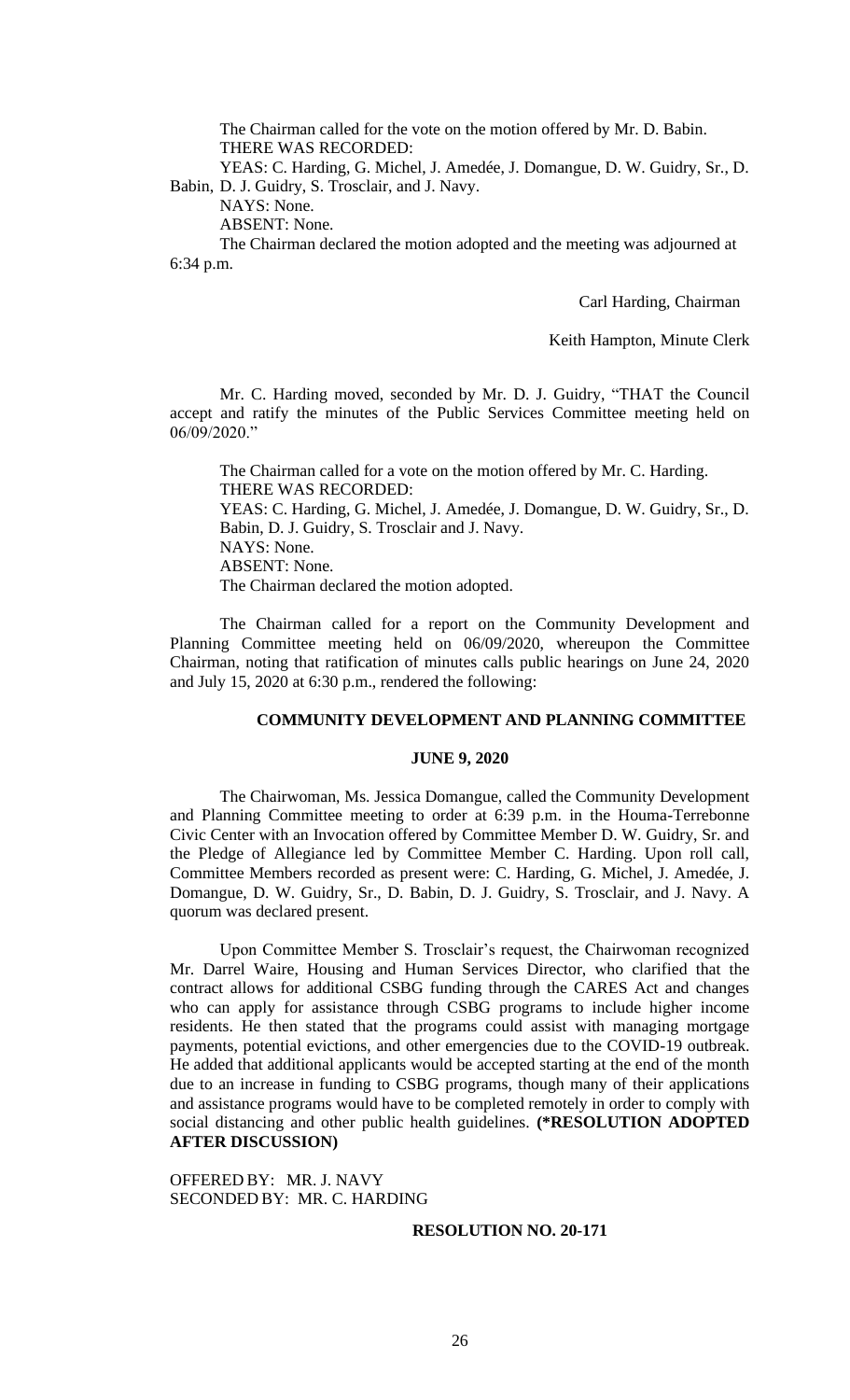**WHEREAS,** the Terrebonne Parish Consolidated Government recognizes the need to provide services to help eliminate poverty and promote selfsufficiency in the Parish, and

**WHEREAS**, the Louisiana Workforce Commission's Community Services Block Grant Program has awarded \$565,688.00 in Coronavirus Aid, Relief and Economics Security Act (CARES) funds to Terrebonne Parish to provide services from May 15, 2020 through September 30, 2022

**NOW, THEREFORE BE IT RESOLVED** that the Terrebonne Parish Council (Community Development and Planning Committee), on behalf of the Terrebonne Parish Consolidated Government, does hereby authorize the Parish President, Gordon E. Dove, to sign and submit the contract with the effective date of May 15, 2020.

**BE IT FURTHER RESOLVED** that the Terrebonne Parish Consolidated Government does hereby authorize the Parish President, Gordon E. Dove to execute any and all grant agreements, certifications, modifications, and documents necessary between Terrebonne Parish Consolidated Government and the Louisiana Workforce Commission resulting from the approval of this contract.

#### **THERE WAS RECORDED:**

YEAS: C. Harding, G. Michel, J. Amedée, J. Domangue, D. W. Guidry, Sr., D. Babin, D. J. Guidry, S. Trosclair and J. Navy. NAYS: None. NOT VOTING: None. ABSENT: None. The Chairman declared this resolution adopted this 10th day of June 2020.

\* \* \* \* \* \* \* \* \* \* \* \*

OFFERED BY: MR. G. MICHEL SECONDED BY: MR. J. AMEDĖE

## **RESOLUTION NO. 20-172**

AUTHORIZING THE PARISH PRESIDENT TO SIGN AN EMERGENCY SOLUTIONS GRANT AGREEMENT BETWEEN TERREBONNE PARISH CONSOLIDATED GOVERNMENT AND THE LOUISIANA HOUSING CORPORATION.

**WHEREAS**, the Louisiana Housing Corporation has awarded Emergency Solutions Grant funding to Terrebonne Parish Consolidated Government in the amount of \$114,330.00 to provide assistance to homeless families in need of emergency shelter, and

**WHEREAS**, there are families with children in need of emergency shelter and this grant will provide funding for the operation of the Beautiful Beginnings Center.

**NOW THEREFORE BE IT RESOLVED,** that the Terrebonne Parish Council, on behalf of the Terrebonne Parish Consolidated Government does hereby authorize the Parish President, Gordon E. Dove to sign and submit the Emergency Solutions Grant Program agreement in the amount 114,330.00.

**BE IT FURTHER RESOLVED**, that the Terrebonne Parish Council on behalf of the Terrebonne Parish Consolidated Government does hereby authorize the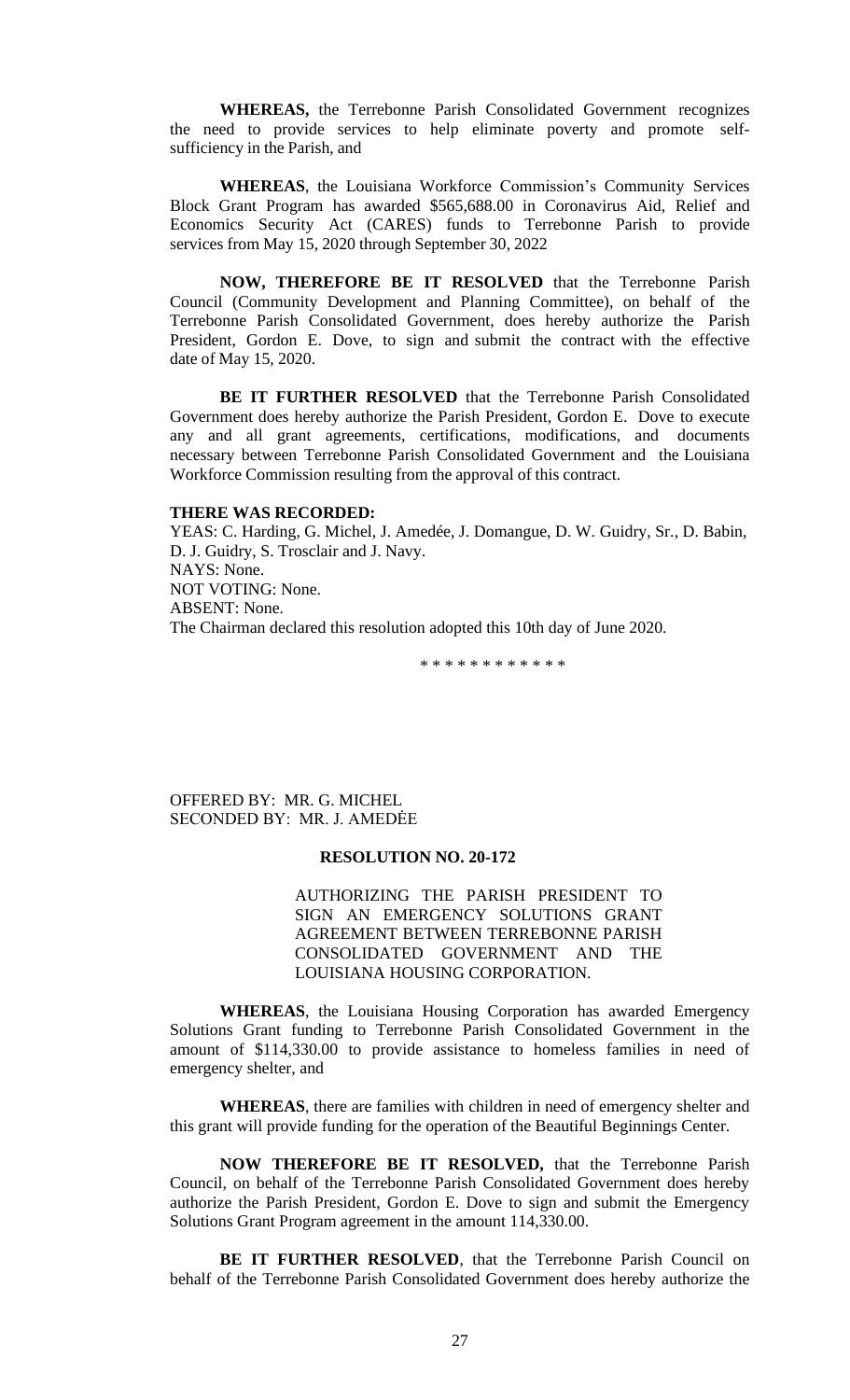Parish President, Gordon E. Dove to execute any and all agreements, certifications, amendments and other documents necessary between the Terrebonne Parish Consolidated Government and the Louisiana Housing Corporation related to this grant award.

## **THERE WAS RECORDED:**

YEAS: C. Harding, G. Michel, J. Amedée, J. Domangue, D. W. Guidry, Sr., D. Babin, D. J. Guidry, S. Trosclair and J. Navy. NAYS: None. NOT VOTING: None. ABSENT: None. The Chairman declared this resolution adopted this 10th day of June 2020.

\* \* \* \* \* \* \* \* \* \* \* \*

OFFERED BY: MR. D. J. GUIDRY SECONDED BY: MR. S. TROSCLAIR

## **RESOLUTION NO. 20-173**

AUTHORIZING THE PARISH PRESIDENT TO SIGN THE FOOD SERVICE AGREEMENT BETWEEN TERREBONNE PARISH SCHOOL BOARD, AND TERREBONNE PARISH HEAD START, A PROGRAM IN THE DEPARTMENT OF HOUSING AND HUMAN SERVICES WITHIN TERREBONNE PARISH CONSOLIDATED GOVERNMENT.

**WHEREAS**, Terrebonne Parish School Board has expressed an interest in preparing and serving meals at five Terrebonne Parish Head Start sites;

**WHEREAS,** the facilities of the Sponsor are not adequate for preparing and serving meals to children, the Sponsor wishes to contract with the Vendor for the preparation and service of meals to children participating in this Program, and the Vendor agree to supply approved meals to the Sponsor;

**WHEREAS,** it is necessary that a Food Service Agreement be executed by Terrebonne Parish School Board and Terrebonne Parish Consolidated Government;

**NOW THEREFORE BE IT RESOLVED**, that the Terrebonne Parish Council, on behalf of the Terrebonne Parish Consolidated Government does hereby authorize the Parish President, Gordon E. Dove, to sign the Food Service Agreement to provide meals.

**BE IT FURTHER RESOLVED**, that the Terrebonne Parish Council on behalf of the Terrebonne Parish Consolidated Government does hereby authorize the Parish President to sign any certifications that may be associated with the implementation of these agreements.

#### **THERE WAS RECORDED:**

YEAS: C. Harding, G. Michel, J. Amedée, J. Domangue, D. W. Guidry, Sr., D. Babin, D. J. Guidry, S. Trosclair and J. Navy. NAYS: None. NOT VOTING: None. ABSENT: None. The Chairman declared this resolution adopted this 10th day of June 2020.

\* \* \* \* \* \* \* \* \* \* \* \*

Mr. S. Trosclair moved, seconded by Mr. D. W. Guidry, Sr., "THAT the Community Development and Planning Committee introduce an ordinance to amend Ordinance No. 9099 in order to perform technical corrections to delete the verbal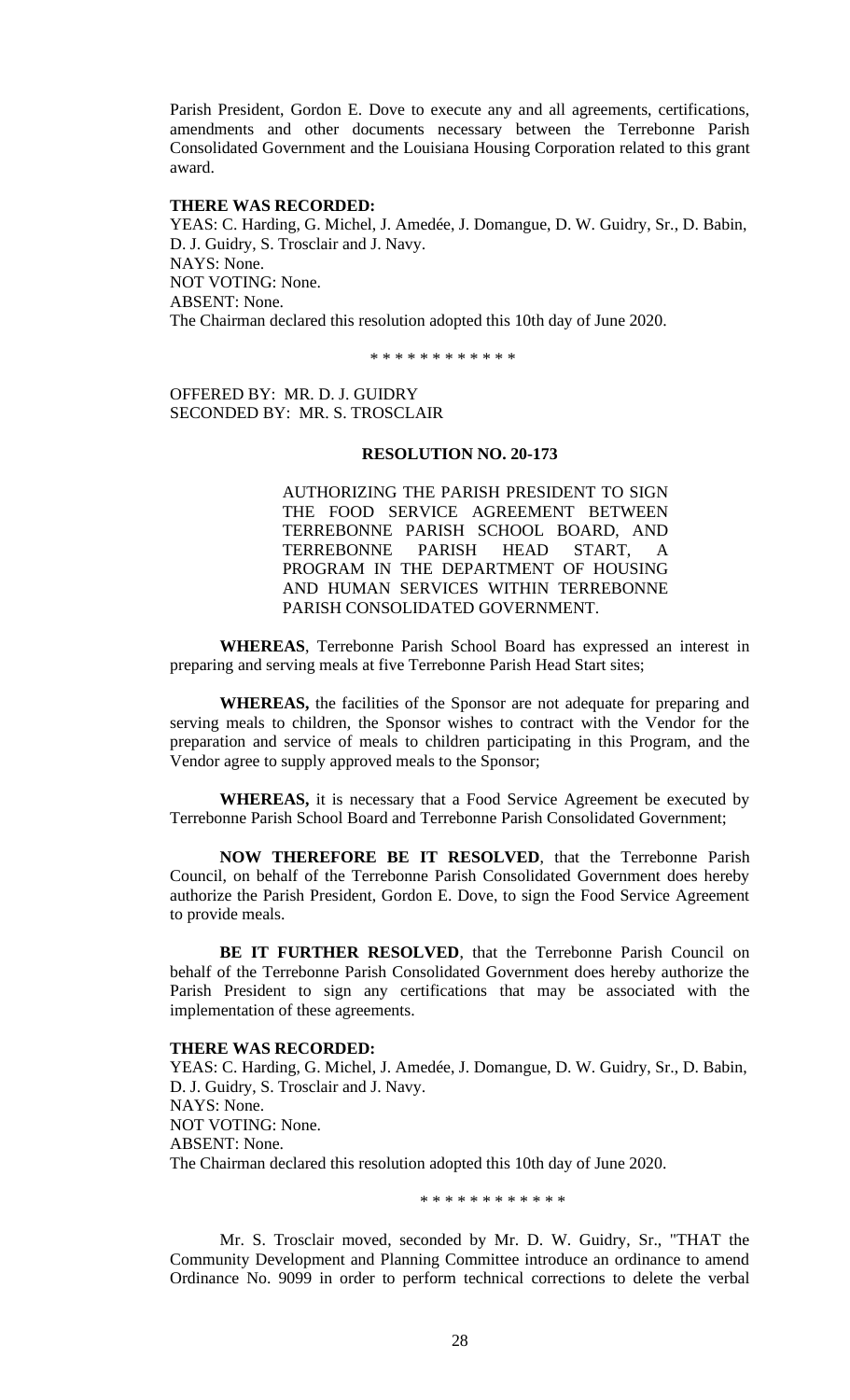descriptions for Precinct Nos. 40 and 109; and calling a public hearing on said matter on Wednesday, June 24, 2020 at 6:30 p. m."

The Chairwoman called for the vote on the motion offered by Mr. S. Trosclair. THERE WAS RECORDED:

YEAS: C. Harding, G. Michel, J. Amedée, J. Domangue, D. W. Guidry, Sr., D. Babin, D. J. Guidry, S. Trosclair, and J. Navy.

NAYS: None. ABSENT: None.

The Chairwoman declared the motion adopted.

OFFERED BY: MR. G. MICHEL SECONDED BY: MR. D. W. GUIDRY, SR.

### **RESOLUTION NO. 20-174**

## APPROVING T HE HAZARD MITIGATION PLAN UPDATE REQUIRED BY FEMA FOR FEDERAL FUNDING.

**WHEREAS,** on October 30, 2000, the President signed into law the Disaster Mitigation Act of 2000 (DMA 2000), and

**WHEREAS,** DMA 2000 amends the Robert T. Stafford Disaster Relief and Emergency Assistance Act by, among other things, adding a new section, 322— Mitigation Planning—places new emphasis on local mitigation planning; and

**WHEREAS,** Section 322 requires local governments to develop and submit mitigation plans as a condition of receiving Hazard Mitigation Grant Program (HMGP) and Hazard Mitigation Assistance project grants; and

**WHEREAS**, an Interim Final Rule (the Rule) for implementing Section 322 was published in the Federal Register, 44 CFR Parts 201 and 206, on February 26, 2002, with requirements for Local Plans found in Part 201.6 requiring an update of the plan every five (5) years; and

**WHEREAS,** the Parish's last plan expired March 27, 2020; and

**WHEREAS**, in Louisiana, the Governor's Office of Homeland Security and Emergency Preparedness (GOHSEP) has approved this updated plan;

**WHEREAS,** Federal Emergency Management Agency (FEMA) has approved the plan pending adoption; and

**WHEREAS,** all FEMA and GOHSEP procedures have been adhered to and Attachment A provides a link to the Final Draft plan update and Attachments for review and approval by the Council; and

**WHEREAS**, the plan is a tool with no legally binding requirements for the Parish;

**WHEREAS,** the Terrebonne Parish Consolidated Government, nonprofits, state agencies, business interests, tribes, and elected officials and the general public participated in preparation of the plan update and the Terrebonne Parish Consolidated Government supports the plan as it pertains to the entire parish; and

**NOW THEREFORE BE IT RESOLVED,** by the Terrebonne Parish Council that the Parish President and council does hereby approve and adopt the overall Hazard Mitigation Plan Update attached.

# **THERE WAS RECORDED:**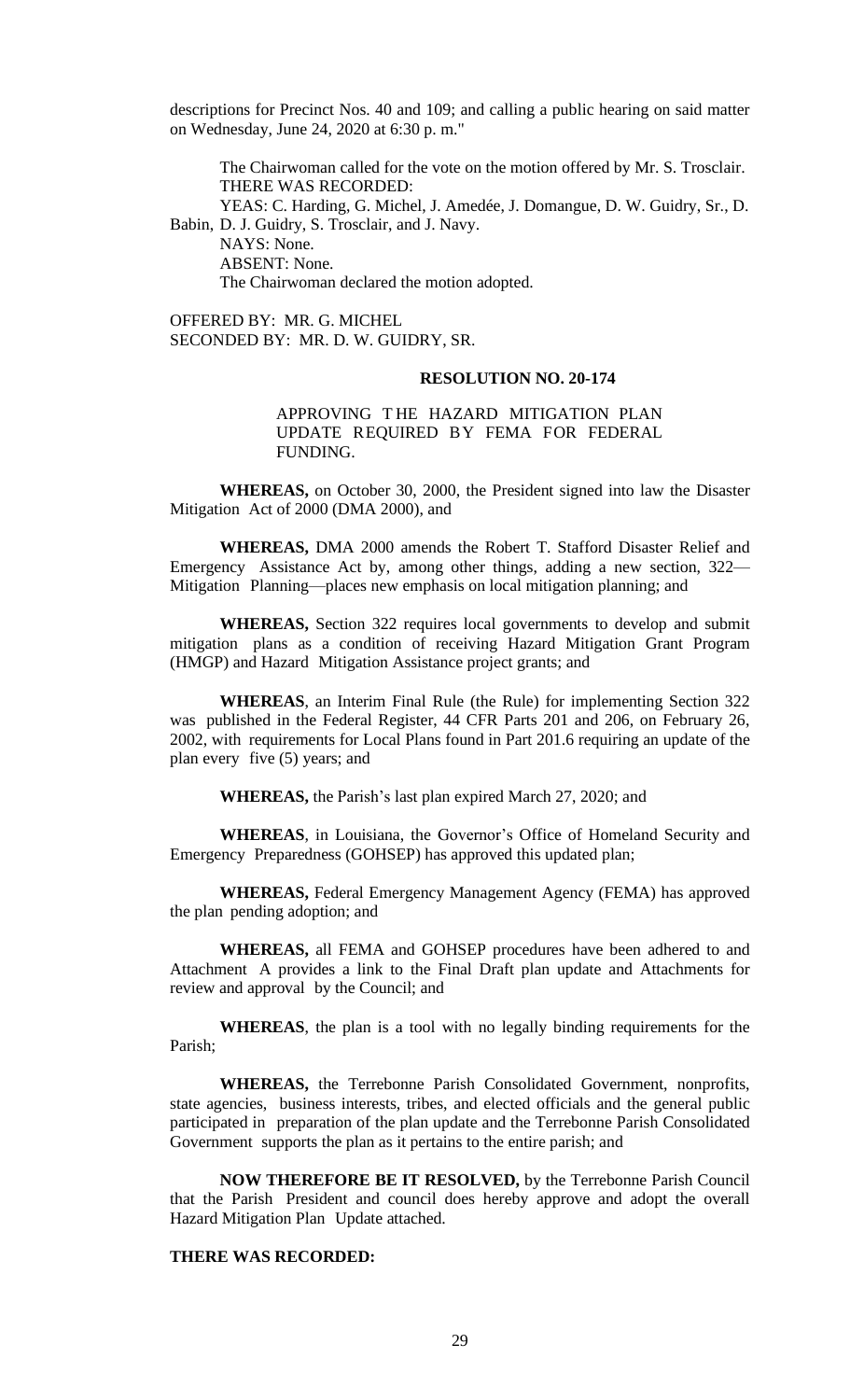YEAS: C. Harding, G. Michel, J. Amedée, J. Domangue, D. W. Guidry, Sr., D. Babin, D. J. Guidry, S. Trosclair and J. Navy. NAYS: None. NOT VOTING: None. ABSENT: None. The Chairman declared this resolution adopted this 10th day of June 2020.

\* \* \* \* \* \* \* \* \* \* \* \*

OFFERED BY: MR. D. BABIN SECONDED BY: MR. G. MICHEL

## **RESOLUTION NO. 20-175**

A RESOLUTION GIVING NOTICE OF INTENT TO ADOPT AN ORDINANCE TO AMEND THE ZONING MAP OF THE PARISH OF TERREBONNE SO AS TO REZONE FROM R-1 (SINGLE-FAMILY RESIDENTIAL DISTRICT) TO C-2 (GENERAL COMMERCIAL DISTRICT); LOTS A & B BELONGING TO BAYOU ADOUE RENTALS, L.L.C.; SITUATED AT 8338 & 8342 MAIN STREET,<br>HOUMA, TERREBONNE PARISH, LOUISIANA; HOUMA, TERREBONNE BAYOU ADOUE RENTALS, L.L.C., APPLICANT; AND CALLING A PUBLIC HEARING ON SAID MATTER FOR WEDNESDAY, JULY 15, 2020 AT 6:30 P.M.

**BE IT RESOLVED,** by the Terrebonne Parish Council (Community Development and Planning Committee), that notice be hereby given to adopt an ordinance to amend the Zoning Map of the Parish of Terrebonne so as to rezone from R-1 (Single-Family Residential District) to C-2 (General Commercial District), Lots A & B belonging to Bayou Adoue Rentals, L.L.C.; situated at 8338 & 8342 Main Street, Houma, Terrebonne Parish, Louisiana; and

**NOW, THEREFORE, BE IT RESOLVED** that a public hearing be called on said matter for Wednesday, July 15, 2020 at 6:30 p.m.

### **THERE WAS RECORDED:**

YEAS: C. Harding, G. Michel, J. Amedée, J. Domangue, D. W. Guidry, Sr., D. Babin, D. J. Guidry, S. Trosclair and J. Navy. NAYS: None. NOT VOTING: None. ABSENT: None. The Chairman declared this resolution adopted this 10th day of June 2020.

\* \* \* \* \* \* \* \* \* \* \*

OFFERED BY: MR. D. BABIN SECONDED BY: MR. C. HARDING

### **RESOLUTION NO. 20-176**

A RESOLUTION OBLIGATING THE NECESSARY FUNDING UNDER THE TERREBONNE PARISH FLOOD HAZARD MITIGATION GRANT PROGRAM/HURRICANE GUSTAV, PROJECT NO. 1786-109-0003 TO COMPLETE THE STRUCTURE ELEVATION OF 118 HERMAN COURT, HOUMA, LA 70363

**WHEREAS,** the Terrebonne Parish Consolidated Government has been formally notified by FEMA that the Hurricane Gustav Flood Hazard Mitigation Grant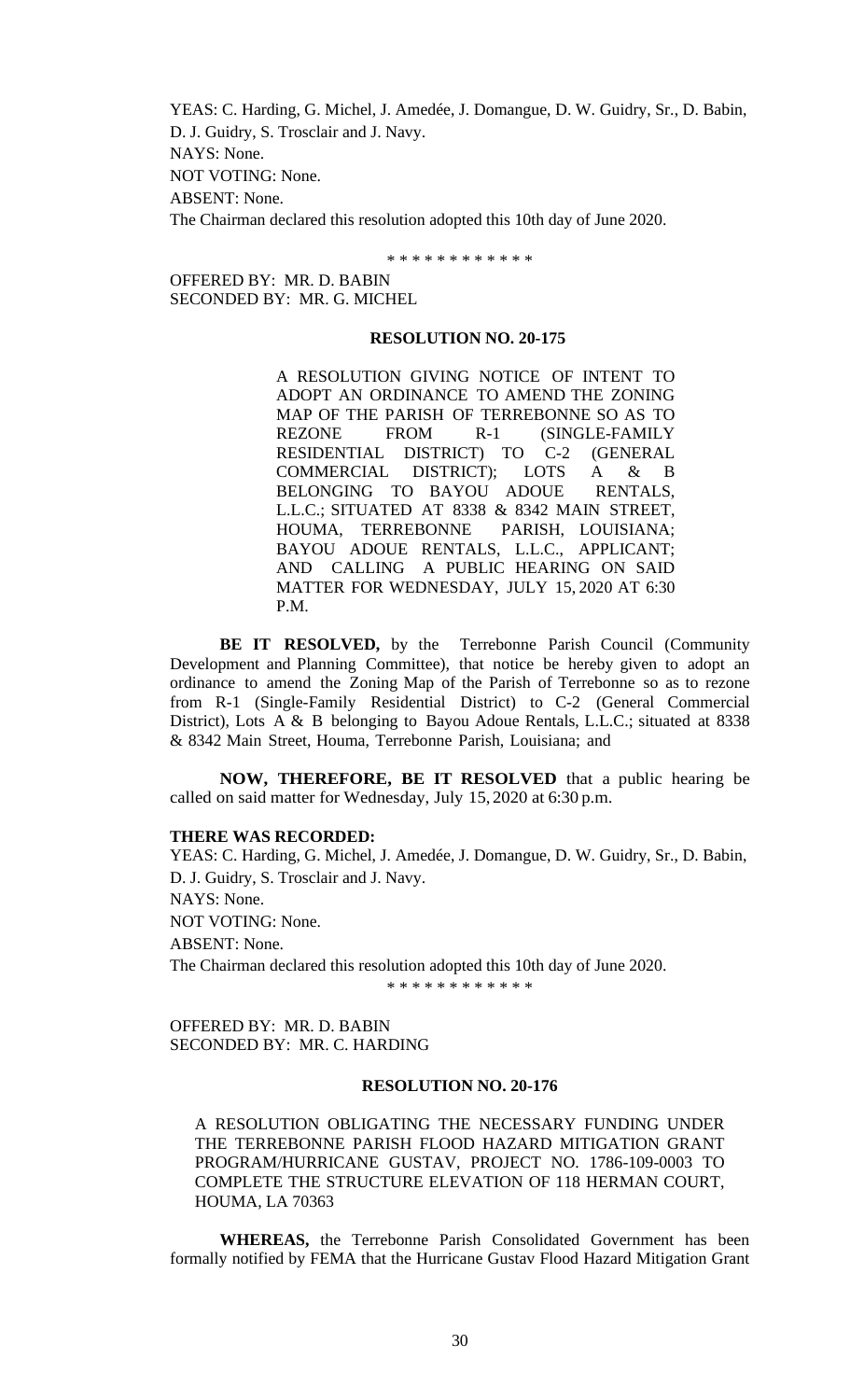Program (HMGP), Project No. 1786-109-0003, can proceed with the mitigation of the following property:

| Address: | 118 Herman Court       |
|----------|------------------------|
|          | <b>Houma, LA 70363</b> |

Owned by: **Mr. David Williams**;

**WHEREAS,** under the administrative guidance of Solutient, the required "reconstruction packet" has been prepared and executed for the property owners recommending demolition of the damaged structure and reconstruction through the HMGP program.

**NOW, THEREFORE, BE IT RESOLVED**, by the Terrebonne Parish Council that the necessary funding under the Terrebonne Parish Flood Hazard Mitigation Grant Program/Hurricane Gustav, Project No. 1786-109-0003 be hereby obligated to mitigate the property above.

## **THERE WAS RECORDED:**

YEAS: C. Harding, G. Michel, J. Amedée, J. Domangue, D. W. Guidry, Sr., D. Babin, D. J. Guidry, S. Trosclair and J. Navy. NAYS: None. NOT VOTING: None. ABSENT: None. The Chairman declared this resolution adopted this 10th day of June 2020.

\* \* \* \* \* \* \* \* \* \* \* \*

Mr. J. Amedée moved, seconded by Mr. D. W. Guidry, Sr., "THAT, there being no further business to come before the Public Services Committee, the meeting be adjourned."

The Chairwoman called for the vote on the motion offered by Mr. J. Amedée. THERE WAS RECORDED:

YEAS: C. Harding, G. Michel, J. Amedée, J. Domangue, D. W. Guidry, Sr., D. Babin, D. J. Guidry, S. Trosclair, and J. Navy.

NAYS: None.

ABSENT: None.

The Chairwoman declared the motion adopted and the meeting was adjourned at 6:39 p.m.

Jessica Domangue, Chairwoman

Keith Hampton, Minute

Clerk

Ms. J. Domangue moved, seconded by Mr. D. W. Guidry, Sr., "THAT the Council accept and ratify the minutes of the Community Development and Planning Committee meeting held on 06/09/2020."

The Chairman called for a vote on the motion offered by Ms. J. Domangue. THERE WAS RECORDED: YEAS: C. Harding, G. Michel, J. Amedée, J. Domangue, D. W. Guidry, Sr., D. Babin, D. J. Guidry, S. Trosclair and J. Navy. NAYS: None. ABSENT: None. The Chairman declared the motion adopted.

The Chairman called for a report on the Policy, Procedure and Legal Committee meeting held on 06/09/2020, whereupon the Committee Chairman, noting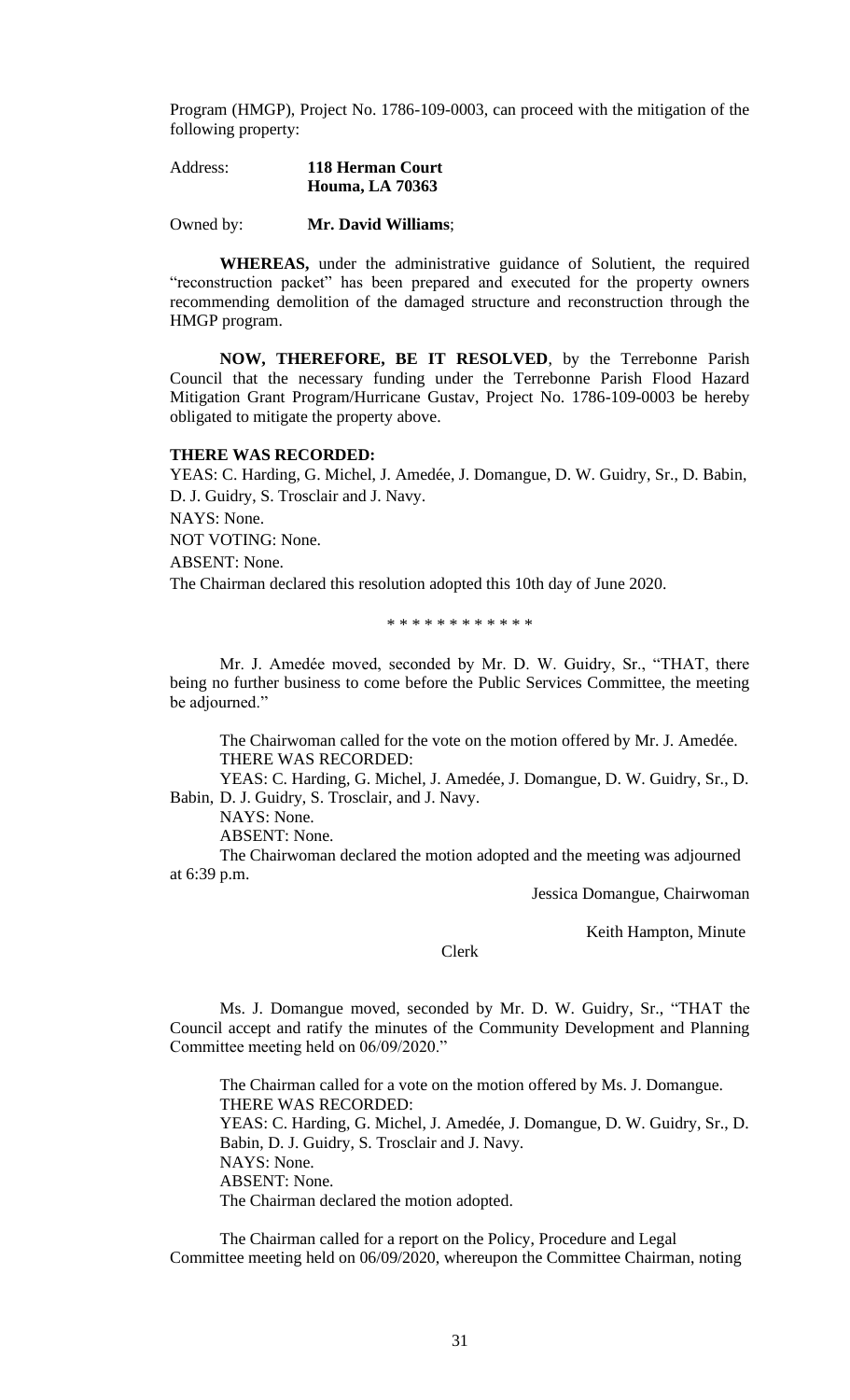that ratification of minutes calls public hearing on June 24, 2020 at 6:30 p.m., rendered the following:

## **POLICY, PROCEDURE, AND LEGAL COMMITTEE**

## **JUNE 9, 2020**

The Chairman, Mr. John Amedée, called the Policy, Procedure, and Legal Committee meeting to order at 6:49 p.m. in the Houma-Terrebonne Civic Center by offering an Invocation and the Pledge of Allegiance was led by Committee Member D. J. Guidry. Upon roll call, Committee Members recorded as present were: C. Harding, G. Michel, J. Amedée, J. Domangue, D. W. Guidry, Sr., D. Babin, D. J. Guidry, S. Trosclair, and J. Navy. A quorum was declared present.

Mr. D. J. Guidry moved, seconded by Mr. D. W. Guidry, Sr., "THAT the Policy, Procedure, and Legal Committee name 'The Courier' as the Official Journal of the Terrebonne Parish Consolidated Government for the period of July 1, 2020 to June 30, 2021, as per the rates quoted."

The Chairman called for the vote on the motion offered by Mr. D. J. Guidry. THERE WAS RECORDED:

YEAS: C. Harding, G. Michel, J. Amedée, J. Domangue, D. W. Guidry, Sr., D. Babin, D. J. Guidry, S. Trosclair, and J. Navy.

NAYS: None.

Sr.

ABSENT: None.

The Chairman declared the motion adopted.

Mr. D. W. Guidry, Sr. moved, seconded by Ms. J. Domangue, "THAT the Policy, Procedure, and Legal Committee introduce an ordinance to amend the Terrebonne Parish Code of Ordinances by amending Chapter 7, Section 7-5(a) to mirror Louisiana Revised Statute 29:727(D), as amended in 2018, by removing the automatic 30-day expiration on declared states of emergency in Terrebonne Parish; and to make that amendment effective retroactively; and calling a public hearing on said matter on Wednesday, June 24, 2020 at 6:30 pm.

The Chairman called for the vote on the motion offered by Mr. D. W. Guidry,

THERE WAS RECORDED:

YEAS: C. Harding, G. Michel, J. Amedée, J. Domangue, D. W. Guidry, Sr., D. Babin, D. J. Guidry, S. Trosclair, and J. Navy.

NAYS: None. ABSENT: None. The Chairman declared the motion adopted.

Committee Member J. Navy offered his condolences with regards to an incident that resulted in the death of a Mr. George Floyd and the unrest that followed his passing. Mr. Navy then shared his support and encouragement of the public to continue engaging in peaceful, nonviolent protests in reference to injustice and racism and for dialogue to follow those protests with the intent of finding a resolution for these issues. Mr. Navy then requested support in establishing a Diversity and Inclusion Task Force of local community leaders and lawmakers across different ethnicities and cultures.

Upon Committee Member J. Navy's request, the Chairman recognized Pastor Corion Gray, New Zion Baptist Church, who shared his appreciation for the creation of a Diversity and Inclusion Task Force then presented a number of potential reforms to address issues regarding law enforcement policies, evaluations, and employment. He then asked that local leaders to support the reforms and to invest in underprivileged and underfunded communities in order to empower the youth and provide for the future of Terrebonne Parish.

Several Committee Members thanked Pastor Gray and Mr. Navy for their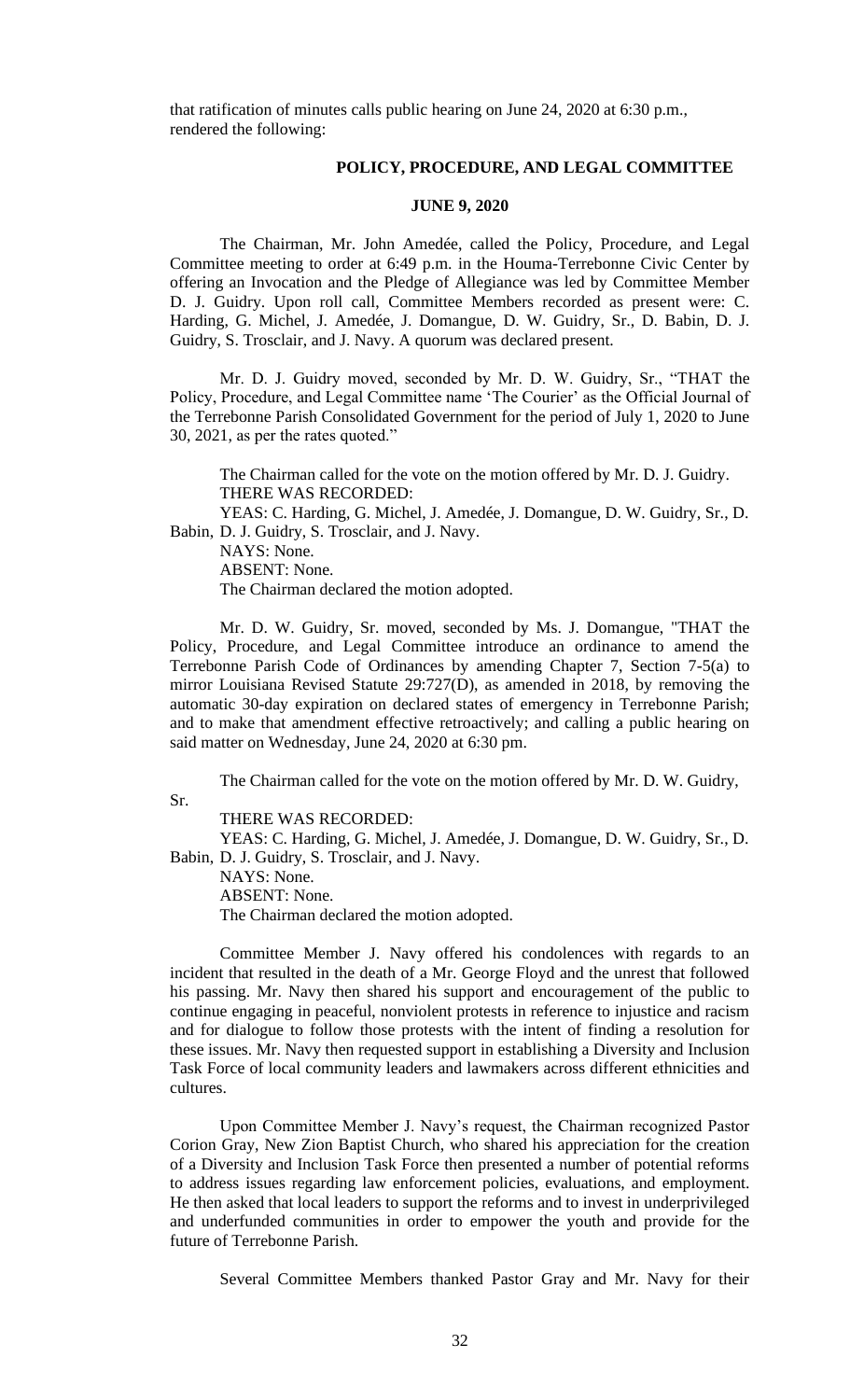involvement toward the creation of a Diversity and Inclusion Task Force and shared their support for maintaining a dialogue as a measure to resolve issues and improve Terrebonne Parish.

Mr. J. Navy moved, seconded by Mr. G. Michel, "THAT the Policy, Procedure, and Legal Committee create a Terrebonne Parish Diversity and Inclusion Task Force and allow said Task Force to utilize public facilities in order to conduct its meetings." **(\*MOTION VOTED ON AFTER DISCUSSION)**

Several Committee Members shared their support for the creation of the Diversity and Inclusion Task Force then volunteered to serve on the proposed Task Force.

The Chairman called for the vote on the motion offered by Mr. S. Trosclair. THERE WAS RECORDED:

YEAS: C. Harding, G. Michel, J. Amedée, J. Domangue, D. W. Guidry, Sr., D. Babin, D. J. Guidry, S. Trosclair, and J. Navy.

NAYS: None. ABSENT: None.

The Chairman declared the motion adopted.

Upon Committee Member C. Harding's request, the Chairman recognized Ms. Kandace Mauldin, who gave a brief update on Recreation District No. 11 after meeting with the district in March. She stated that, in working with the District and its representatives, the district was able to make changes in some of its purchasing options that would decrease its current budget deficit over time.

Committee Member C. Harding shared his optimism on the improvement of Recreation District No. 11.

Upon Committee Member S. Trosclair's request, Ms. Mauldin confirmed that the District has abided with the fiscal oversight requirements and has received approval from Administration for purchases before purchasing supplies.

Discussion ensued regarding finances derived from Recreation District No. 11's tax millage and its potential financial situation once its current bond debt had been paid.

Mr. S. Trosclair moved, seconded by Mr. D. Babin, "THAT, Pursuant to LA R.S. 42:16-17, the Terrebonne Parish Council convene into Executive Session to discuss issues and strategy pertaining to the following lawsuits:

'Terrebonne Council on Aging, Inc. versus No. 187042(A) Terrebonne Parish Consolidated Government'

and and state and state and state and state and state and state and state and state and state and state and state and state and state and state and state and state and state and state and state and state and state and stat

'Terrebonne Parish Council on Aging, Inc. versus No. 188684 (B) Terrebonne Parish Consolidated Government'

and that Mr. Julius Hebert, Parish Attorney, Mr. Gordon Dove, Parish President, Mr. Mike Toups, Parish Manager, and Ms. Kandace Mauldin, Chief Financial Officer, join in said session."

The Chairman called for the vote on the motion offered by Mr. S. Trosclair. THERE WAS RECORDED:

YEAS: C. Harding, G. Michel, J. Amedée, J. Domangue, D. W. Guidry, Sr., D. Babin, D. J. Guidry, S. Trosclair, and J. Navy.

NAYS: None.

ABSENT: None.

The Chairman declared the motion adopted.

It was at this time (7:28) that the Policy, Procedure, and Legal Committee was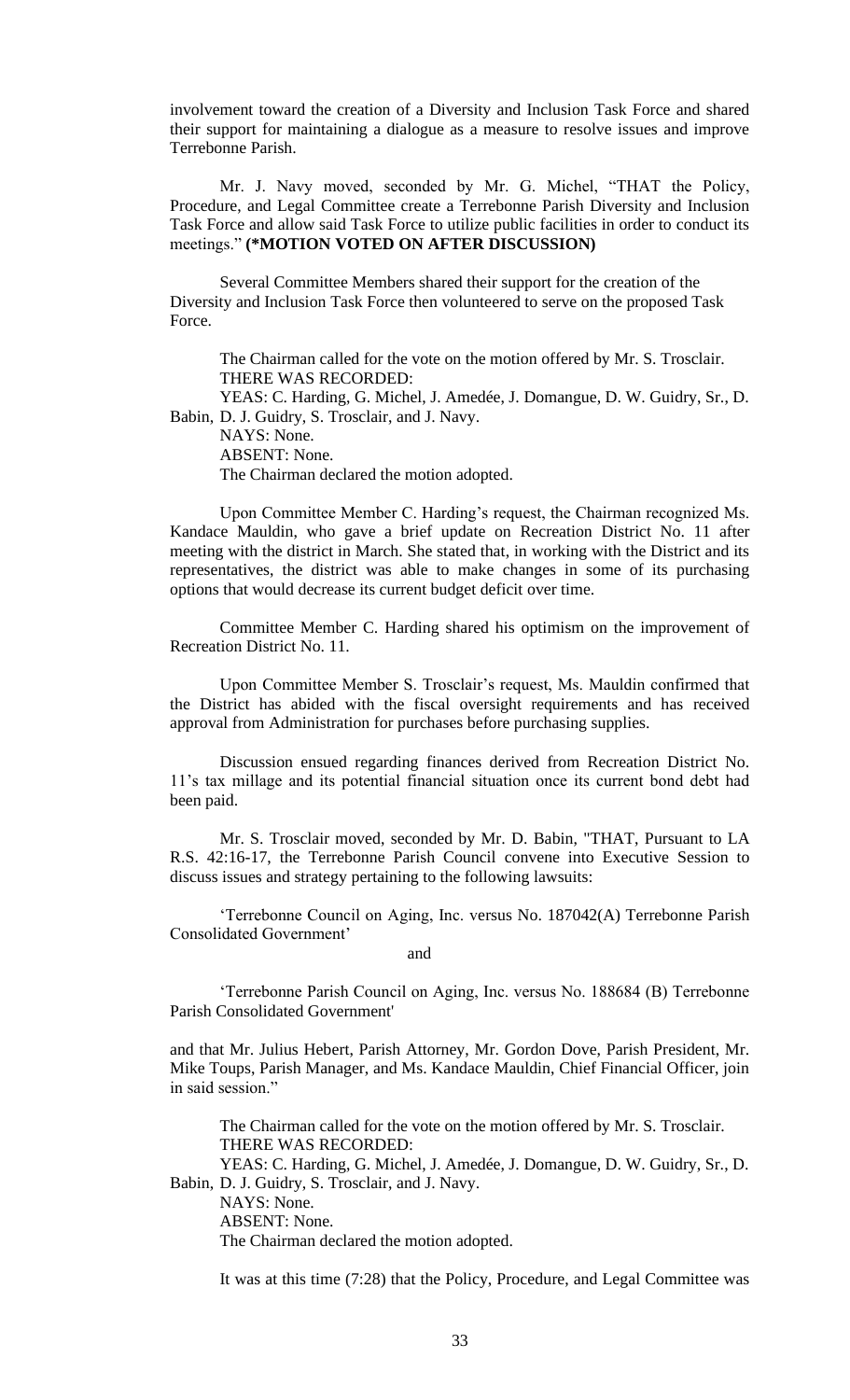recorded as entering into the aforementioned Executive Session.

It was at this time (8:25) that the Policy, Procedure, and Legal Committee was recorded as returning from the aforementioned Executive Session.

Mr. D. Babin moved, seconded by Mr. G. Michel, "THAT the Policy, Procedure, and Legal Committee return to the regular order of business."

The Chairman called for the vote on the motion offered by Mr. D. Babin. THERE WAS RECORDED:

YEAS: C. Harding, G. Michel, J. Amedée, J. Domangue, D. W. Guidry, Sr., D. Babin, D. J. Guidry, S. Trosclair, and J. Navy.

NAYS: None.

ABSENT: None.

The Chairman declared the motion adopted.

Mr. G. Michel moved, seconded unanimously, "THAT the Policy, Procedure, and Legal Committee approve the budget submitted by the Terrebonne Council on Aging with the stipulation that their budget be expended with zero funding from an ad valorem tax from the Terrebonne Parish Consolidated Government at this time until litigation is complete."

The Chairman called for the vote on the motion offered by Mr. G. Michel. THERE WAS RECORDED:

YEAS: C. Harding, G. Michel, J. Amedée, J. Domangue, D. W. Guidry, Sr., D. Babin, D. J. Guidry, S. Trosclair, and J. Navy.

NAYS: None.

ABSENT: None.

The Chairman declared the motion adopted.

Mr. D. J. Guidry moved, seconded unanimously, "THAT, there being no further business to come before the Policy, Procedure, and Legal Committee, the meeting be adjourned."

The Chairman called for the vote on the motion offered by Mr. D. J. Guidry. THERE WAS RECORDED:

YEAS: C. Harding, G. Michel, J. Amedée, J. Domangue, D. W. Guidry, Sr., D. Babin, D. J. Guidry, S. Trosclair, and J. Navy.

NAYS: None.

ABSENT: None.

The Chairman declared the motion adopted and the meeting was adjourned at 8:27 p.m.

John Amedée, Chairman

Keith Hampton, Minute Clerk

Mr. J. Amedée moved, seconded by Mr. J. Navy, "THAT the Council accept and ratify the minutes of the Policy, Procedure and Legal Committee meeting held on 06/09/2020."

The Chairman called for a vote on the motion offered by Mr. J. Amedée. THERE WAS RECORDED: YEAS: J C. Harding, G. Michel, J. Amedée, J. Domangue, D. W. Guidry, Sr., D. Babin, D. J. Guidry, S. Trosclair and J. Navy. NAYS: None. ABSENT: None.

The Chairman declared the motion adopted.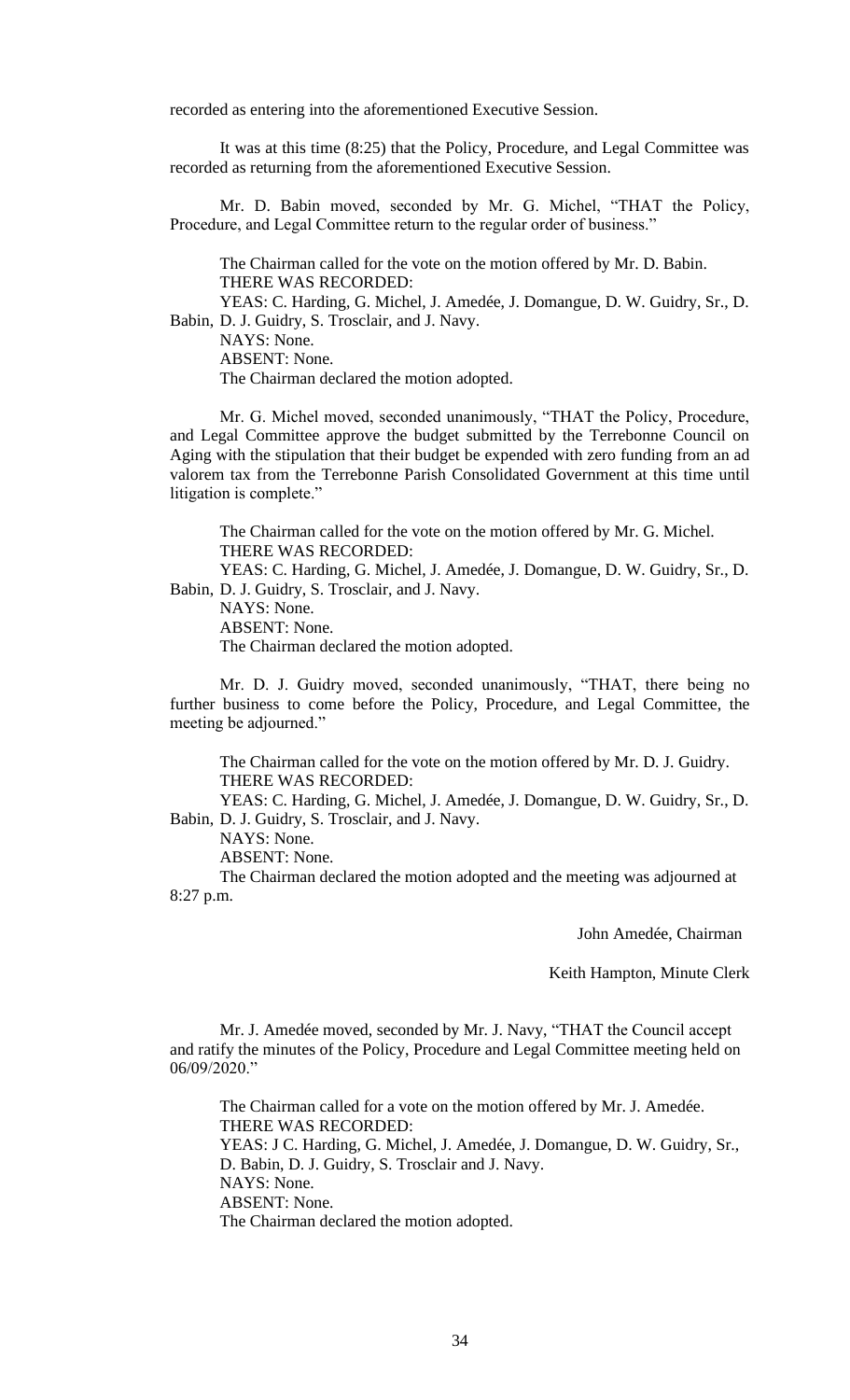Mr. D. J. Guidry moved, seconded by Mr. C. Harding "THAT, the Council hold nominations open for the two vacancies on the Recreation District No. 11 Board until the next Council meeting."

The Chairman called for a vote on the motion offered by Mr. D. J. Guidry. THERE WAS RECORDED: YEAS: C. Harding, G. Michel, J. Amedée, J. Domangue, D. W. Guidry, Sr., D. Babin, D. J. Guidry, S. Trosclair and J. Navy. NAYS: None. ABSENT: None. The Chairman declared the motion adopted.

Mr. D. W. Guidry, Sr. moved, seconded by Mr. C. Harding, "THAT, the Council hold nominations open for the one vacancy on the Recreation District No. 2,3 Board, until the next Council meeting."

The Chairman called for a vote on the motion offered by Mr. D. W. Guidry, Sr. THERE WAS RECORDED: YEAS: C. Harding, G. Michel, J. Amedée, J. Domangue, D. W. Guidry, Sr., D. Babin, D. J. Guidry, S. Trosclair and J. Navy. NAYS: None. ABSENT: None. ABSTAIN: J. Amedée The Chairman declared the motion adopted.

Mr. D. Babin moved, seconded by Mr. D. W. Guidry, Sr., "THAT, the Council open nominations for the one expiring term on the Recreation District No. 9 Board, close nominations and re-appoint Mr. Baylis Bergeron, Jr. to serve another term on the Recreation District No. 9 Board."

The Chairman called for a vote on the motion offered by Mr. D. Babin. THERE WAS RECORDED: YEAS: C. Harding, G. Michel, J. Amedée, J. Domangue, D. W. Guidry, Sr., D. Babin, D. J. Guidry, S. Trosclair and J. Navy. NAYS: None. ABSENT: None. The Chairman declared the motion adopted.

Mr. J. Amedée moved, seconded by Mr. D. W. Guidry, Sr., "THAT, the Council open nominations for the Consolidated Waterworks District No. 1 Board, nominate Ms. Teri Cavailer (District 4) and Mr. Vincent Celestin (District 1); close nominations; appoint Ms. Teri Cavalier to represent District No. 4; re-appoint Mr. Vincent Celestin to represent District 1; and hold the nomination for District 2 open until the next Council meeting."

The Chairman called for a vote on the motion offered by Mr. Amedée. THERE WAS RECORDED: YEAS: J C. Harding, G. Michel, J. Amedée, J. Domangue, D. W. Guidry, Sr., D. Babin, D. J. Guidry, S. Trosclair and J. Navy. NAYS: None. ABSENT: None. The Chairman declared the motion adopted.

Under Agenda Item 6A – Parish President Dove: Not present.

Under Agenda Item 6B – Announcements, Council Members:

• Chairman S. Trosclair reminded everyone keep veterans, active military, law enforcement, firefighters, etc in their thoughts and prayers.

Mr. D. Babin moved, seconded by Mr. J. Navy, "THAT, the Council accept the following monthly engineering reports: